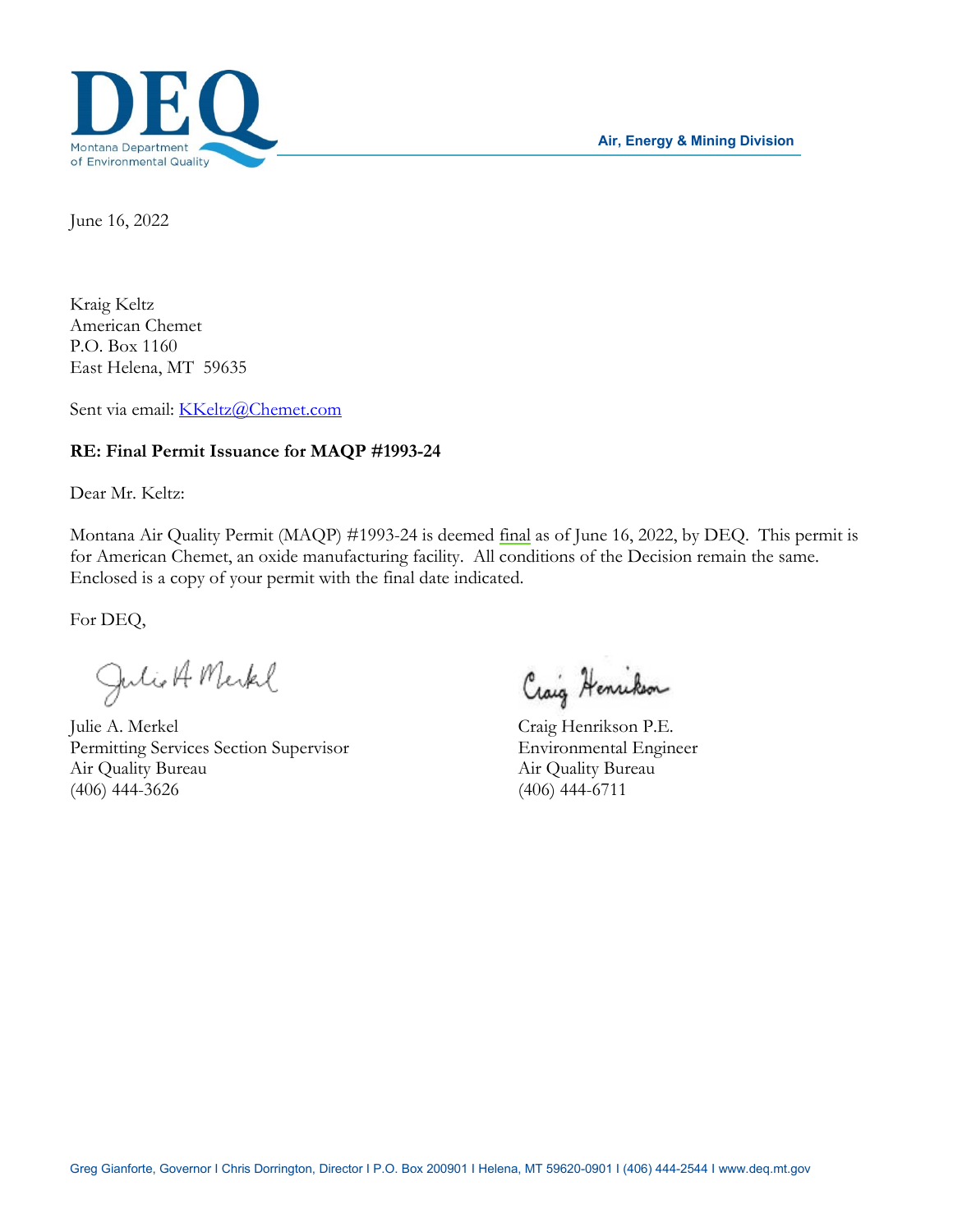# **Montana Department of Environmental Quality Air, Energy & Mining Division Air Quality Bureau**

THE

STATIS

Montana Air Quality Permit #1993-24

American Chemet P.O. Box 1160 East Helena, MT 59635

June 16, 2022

 $\frac{1}{2}$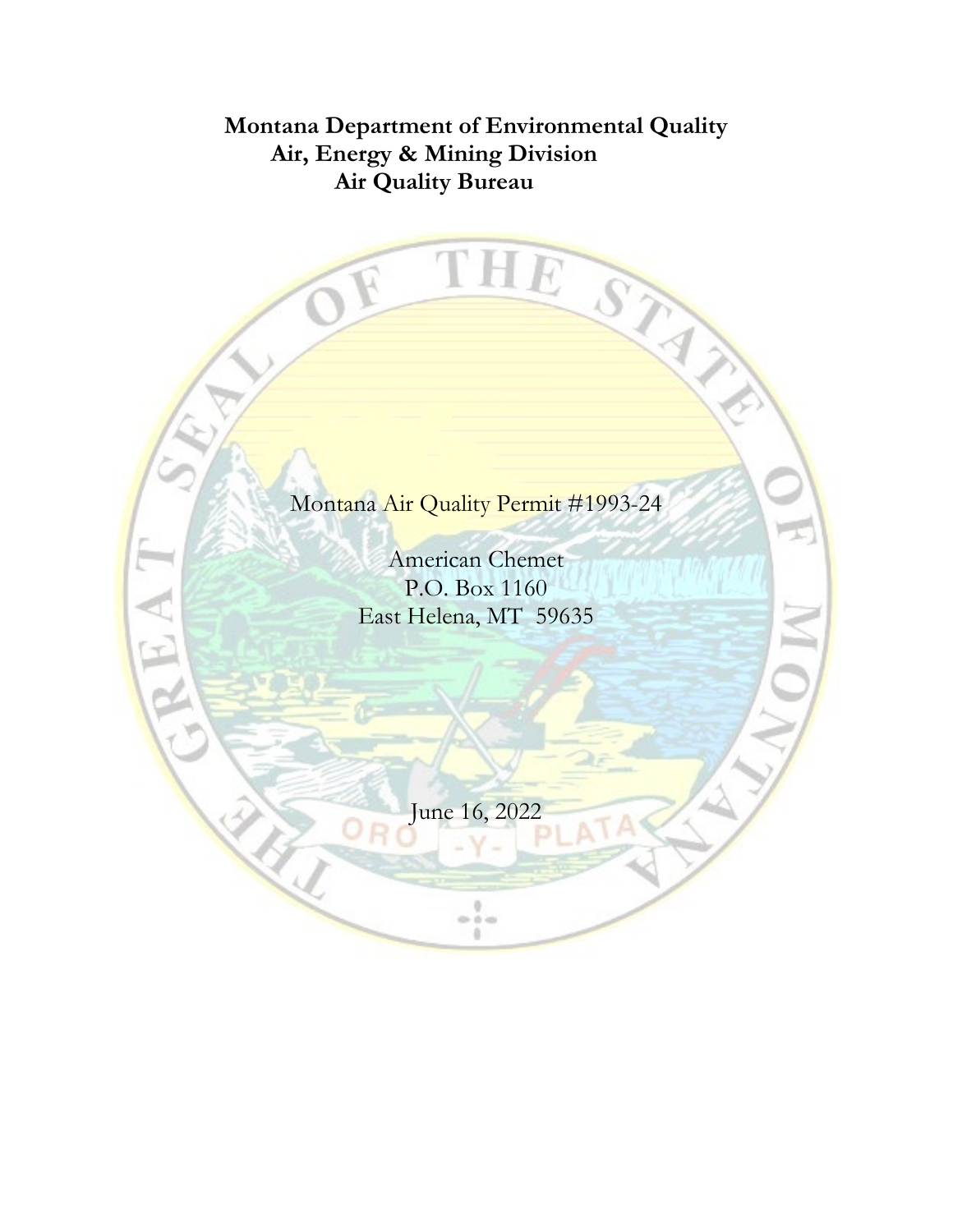#### MONTANA AIR QUALITY PERMIT

Issued to: American Chemet Corporation P.O. Box 1160 East Helena, MT 59635

MAQP: #1993-24 Administrative Amendment (AA) Request Received: 5/9/22 Department's Decision on AA: 5/31/22 Permit Final: 6/16/22

A Montana Air Quality Permit (MAQP), with conditions, is hereby granted to the American Chemet Corporation (American Chemet), pursuant to Sections 75-2-204 and 211 of the Montana Code Annotated (MCA), as amended, and the Administrative Rules of Montana (ARM) 17.8.740, *et seq.*, as amended, for the following:

Section I: Permitted Facilities

A. Plant Location

American Chemet owns and operates the East Helena facility for the primary purpose of the production of copper oxides and zinc oxides for use in multiple products, including marine paints and animal feeds. The American Chemet facility is located immediately south of State Highway 12, within the city limits of East Helena. The legal description is the Northeast <sup>1</sup>/<sub>4</sub> of Section 36, Township 10 North, Range 3 West, Lewis and Clark County, Montana. A list of permitted equipment is contained within the permit analysis.

B. Current Permit Action

On May 9, 2022, the Department received a request for an administrative amendment (AA) along with a de minimis notification from American Chemet. The request would allow for the installation of a new Type 4 Cupric Plant. The equipment would be similar to existing processes and would add a new Copper Furnace (#81), Stack #51 Process Boiler and Duct Burner, #51 baghouse, #52 baghouse as well as copper feed hopper and various process solution tanks. The de minimis request for the new equipment was approved but additional permit conditions were requested by American Chemet and are being added as an AA.

Section II: Conditions and Limitations

- <span id="page-2-0"></span>A. Emission Limitations
	- 1. The #41 Copper Furnace emissions shall be controlled by a baghouse (ARM 17.8.749).
	- 2. Emissions from the individual baghouses (stacks  $\#2$  and  $\#31$ ) that control the  $\#1$ Copper Furnace and the #41 Copper Furnace, shall each not exceed:
		- a. 0.015 gr/dscf of particulate matter (ARM 17.8.749)
		- b. 0.007 lb/hour of lead (American Chemet Board Order dated 8/4/95 and 6/30/95 stipulation (ARM 17.8.749))
		- c. 15.4 lb of lead/calendar quarter (American Chemet Board Order dated 8/4/95 and 6/30/95 stipulation (ARM 17.8.749))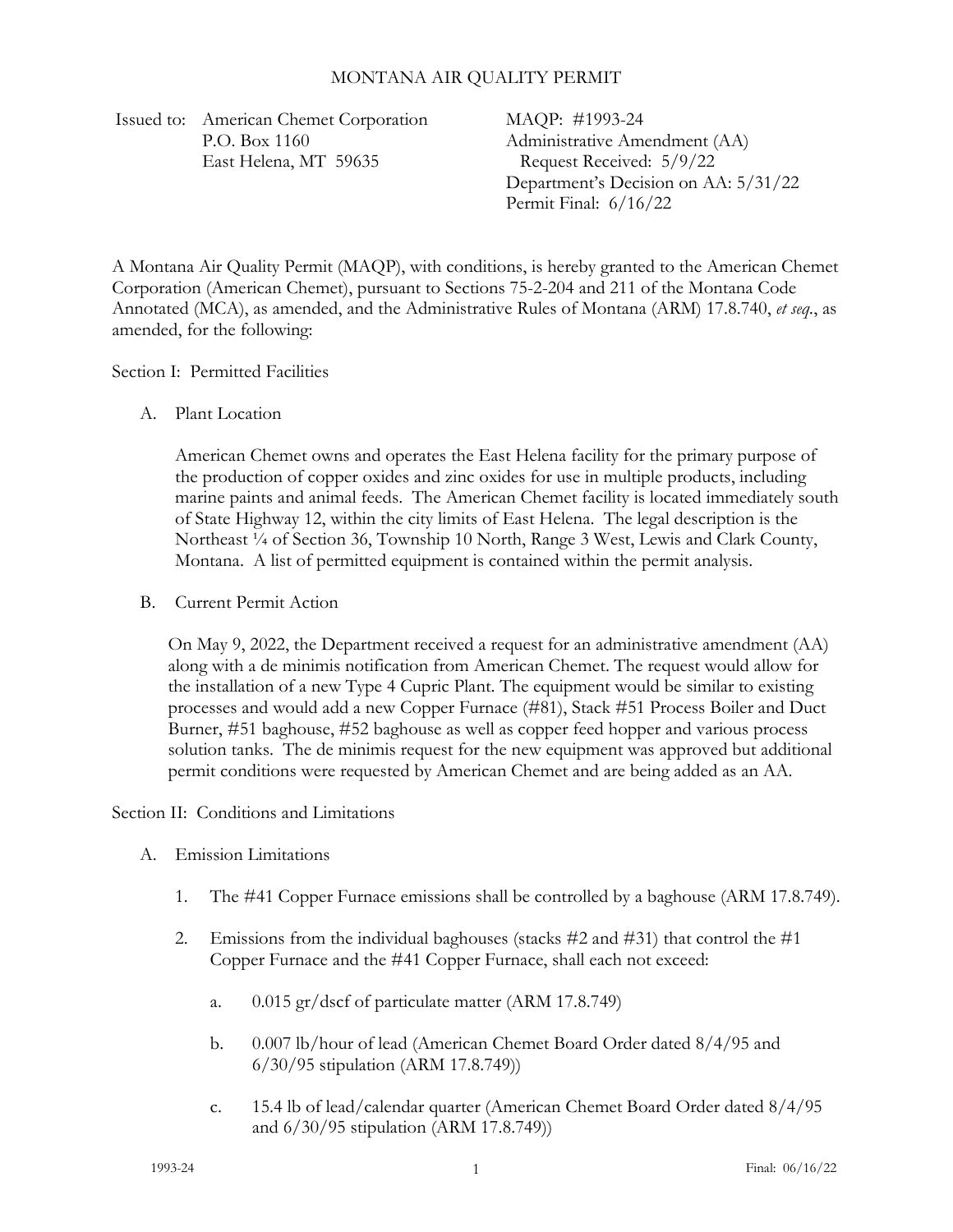- d. 20% opacity (ARM 17.8.752)
- 3. Emissions from the #11 Copper Mill Support Baghouse (stack #11) that controls the #48 Mill, the Feed Hopper for the #4 Copper Furnace, the #50 Copper Sizer Feed Bin, and the #47 Copper Screen shall not exceed:
	- a. 0.010 gr/dscf of particulate (ARM 17.8.749)
	- b. 20% opacity (ARM 17.8.304)
- 4. Emissions from the #5 Copper Mill shall be controlled by the #5 Copper Mill Vent Baghouse (stack  $\#4$ ), the  $\#5$  Copper Mill Transfer Baghouse (stack  $\#5$ ), and the  $\#5$ Copper Mill Feed Baghouse (stack #6). Emissions from each of these baghouse stacks shall not exceed:
	- a. 0.015 gr/dscf of particulate (ARM 17.8.749)
	- b. 20% opacity (ARM 17.8.304)
- 5. Emissions from the baghouse (stack #21) that controls the gas-fired #28 Copper Furnace (#CL-056) system and the #74 Copper Furnace, shall not exceed:
	- a. 0.01 gr/dscf of particulate (ARM 17.8.752)
	- b. 20% opacity (ARM 17.8.752)
- 6. Emissions from the baghouse (stack #25) that controls the #34 Copper Mill, the #35 Copper Sieve, the #36 Copper Blender, the #37 Copper Packer, #38 Copper Mill, and the #44 Copper Mill shall not exceed:
	- a. 0.01 gr/dscf of particulate matter (ARM 17.8.752)
	- b. 7% opacity (ARM 17.8.752)
- 7. Emissions from the #16 Copper Furnace, the #17 Copper Furnace, and the #18 Copper Furnace shall be controlled by a baghouse (stack #14). Emissions from stack #14 shall not exceed:
	- a. 0.01 gr/dscf of particulate matter (ARM 17.8.752)
	- b. 10% opacity (ARM 17.8.752)
- 8. Emissions from the individual baghouses (stack #27) that control the #73 Copper Furnace, #3 Copper Furnace and the #4 Copper Furnace, shall each not exceed:
	- a. 0.015 gr/dscf of particulate matter (ARM 17.8.752)
	- b. 10% opacity (ARM 17.8.752)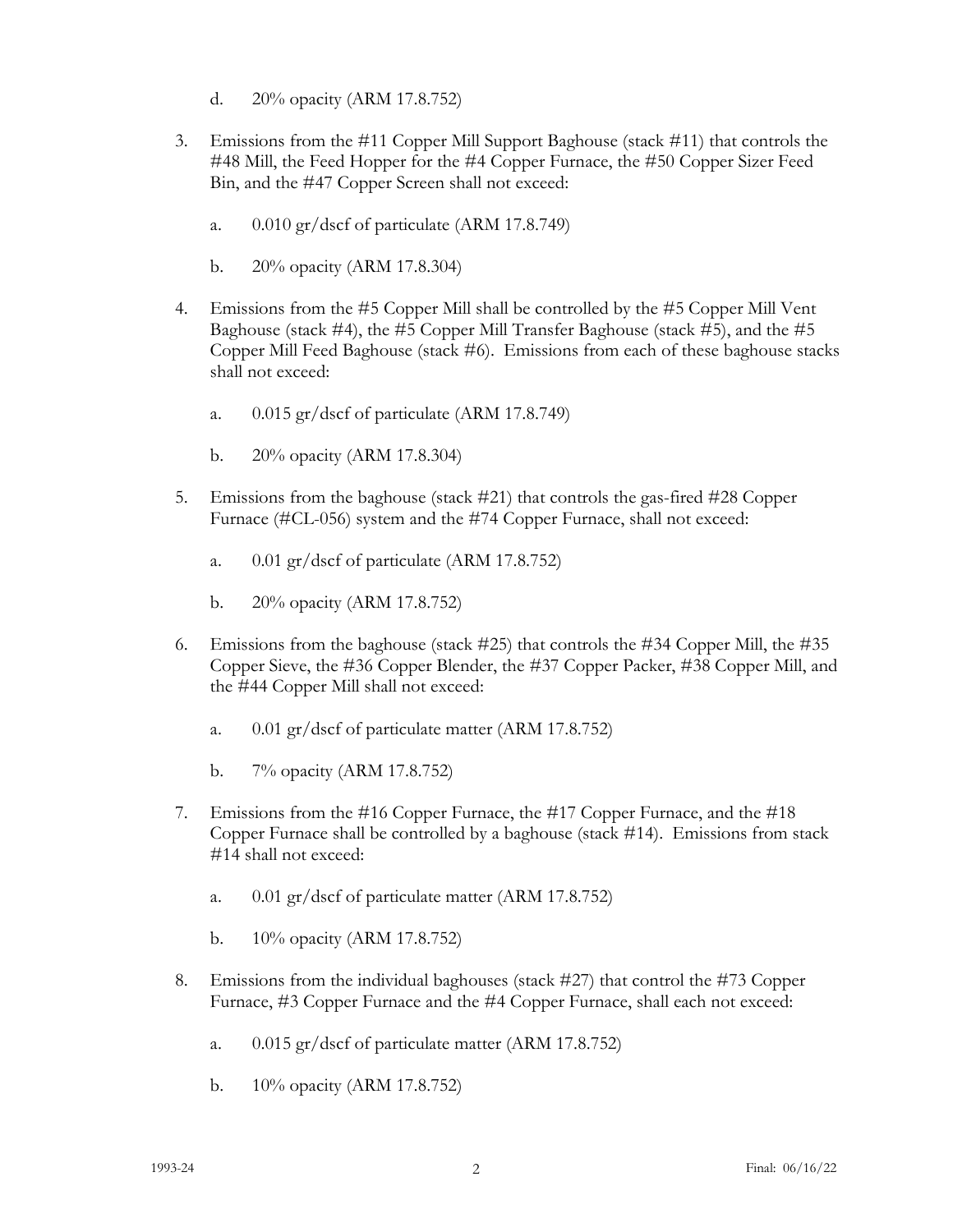- 9. Emissions from the #19 Copper Furnace, controlled by a thermal oxidation unit (stack #15) shall not exceed:
	- a. 0.10 gr/dscf of particulate matter adjusted to 12% carbon dioxide and calculated as if no auxiliary fuel had been used (ARM 17.8.316)
	- b. 10% opacity (ARM 17.8.316)
- 10. The #43 Copper Blender emissions must be controlled by a baghouse (ARM 17.8.752). Emissions from the baghouse (stack #30) that control the emissions from the #43 Copper Blender shall each not exceed:
	- a. 0.01 gr/dscf of particulate matter (ARM 17.8.752)
	- b. 7% opacity (ARM 17.8.752)
- 11. The #24 Copper Mill, #30 Copper Mill, the #32 Crusher, the #46 Copper Mill, and the #72 Copper Mill, shall be controlled by a baghouse (ARM 17.8.749). Emissions from the baghouse (stack #32) shall not exceed:
	- a. 0.010 gr/dscf of particulate matter (ARM 17.8.752)
	- b. 7% opacity (ARM 17.8.752)
- 12. The #31 Copper Sieve shall be controlled by a baghouse. Emissions from the baghouse (Stack #42) shall not exceed:
	- a. 0.010 gr/dscf of particulate matter (ARM 17.8.749)
	- b. 10% opacity (ARM 17.8.749)
- 13. The #60 Copper Furnace shall be controlled by a baghouse (ARM 17.8.749). Emissions from the baghouse (stack #40) shall not exceed:
	- a. 0.015 gr/dscf of particulate matter (ARM 17.8.752)
	- b. 7% opacity (ARM 17.8.752)
- 14. The #61 Copper Mill shall be controlled by a baghouse (ARM 17.8.749). Emissions from the baghouse (stack #41) shall not exceed:
	- a. 0.015 gr/dscf of particulate matter (ARM 17.8.752)
	- b. 7% opacity (ARM 17.8.752)
- <span id="page-4-0"></span>15. The #16 Copper Furnace, the #17 Copper Furnace and the #74 Copper Furnace must comply with the following requirements when receiving process gas from the #49 Gas Processor:
	- a. Emissions from the feed end of the #16 Copper Furnace, #17 Copper Furnace and the #74 Copper Furnace shall be controlled with a flame curtain during all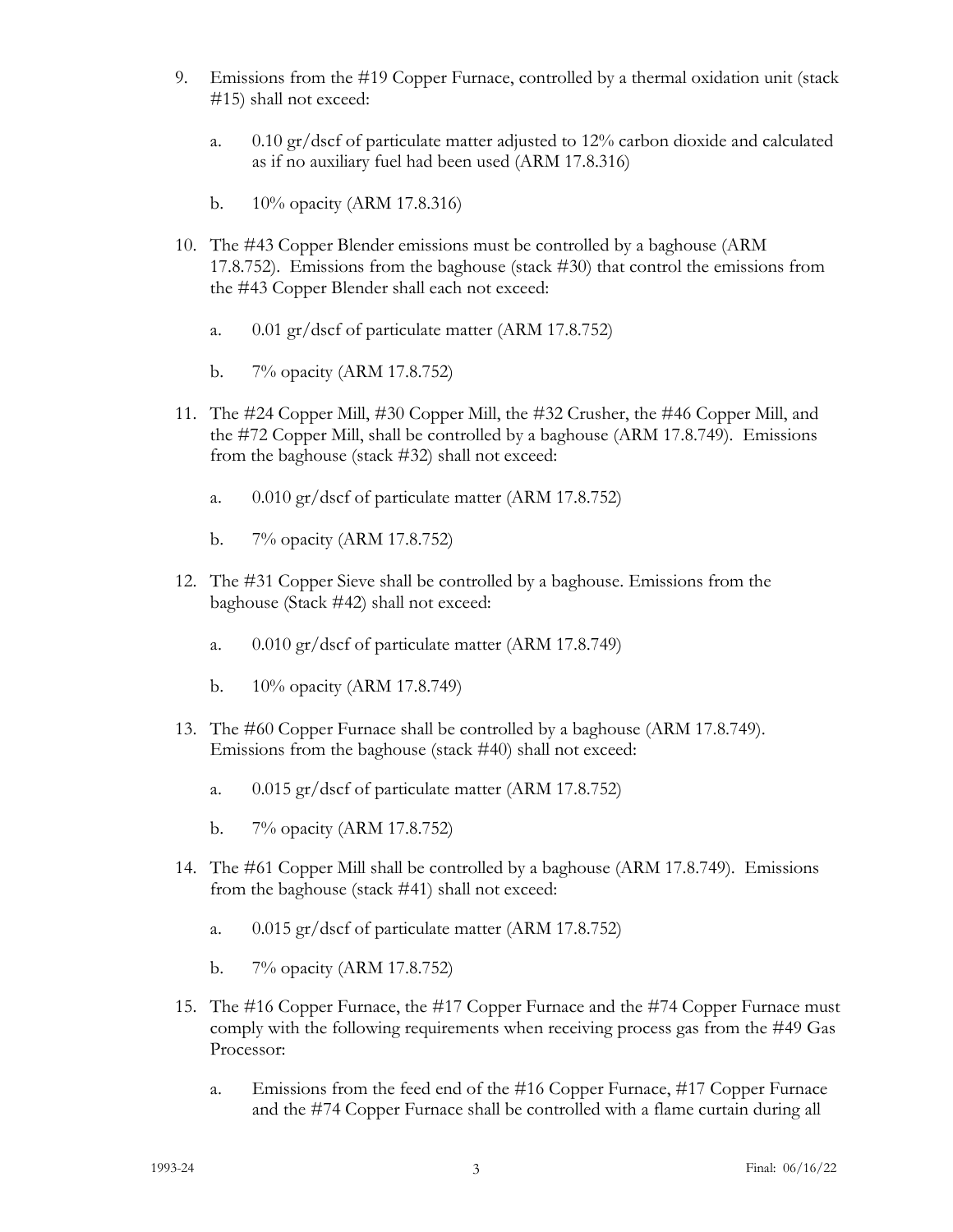periods when the copper furnace is receiving process gas from the #49 Gas Processor (ARM 17.8.752).

- b. Emissions from the discharge end of the #16 Copper Furnace, #17 Copper Furnace and the #74 Copper Furnace shall be controlled with a double lip curtain seal, or equivalent, during all periods when the copper furnace is receiving process gas from the #49 Gas Processor (ARM 17.8.752).
- c. Excess process gas from the #16 Copper Furnace, #17 Copper Furnace and the #74 Copper Furnace shall be collected and routed to a continuously operated, natural gas-fired afterburner (ARM 17.8.752).
- d. Emissions from the afterburner stack that controls emissions from the process gas-supplied #16 Copper Furnace or #17 Copper Furnace, shall not exceed 1.99 pounds per hour of carbon monoxide (CO) (ARM 17.8.749).
- e. Emissions from the flame curtain discharge stack and the afterburner stacks shall not exceed 10% opacity (ARM 17.8.749).
- f. The #49 Gas Processor, and the #16 Copper Furnace, #17 Copper Furnace and the #74 Copper Furnace, when receiving process gas from the #49 Gas Processor, shall not be operated unless the afterburner and flame curtain is fully operational and providing the maximum emission reduction for which it was designed. The #16 Copper Furnace, #17 Copper Furnace and #74 Copper Furnace shall be equipped and operated with feed end controls that monitor the operational status (i.e., presence of a flame) of the afterburner and flame curtain (ARM 17.8.749).
- 16. The #79 packer, #80 packer and the #26 packer shall be controlled by a baghouse (ARM 17.8.749). Emissions from the baghouse (stack #35) shall not exceed:
	- a. 0.015 gr/dscf of particulate matter (ARM 17.8.749)
	- b. 20% opacity (ARM 17.8.752)
- 17. The #5 Copper Mill Batch Bin and the #58 Copper Sizer shall not be charged simultaneously (ARM 17.8.749).
- 18. The Batch Bin and the #52 Copper Mixer Feed Bin #1 shall not be charged simultaneously (ARM 17.8.749).
- 19. The #53 Copper Mixer and the #54 Copper Mixer shall not be charged simultaneously (ARM 17.8.749).
- 20. The #53 Copper Mixer Conveyor and the #54 Copper Mixer Conveyor shall not be charged simultaneously (ARM 17.8.749).
- 21. The #48 Duct Burner and #75 Copper Furnace discharges shall each be controlled by a baghouse and shall not exceed 0.010 gr/dscf of particulate matter (ARM 17.8.752).
- 22. Except as otherwise specified in this permit, American Chemet shall not operate any process equipment that was installed after August 21, 2002, unless: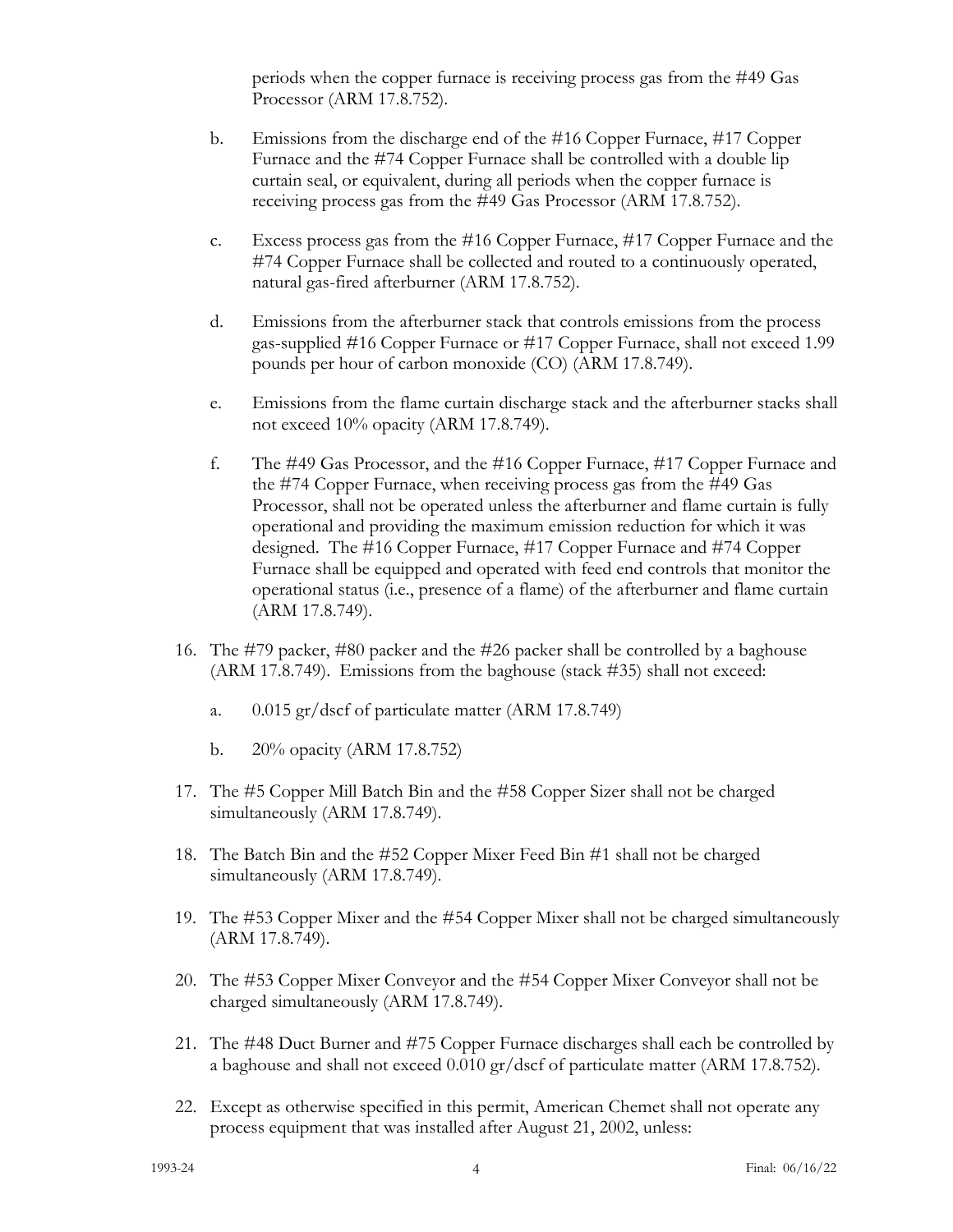- a. Conveyer covers or enclosures are being used and maintained on that process equipment, and/or
- b. Transfer point covers or enclosures are being used and maintained on that process equipment, and/or
- c. Structural enclosures surround that process equipment (ARM 17.8.749)
- 23. The #78 Copper Mill shall be controlled by a baghouse. Emissions from the baghouse (Stack #50) shall not exceed 0.015 gr/dscf of particulate matter (ARM 17.8.749).
- 24. The Type B4 Cupric Plant shall be controlled by a baghouse (ARM 17.8.749). Emissions from the baghouse (Stack #51) shall not exceed:
	- a. 0.015 grains per dry standard cubic foot (gr/dscf) of particulate matter (ARM 17.8.749)
	- b. 20% opacity (ARM 17.8.304)
- 25. The #81 Furnace shall be controlled by a baghouse (ARM 17.8.749). Emissions from the baghouse (Stack #52) shall not exceed:
	- a. 0.015 gr/dscf of particulate matter (ARM 17.8.749)
	- b. 20% opacity (ARM 17.8.304)
- B. Testing Requirements
	- 1. American Chemet shall perform compliance tests for particulate, lead, and opacity on the baghouse (stack #2) controlling the #1 Copper Furnace; testing must demonstrate compliance with the limitations in Section II.[A.2.](#page-2-0) The opacity test shall consist of a minimum of 30 minutes of readings. Compliance testing shall be performed on a once every 5-year basis, or according to another testing/monitoring schedule as may be approved by the Department (ARM 17.8.105).
	- 2. American Chemet shall perform compliance testing (stack #31) on the baghouse controlling the #41 Copper Furnace for particulate, lead, and opacity. The testing must demonstrate that the #41 Copper Furnace is in compliance with the limitations in Section II.A[.2.](#page-2-0) The tests shall be performed on a once every 5-year basis, or according to another testing/monitoring schedule as may be approved by the Department. The opacity test shall consist of a minimum of 30 minutes of readings (ARM 17.8.105).
	- 3. American Chemet shall perform compliance testing for CO on the afterburner controlling emissions from the #16 Copper Furnace. The testing must demonstrate compliance with the CO limitations in Section II.[A.15.](#page-4-0) The tests shall be performed on a once every-2-year basis, or according to another testing/monitoring schedule as may be approved by the Department (ARM 17.8.105).
	- 4. American Chemet shall perform compliance testing for CO on the afterburner controlling emissions from the #17 Copper Furnace, in the event the connection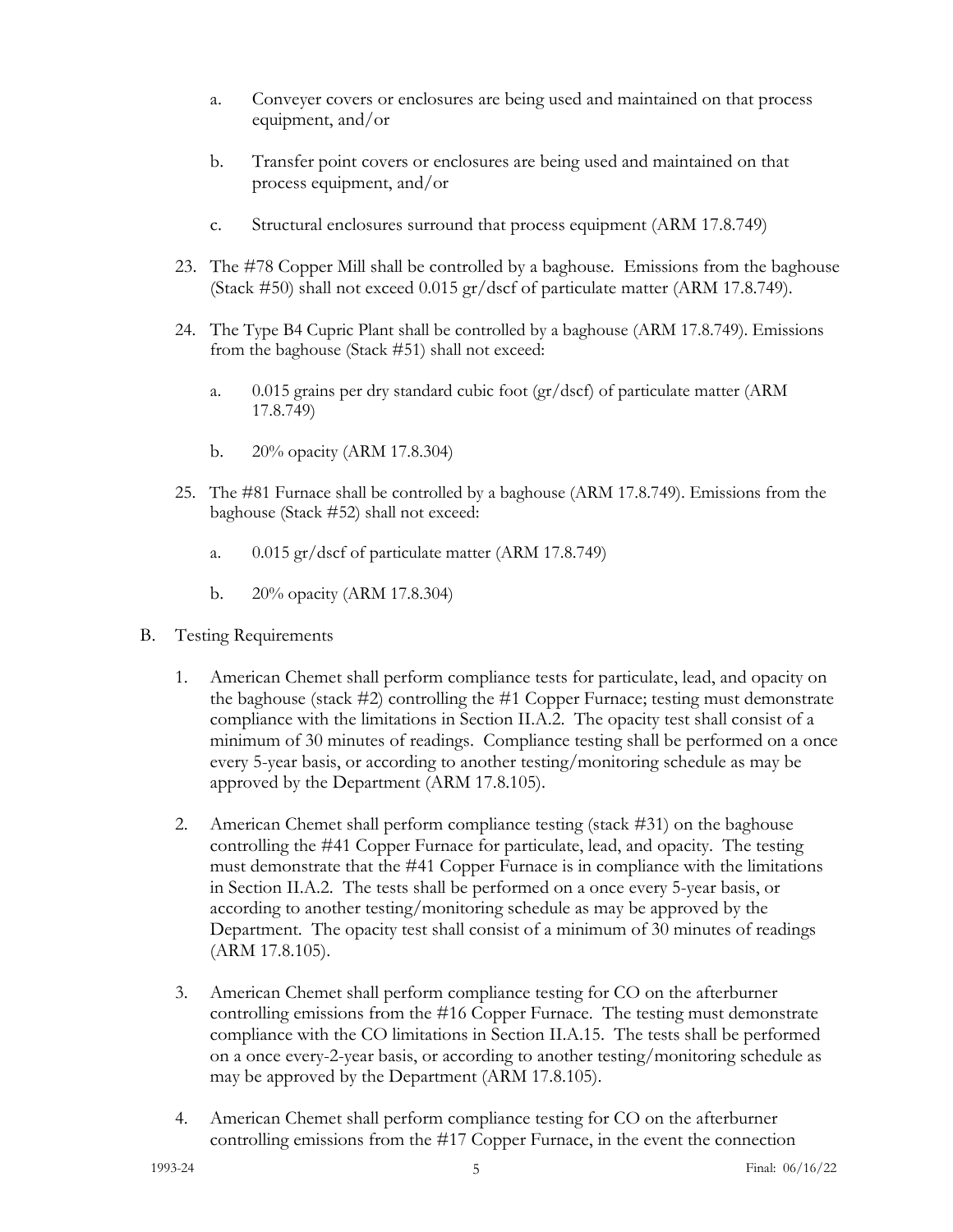between the #49 Gas Processor and #17 Copper Furnace is reestablished. The testing must demonstrate compliance with the CO limitations in Section II.A[.15.](#page-4-0) The testing shall be conducted within 180 days of connection to the #49 Gas Processor. The tests shall continue on a once every 2-year basis, or according to another testing/monitoring schedule as may be approved by the Department (ARM 17.8.105).

- 5. The Department may require further testing (ARM 17.8.105).
- 6. All compliance source tests shall be conducted in accordance with the Montana Source Test Protocol and Procedures Manual (ARM 17.8.106).
- C. Operational Reporting Requirements
	- 1. American Chemet shall supply the Department with annual production information for all emission points, as required by the Department in the annual emission inventory request. The request will include, but is not limited to, all sources of emissions identified in the emission inventory contained in the permit analysis and sources identified in Section I of the permit analysis.

Production information shall be gathered on a calendar-year basis and submitted to the Department by the date required in the emission inventory request. The information shall include the following and shall be in the units required by the Department. This information may be used for calculating operating fees, based on actual emissions from the facility, and/or to verify compliance with permit limitations (ARM 17.8.505). American Chemet shall submit the following information annually to the Department by March 1, of each year; the information may be submitted along with the annual emission inventory (ARM 17.8.505).

- a. Tons of material processed or handled by the following:
	- #1 Zinc #1 Copper Furnace #3 Copper Furnace #4 Copper Furnace #5 Copper Mill #8 Copper Blender #9 Copper Blender #11 Copper Mill #11 Copper Mill Support Baghouse #50 Copper Sizer #16 Copper Furnace #17 Copper Furnace #18 Copper Furnace #19 Copper Furnace #24 Copper Sizer #26 Packer #28 Copper Furnace #30 Copper Mill #31 Copper Sieve #32 Crusher #34 Copper Mill #35 Copper Sieve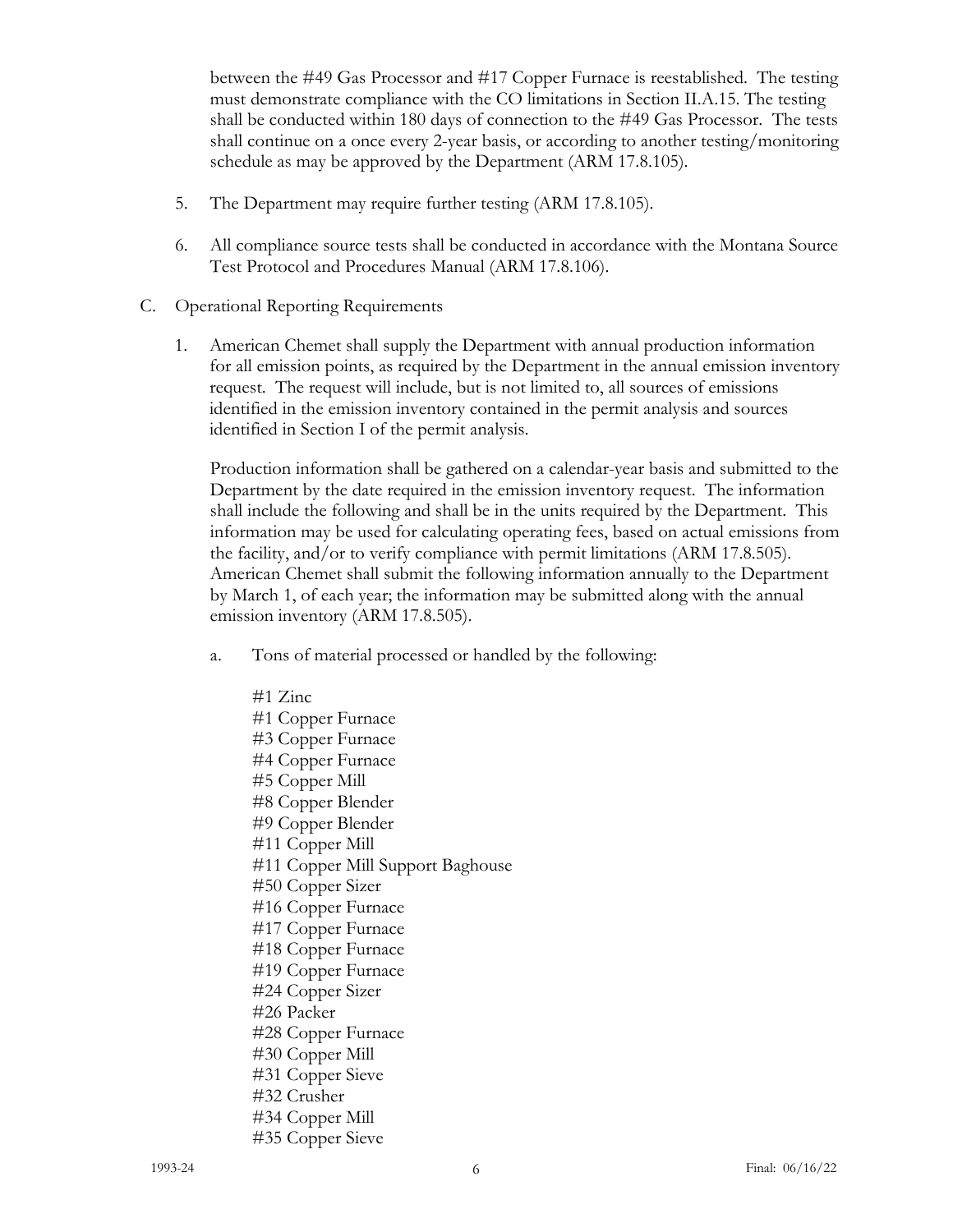#41 Copper Furnace #43 Copper Blender #44 Copper Mill #46 Copper Mill #47 Copper Screen #48 Copper Mill #52 Copper Mixer #53 Copper Mixer #54 Copper Mixer #58 Copper Sizer #59 Packer #60 Copper Furnace #61 Copper Mill #66 Copper Mill Feed #66 Copper Furnace #68 Packer #66 Copper Furnace Feed #69 Copper Mill #70 Copper Mixer #71 Copper Mixer #72 Copper Mill #73 Copper Furnace #74 Copper Furnace #75 Copper Furnace Stack #48 Duct Burner #78 Copper Mill #79 Packer #80 Packer #51 Duct Burner #81 Copper Furnace

#36 Copper Blender #37 Copper Packer

- b. Hours of operation of each source of emissions at the facility
- c. Amount of gas burned for each piece of fuel-burning equipment
- d. Amount of process gas generated by the #49 Gas Processor
- 2. The following information shall be submitted to the Department on a quarterly basis. Data for each calendar quarter shall be submitted within 45 days of the end of the quarter (ARM 17.8.749).
	- a. Hours of operation of the #1 Copper Furnace and the #41 Copper Furnace
	- b. Pounds per quarter of lead emissions from the #1 Copper Furnace Stack (stack #2) and the #41 Copper Furnace Stack (stack #31)
- 3. American Chemet shall notify the Department of any construction or improvement project conducted pursuant to ARM 17.8.745 that would include the addition of a new emission unit, change in control equipment, stack height, stack diameter, stack flow,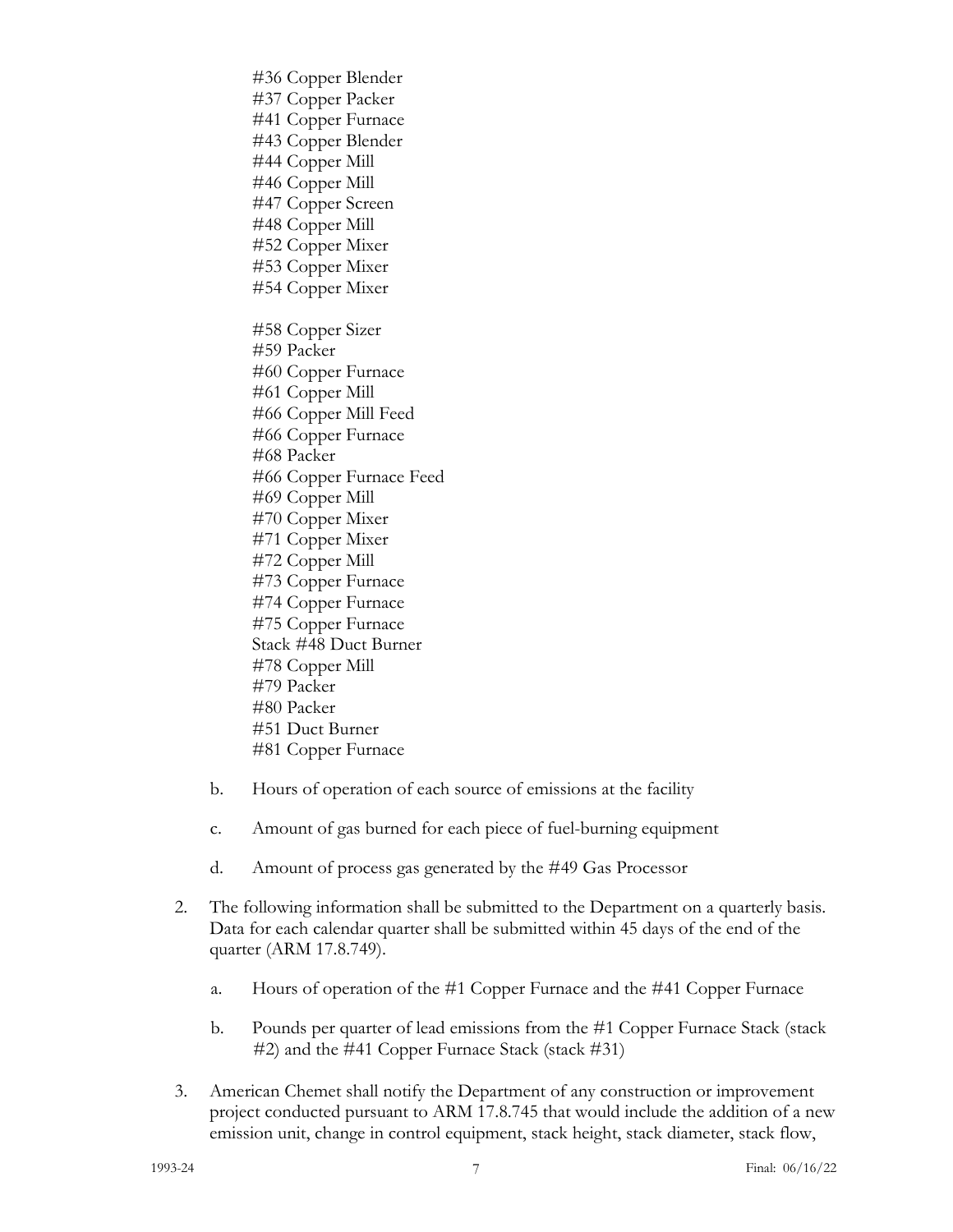stack gas temperature, source location, or fuel specifications, or would result in an increase in source capacity above its permitted operation. The notice must be submitted to the Department, in writing, 10 days prior to start up or use of the proposed de minimis change or as soon as reasonably practicable in the event of an unanticipated circumstance causing the de minimis change and must include the information requested in ARM 17.8.745 (l)(d) (ARM 17.8.745).

4. All records compiled in accordance with this permit must be maintained by American Chemet as a permanent business record for at least 5 years following the date of the measurement, must be available at the plant site for inspection by the Department, and must be submitted to the Department upon request (ARM 17.8.749).

## D. Notification

- a. American Chemet shall provide the Department with written notification of the actual start-up dates of both the #79 and #80 Packers. The notice shall be provided no later than 15 days after the actual start-up date of each packer (ARM 17.8.749).
- b. American Chemet shall provide written notification of the actual start-up date of the modified Stack #42 baghouse and new fan.
- c. American Chemet shall provide written notification of the actual start-up date of the modified Stack #14 baghouse and new fan

## Section III: General Conditions

- A. Inspection American Chemet shall allow the Department's representatives access to the source at all reasonable times for the purpose of making inspections or surveys, collecting samples, obtaining data, auditing any monitoring equipment (Continuous Emission Monitoring Systems CEMS, Continuous Emission Rate Monitoring Systems (CERMS) or observing any monitoring or testing, and otherwise conducting all necessary functions related to this permit.
- B. Waiver The permit and all the terms, conditions, and matters stated herein shall be deemed accepted if American Chemet fails to appeal as indicated below.
- C. Compliance with Statutes and Regulations Nothing in this permit shall be construed as relieving American Chemet of the responsibility for complying with any applicable federal or Montana statute, rule, or standard, except as specifically provided in ARM 17.8.740, *et seq*. (ARM 17.8.756).
- D. Enforcement Violations of limitations, conditions and requirements contained herein may constitute grounds for permit revocation, penalties or other enforcement as specified in Section 75-2-401 *et seq.*, MCA.
- E. Appeals Any person or persons jointly or severally adversely affected by the Department's decision may request, within 15 days after the Department renders its decision, upon affidavit setting forth the grounds therefore, a hearing before the Board of Environmental Review (Board). A hearing shall be held under the provisions of the Montana Administrative Procedures Act. The filing of a request for a hearing does not stay the Department's decision unless the Board issues a stay upon receipt of a petition and a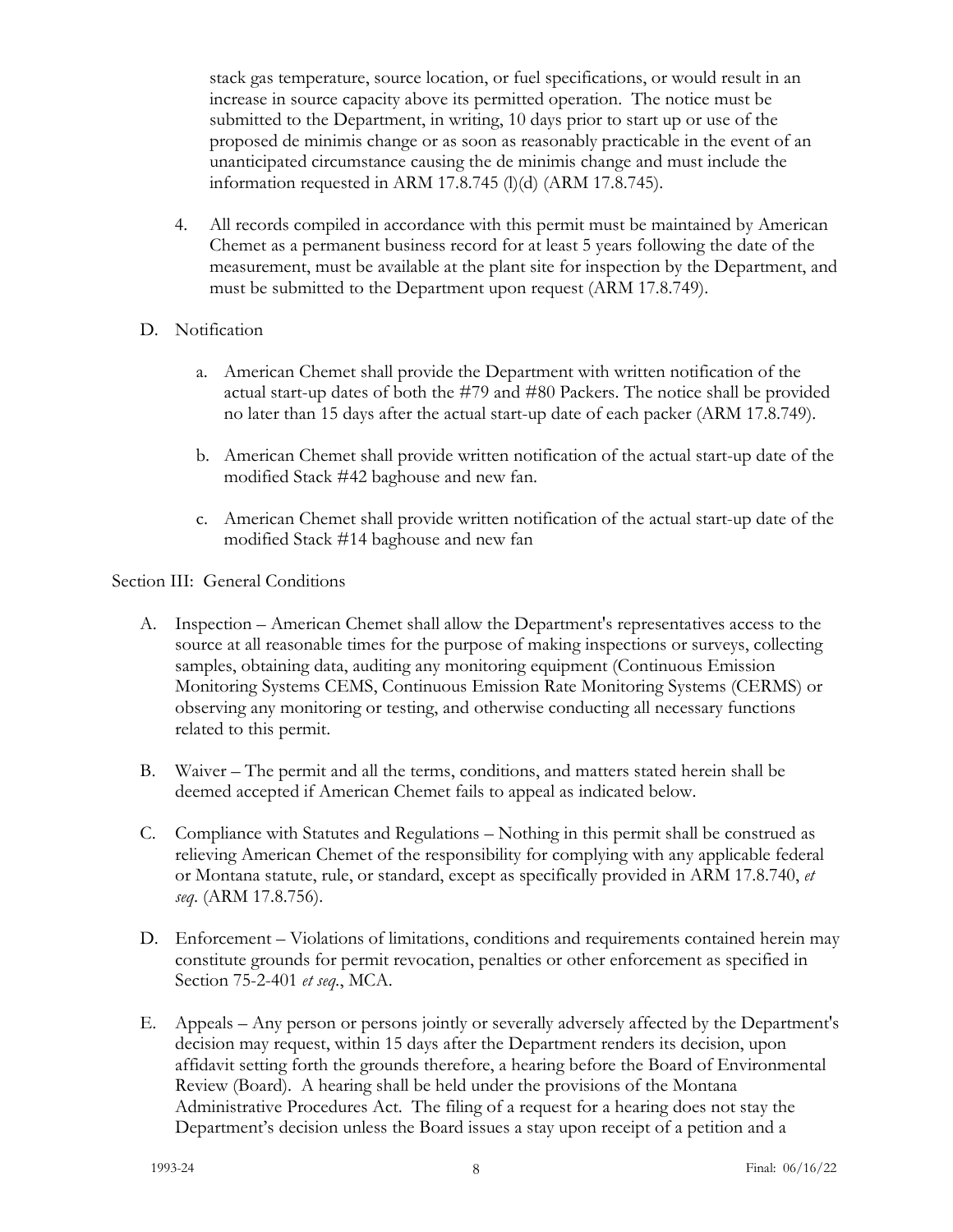finding that a stay is appropriate under Section 75-2-211(11)(b), MCA. The issuance of a stay on a permit by the Board postpones the effective date of the Department's decision until conclusion of the hearing and issuance of a final decision by the Board. If a stay is not issued by the Board, the Department's decision on the application is final 16 days after the Department's decision is made.

- F. Permit Inspection As required by ARM 17.8.755, Inspection of Permit, a copy of the air quality permit shall be made available for inspection by Department personnel at the location of the permitted source.
- G. Permit Fees Pursuant to Section 75-2-220, MCA, as amended by the 1991 Legislature, failure to pay the annual operation fee by American Chemet may be grounds for revocation of this permit, as required by that section and rules adopted there under by the Board.
- H. Duration of Permit Construction or installation must begin or contractual obligations entered into that would constitute substantial loss within 3 years of permit issuance and proceed with due diligence until the project is complete or the permit shall expire (ARM 17.8.762).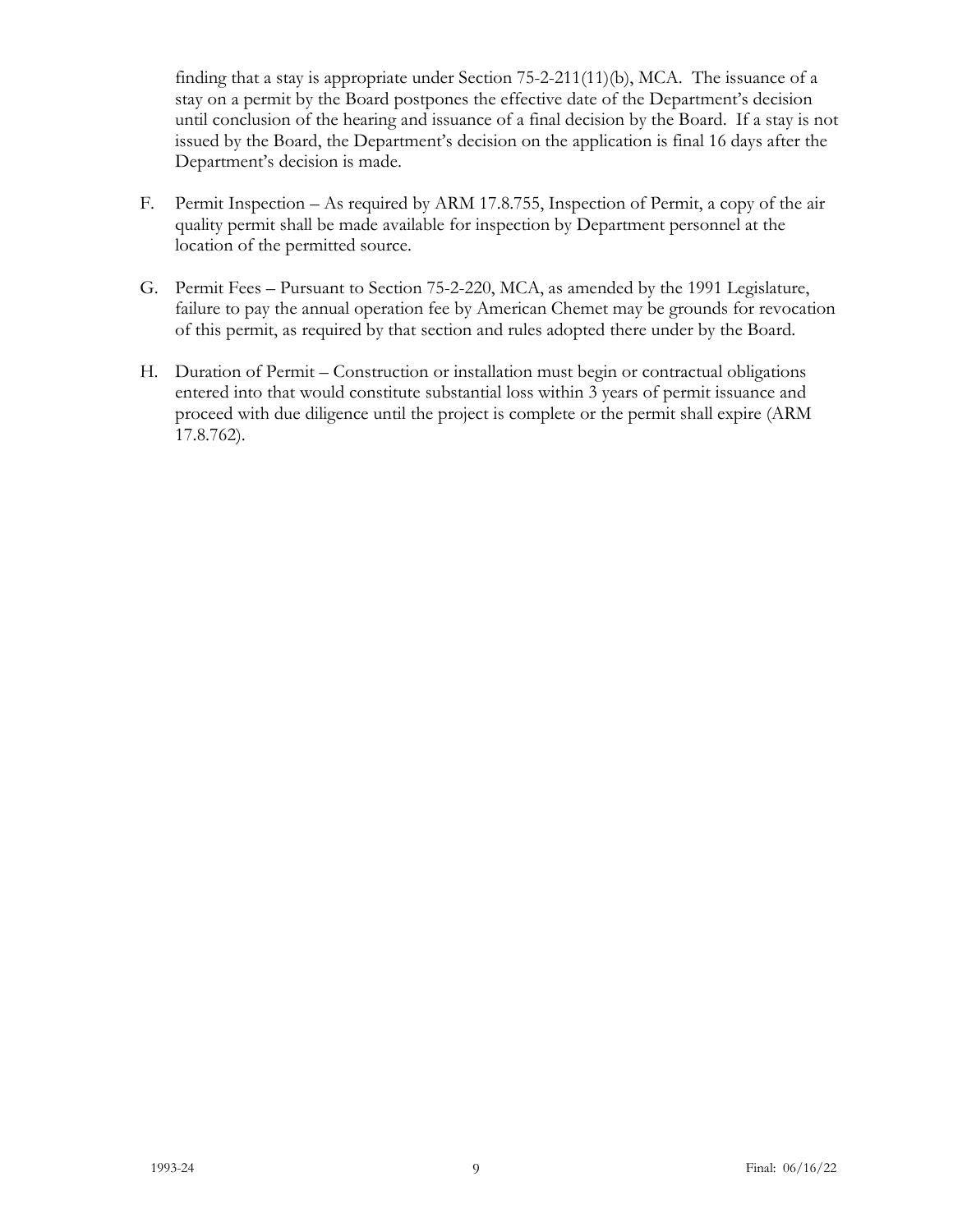## Montana Air Quality Permit (MAQP) Analysis American Chemet Corporation MAQP #1993-24

#### I. Introduction/Process Description

The American Chemet Corporation (American Chemet) facility is located within the City of East Helena, approximately 3 miles east of Helena. The legal description of the facility is the Northeast ¼ of Section 36, Township 10 North, Range 3 West, Lewis and Clark County, Montana.

#### A. Permitted Equipment

This permit covers the following equipment at the facility:

| <b>Emitting Unit(s)</b>                                                                                                                                              | <b>Stack ID</b> | <b>Control Equipment</b> |
|----------------------------------------------------------------------------------------------------------------------------------------------------------------------|-----------------|--------------------------|
| #1 Zinc                                                                                                                                                              | #1              | Baghouse                 |
| #1 Copper Furnace                                                                                                                                                    | #2              | Baghouse                 |
| #5 Copper Mill Vent Baghouse                                                                                                                                         | #4              | Baghouse                 |
| #5 Copper Mill Transfer<br>Baghouse                                                                                                                                  | #5              | Baghouse                 |
| #5 Copper Mill Feed Baghouse                                                                                                                                         | #6              | Baghouse                 |
| #8 Copper Blender                                                                                                                                                    | #7              | Baghouse                 |
| #9 Copper Blender                                                                                                                                                    |                 |                          |
| #11 Copper Mill Vent                                                                                                                                                 | #9              | Baghouse                 |
| #11 Copper Mill Feed                                                                                                                                                 | #10             | Baghouse                 |
| #11 Copper Mill Support                                                                                                                                              | #11             | Baghouse                 |
| #47 Copper Screen                                                                                                                                                    |                 |                          |
| #48 Copper Mill                                                                                                                                                      |                 |                          |
| #16 Copper Furnace                                                                                                                                                   | #14             | Baghouse                 |
| #17 Copper Furnace                                                                                                                                                   |                 |                          |
| #18 Copper Furnace                                                                                                                                                   |                 |                          |
| #16 Copper Furnace<br>(Oxidation Unit for #16 Cu<br>Furnace - #43 Gas Processor)<br>#17 Copper Furnace<br>(Oxidation unit for #16 Cu<br>Furnace - #43 Gas Processor) | $\#14A, \#14B$  | Oxidation Unit           |
| #19 Copper Furnace                                                                                                                                                   | #15             | Oxidation Unit           |
| #76 Packer, #77 Packer                                                                                                                                               | #18             | Baghouse                 |
| #59 Packer (Bin System)                                                                                                                                              | #20             | Baghouse                 |
| #59 Packer                                                                                                                                                           |                 |                          |
| #28 Copper Furnace                                                                                                                                                   | #21             | Baghouse                 |
| #74 Copper Furnace                                                                                                                                                   |                 |                          |
| #34 Copper Mill                                                                                                                                                      | #25             | Baghouse                 |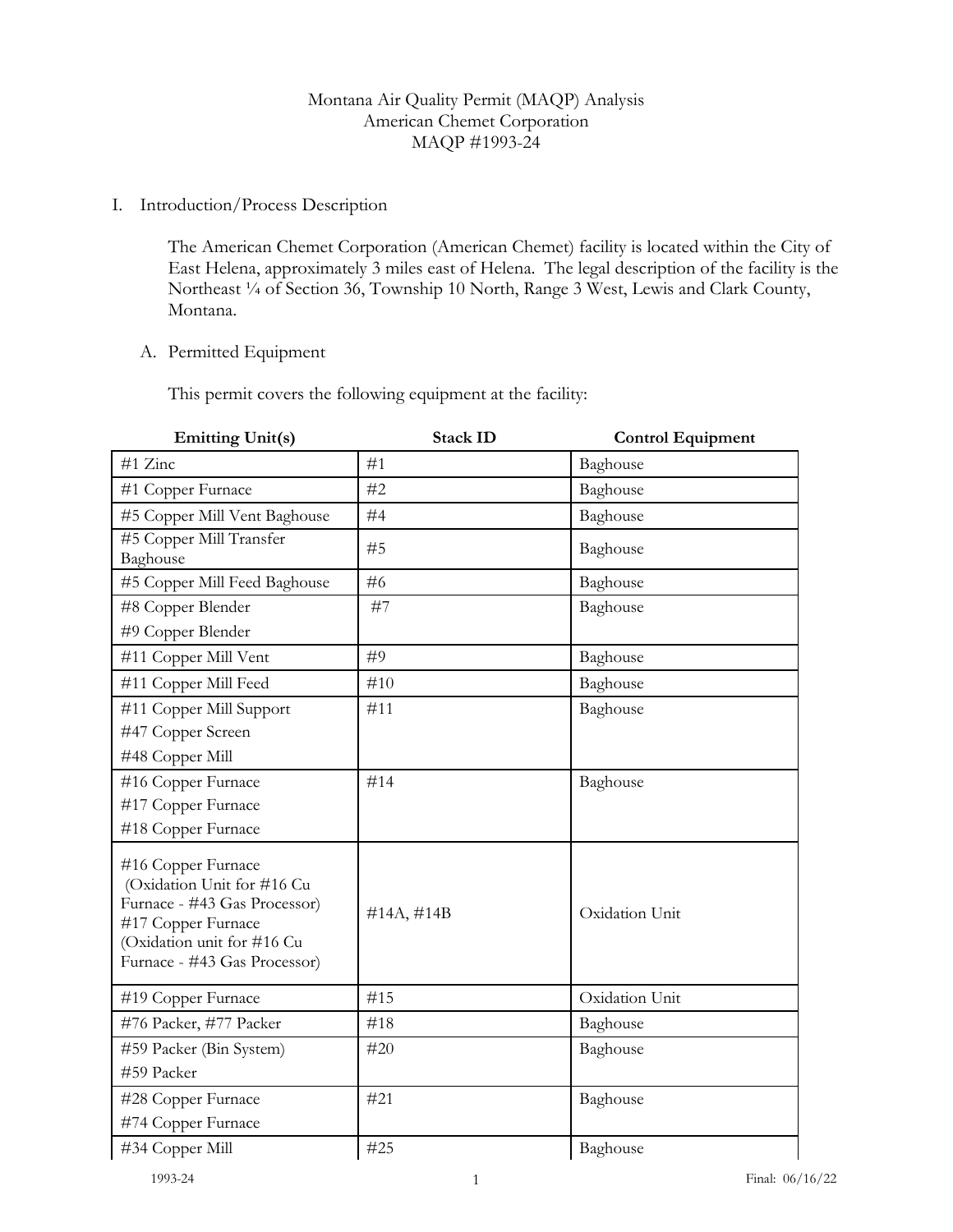| <b>Emitting Unit(s)</b>        | <b>Stack ID</b> | <b>Control Equipment</b> |
|--------------------------------|-----------------|--------------------------|
| #35 Copper Sieve               |                 |                          |
| #36 Copper Blender             |                 |                          |
| #37 Copper Packer              |                 |                          |
| #44 Copper Mill                |                 |                          |
| #73 Copper Furnace             | #27             | Baghouse                 |
| #3 Copper Furnace              |                 |                          |
| #2 Copper Furnace              |                 |                          |
| #43 Copper Blender             | #30             | Baghouse                 |
| #41 Copper Furnace (Outlet)    | #31             | Baghouse                 |
| #30 Copper Mill                | #32             | Baghouse                 |
| #32 Crusher                    |                 |                          |
| #46 Copper Mill                |                 |                          |
| #24 Copper Mill                |                 |                          |
| #72 Copper Mill                |                 |                          |
| #49 Gas Processor              | #33             | Baghouse                 |
| #26 Packer                     |                 |                          |
| #79 Packer<br>#80 Packer       | #35             | Baghouse                 |
|                                |                 |                          |
| #52 Copper Mixer               | #36             | Baghouse                 |
| #58 Copper Sizer (Closed Loop) |                 |                          |
| #41 Copper Furnace (Inlet)     | #38             | Baghouse                 |
| #59 Packer                     | #39             | Baghouse                 |
| #61 Copper Mill                | #41             | Baghouse                 |
| #61 Copper Mill Feed           | #42             | Baghouse                 |
| #66 Copper Furnace             |                 |                          |
| #68 Packer                     |                 |                          |
| #31 Copper Sieve               |                 |                          |
| #67 Copper Furnace             |                 |                          |
| #66 Copper Furnace Feed        | #43             | Baghouse                 |
| #67 Copper Furnace Feed        |                 |                          |
| #69 Copper Mill                | #44             | Baghouse                 |
| #70 Copper Mixer               | #45             | Baghouse                 |
| #71 Copper Mixer               |                 |                          |
| #60 Copper Furnace             | #46             | Baghouse                 |
| #53 Copper Mixer               | #47             | Baghouse                 |
| #54 Copper Mixer               |                 |                          |
| Stack 48 Duct Burner           | #48             | Baghouse                 |
| #75 Copper Furnace             | #49             | Baghouse                 |
| #78 Copper Mill                | #50             | Baghouse                 |
| #51 Duct Burner                | #51             | Baghouse                 |
| #81 Copper Furnace             | #52             | Baghouse                 |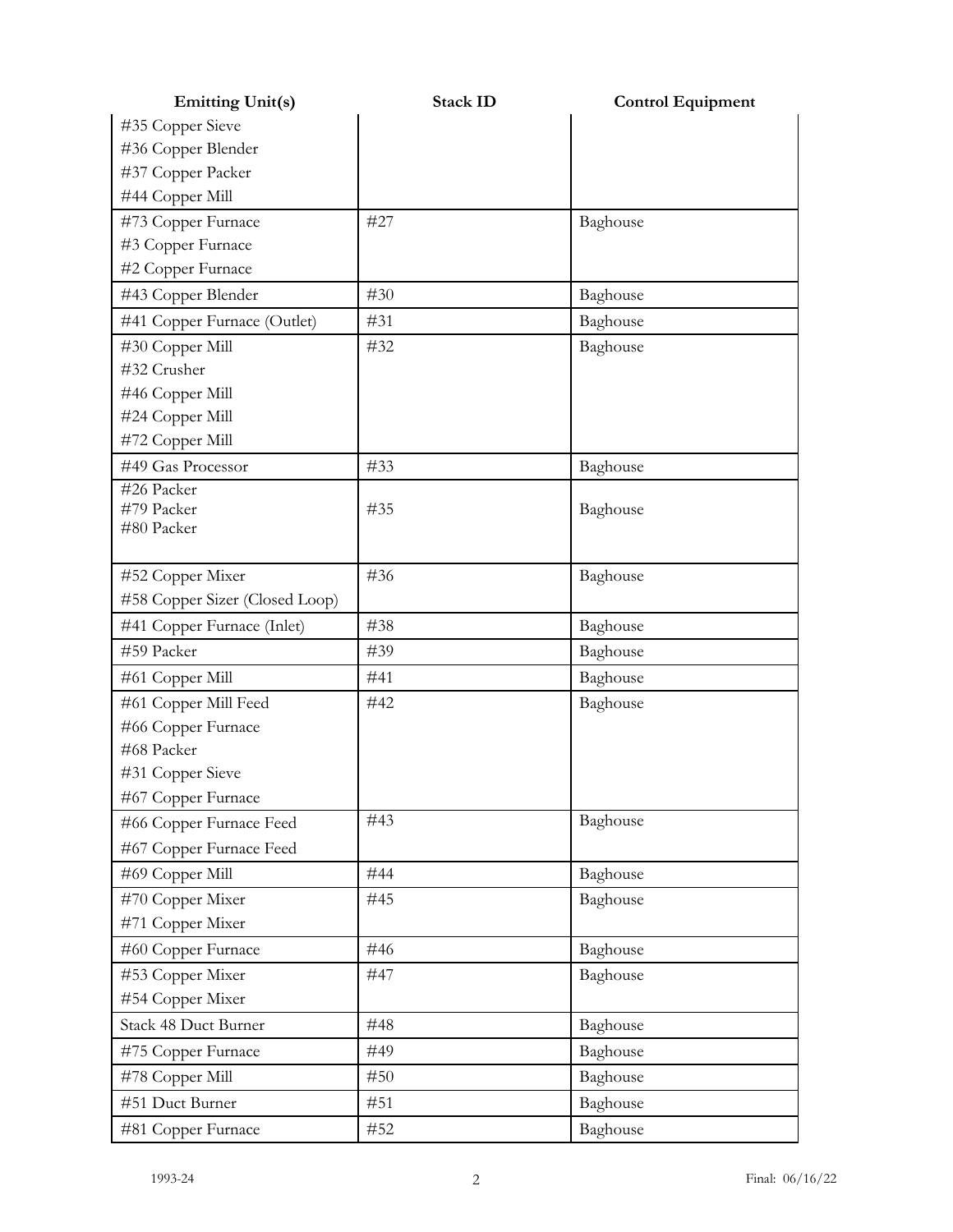#### B. Source Description

The primary purpose of the facility is the production of copper oxides and zinc oxides for use in multiple products, including the production of marine paints and animal feeds. The facility consists of numerous gas-fired and electric furnaces, mills, and blenders for the production of the oxides.

## C. Permit History

**Permit #685(-020674)** was the first permit issued to American Chemet on November 20, 1973, for the construction of a scrubber (referred to as the Ducon scrubber) and associated duct work and settling tank to control emissions from two (#1 and #2) copper furnaces.

**Permit #882** was issued on August 12, 1975, for the #19 Copper Furnace. Permit #882 replaced Permit #685(-020647).

**Permit #883** was issued on June 9, 1975, for a new copper grinding facility. At the time, the facility was known as the #5 and #6 Copper Mills – which referred to the two baghouses. This permit covered the installation of the process equipment and the product recovery baghouses. Permit #883 replaced Permit #882.

**Permit #934** was issued on April 6, 1976, for the #1 Copper Furnace. Permit #934 replaced Permit #883.

**Permit #1020** was issued on December 21, 1976, for a copper furnace and stack. The furnaces covered by Permit #1020 were a furnace, which has been removed and sold, and the #1 Copper Furnace that was still operating. Permit #1020 replaced Permit #934.

**Permit #1290** was issued on October 24, 1978, for the installation of the #9 Packer and appurtenances (three baghouses). Permit #1290 replaced Permit #1020.

**Permit #1454** was issued on March 18, 1980, for the #20 Copper Furnace. The #20 Copper Furnace was the second furnace of this type at the facility. Permit #1454 replaced Permit #1290.

**Permit #1585** was issued on April 29, 1981, for the installation of cyclones and a courtyard baghouse. A cyclone was installed on each of the #2, #3, and #4 Copper Furnaces. The courtyard baghouse reference was later changed to the #13 Copper Mill Baghouse. Permit #1585 replaced Permit #1454.

**Permit #1589** was issued on May 7, 1981, for a crusher baghouse. The crusher baghouse became the third baghouse (named the #7 copper mill) installed on the #5 Copper Mill system that was originally covered by Permit #883.

**MAQP #1993-00** was issued on February 5, 1985, for the #23 Copper Furnace. MAQP #1993-00 replaced Permit #1589.

**MAQP #1993-01** was issued on February 25, 1994, for the construction and operation of the gas-fired #28 Copper Furnace. The #28 Copper Furnace would produce the premium product at American Chemet. Copper powder was the material fired in the furnace. Also,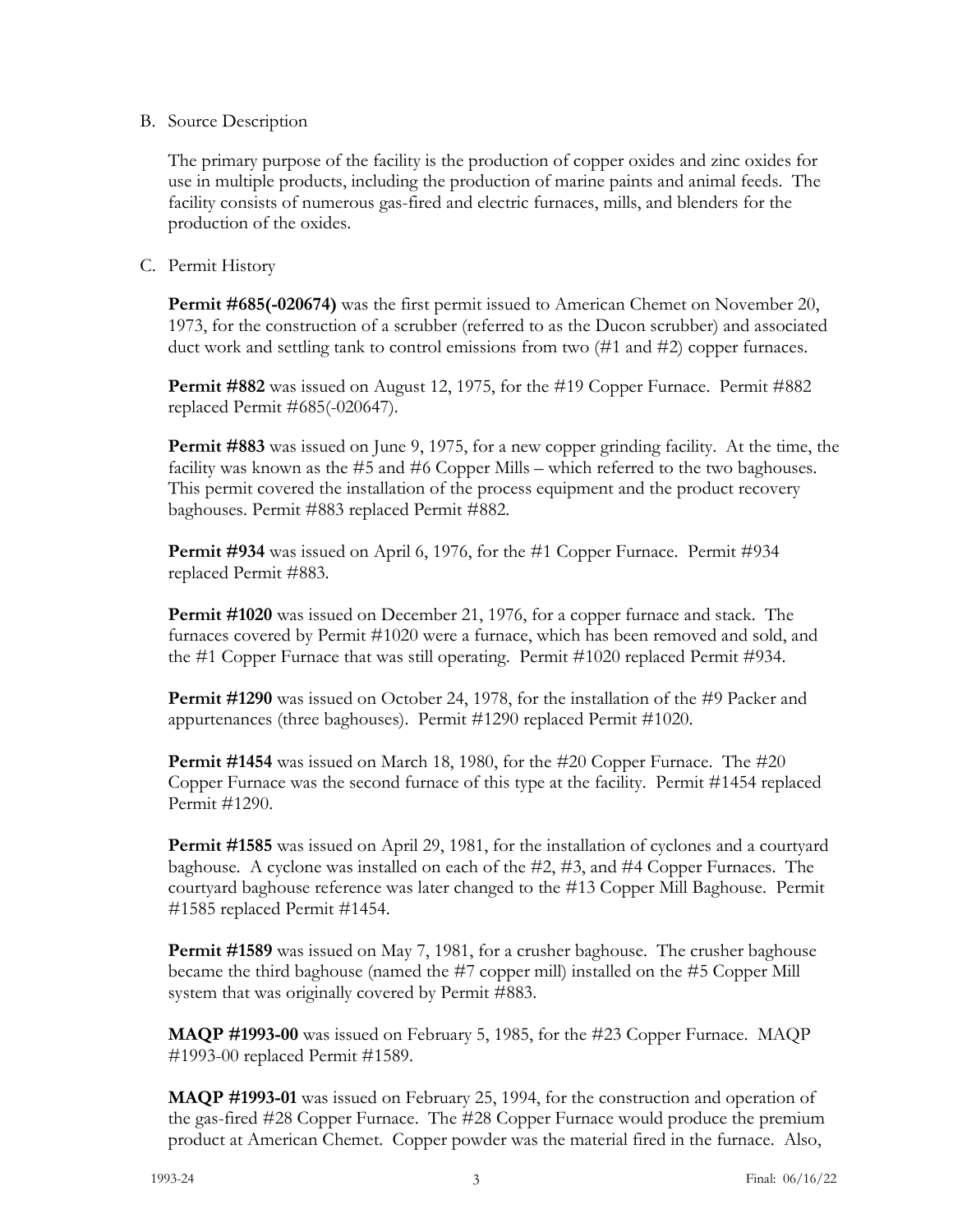this permit alteration was the mechanism used to combine all previously existing permits issued to American Chemet for the East Helena plant into one permit. MAQP #1993-01 replaced Permits #685, #882, #883, #934, #1020, #1290, #1454, #1585, #1589, and #1993-00. All conditions contained in the permits became conditions in MAQP #1993-01. MAQP #1993-00 replaced MAQP #1993-01.

**MAQP #1993-02** was issued on April 22, 1994, for the construction and operation of an experimental furnace (#29 Copper Furnace) and a stirred ball mill system (#30 Copper Mill). The experimental furnace was constructed and installed to allow American Chemet the opportunity to evaluate the use of other types of feed material. The #29 Copper Furnace was constructed outdoors, adjacent to the existing #1 copper furnace.

The #30 Copper Mill was installed to process some of the copper oxides previously processed in the #5 Copper Mill. The material processed was oversized lumps, which caused problems in the #5 Copper Mill. The mill was fed by a vibratory or screw-type feeder. The milled product was discharged into a 48-cubic-foot metal tote. The #30 Copper Mill was installed in an existing building located on the south side of the plant. **MAQP #1993-02** replaced MAQP #1993-01.

**MAQP #1993-03** was issued on February 15, 1995, for the construction and operation of new processing equipment and controls. The equipment included the #33 Copper Blender, #34 Copper Mill, #35 Copper Sieve, #36 Copper Blender, #37 Copper Packer, and the #38 Copper Mill. The emissions from this processing equipment were controlled by a Mikro Pulsaire dust collector, except for the #38 Copper Mill, that was controlled by an existing baghouse. The new equipment also included the #39 Gas Processor, which burned natural gas. This additional equipment allowed American Chemet to produce a new product.

Other changes included the construction and operation of a new baghouse to control emissions from the #3 and #4 Copper Furnaces and the addition of a #40 Copper Sizer. At the time, the #3 and #4 furnaces were controlled by a scrubber system that also controlled emissions from the #2 Copper Furnace. The change was made to decrease the inlet loading to the scrubber. The #40 Copper Sizer was added to increase the flexibility of the facility. The emissions from the sizer were controlled by a cyclone followed by a baghouse. **MAQP #1993-03** replaced MAQP #1993-02.

**MAQP #1993-04,** issued July 17, 1996, authorized two separate projects at the facility. The first project resulted in the installation of an additional copper furnace to increase production. The new #41 Copper Furnace was identical to the #1 Copper Furnace, except for some minor changes to the feed and discharge systems. Emissions from the new #41 Copper Furnace were controlled with a pulse-jet baghouse.

The first project also included the possible construction of a new 20-meter exhaust stack. Emissions from the baghouse controlling the #1 Copper Furnace, as well as from the new baghouse controlling the #41 Copper Furnace, would be routed to the existing 8.8-meter stack or the new 20-meter stack. The construction of the #41 Copper Furnace would result in a minor increase in actual emissions from the facility (approximately 1.1 ton/year of particulate,  $0.01$  ton/year of SO<sub>2</sub>, and  $0.0008$  ton/year of lead), but no increase in allowable particulate or lead emissions. American Chemet had until July 17, 1999, to construct a new 20-meter stack as allowed by the Board of Environmental Review (Board) order issued August 4, 1995.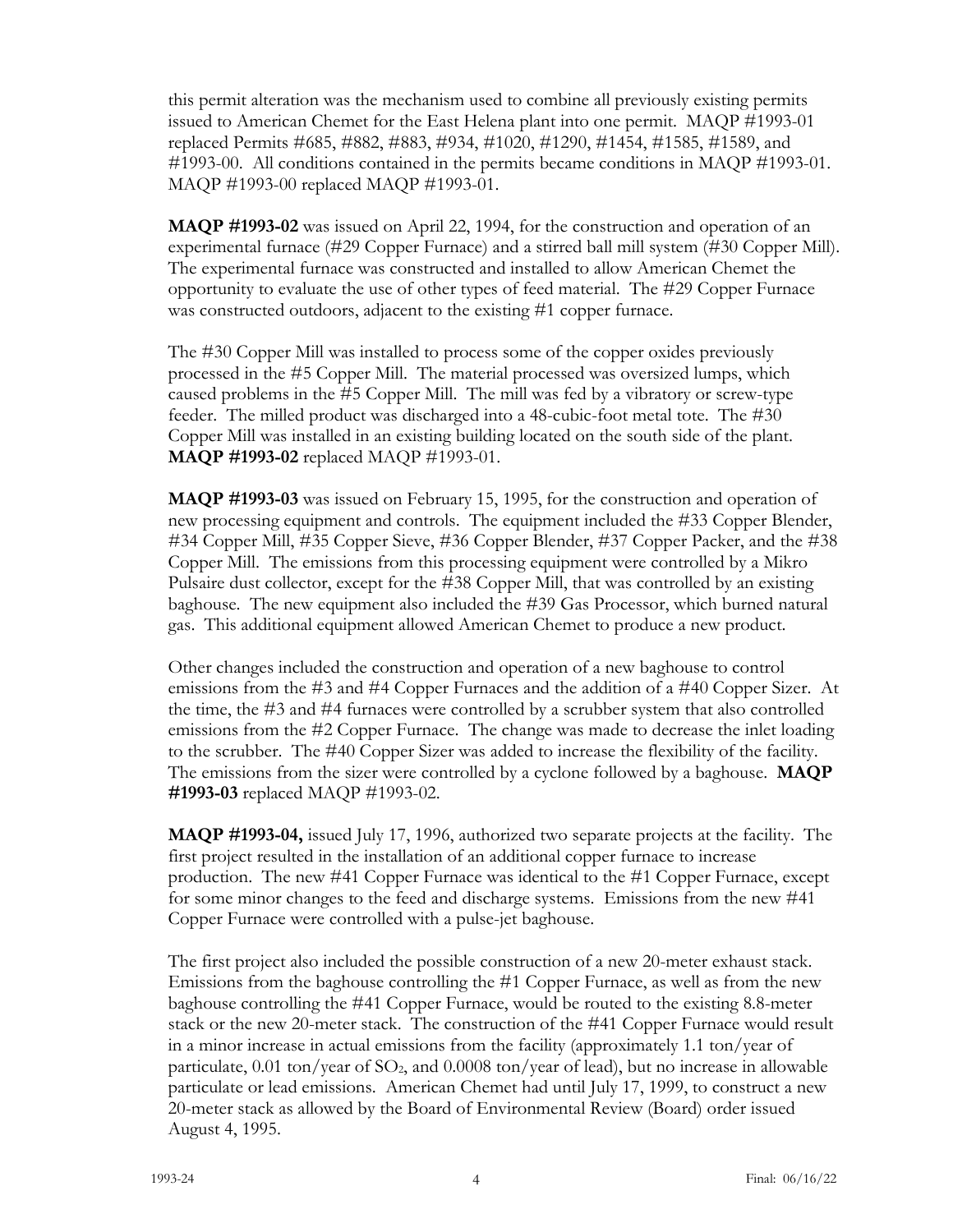The second project authorized the alteration of the existing #19 Copper Furnace. The furnace consists of two separate sections that exhaust through a single stack. The unit was modified to disable the west section and relocate the stack over the east section. The existing burner and afterburner were redesigned to improve efficiency. Also, the feed and discharge methods were redesigned from batch to continuous processing of the copper laden feed. The capacity of the furnace did not change through this alteration, therefore, the emissions were not expected to change. These changes did not trigger review under the Montana Clean Air Act 75-2-215. **MAQP #1993-04** replaced MAQP #1993-03.

**MAQP #1993-05** was issued on July 2, 1997, to allow the construction of a new #42 Copper Sizer and associated baghouse, and the construction of a new #43 Copper Blender and associated baghouse. The #42 Copper Sizer was a possible replacement for the #14 Copper Sizer (an old unit with uncertain spare parts availability). The actual shutdown date of the #14 Copper Sizer was unknown and, therefore, the new unit was permitted to operate concurrently with the old unit.

The #43 Copper Blender was installed to improve the efficiency of various facility processes. The blender had an associated natural gas-fired unit. The particulate emissions from the #43 Copper Blender was to be controlled by a new baghouse. The emissions from the dump hopper for the #42 Copper Sizer was to be controlled by the new baghouse.

The permit alteration slightly changed the language related to the #41 and #1 Copper Furnaces to clarify that the #41 and #1 Copper Furnace emissions had to vent through the same stack. Each furnace had a designated baghouse for controlling particulate and lead emissions. The stack could either be the existing 8.8-meter stack or a new 20-meter stack, which, if constructed, would replace the 8.8-meter stack. The requirement for the specific stacks and associated emission limit for lead came from the Board order issued on June 30, 1995. If American Chemet changed the discharge points of the exhaust gases, they would need to run a revised dispersion model to demonstrate compliance with the ambient lead standard.

The Department of Environmental Quality (Department) also removed the conditions associated with the #29 Copper Furnace that had been permitted as an experimental unit on April 22, 1994. On March 12, 1996, American Chemet informed the Department that this unit had been permanently disabled. $1$  Since the unit was no longer usable, the conditions associated with its use and emission testing was no longer needed. American Chemet was no longer authorized to use the #29 Copper Furnace. **MAQP #1993-05** replaced MAQP #1993-04.

**MAQP 1993-06** was issued on April 17, 1998, to allow American Chemet to separate the emissions from the #1 and #41 Copper Furnaces. Originally, American Chemet had planned (and was required by MAQP #1993-04) to route the emissions from the proposed #41 Copper Furnace to the #1 Copper Furnace Stack. The company determined this was probably not feasible, based on system configurations. However, the facility was located in an area designated as non-attainment for the lead National Ambient Air Quality Standard (NAAQS). Therefore, the Department performed modeling to demonstrate that separating the two exhausts would not violate the ambient standard for lead if half of the emission limit that applied to the #1 Copper Furnace Stack was applied to each of the stacks, separately.

<span id="page-15-0"></span><sup>1</sup> In the letter, American Chemet referenced the furnace as #32 Copper Furnace. This was an incorrect number reference. The name for the furnace is #29 Copper Furnace.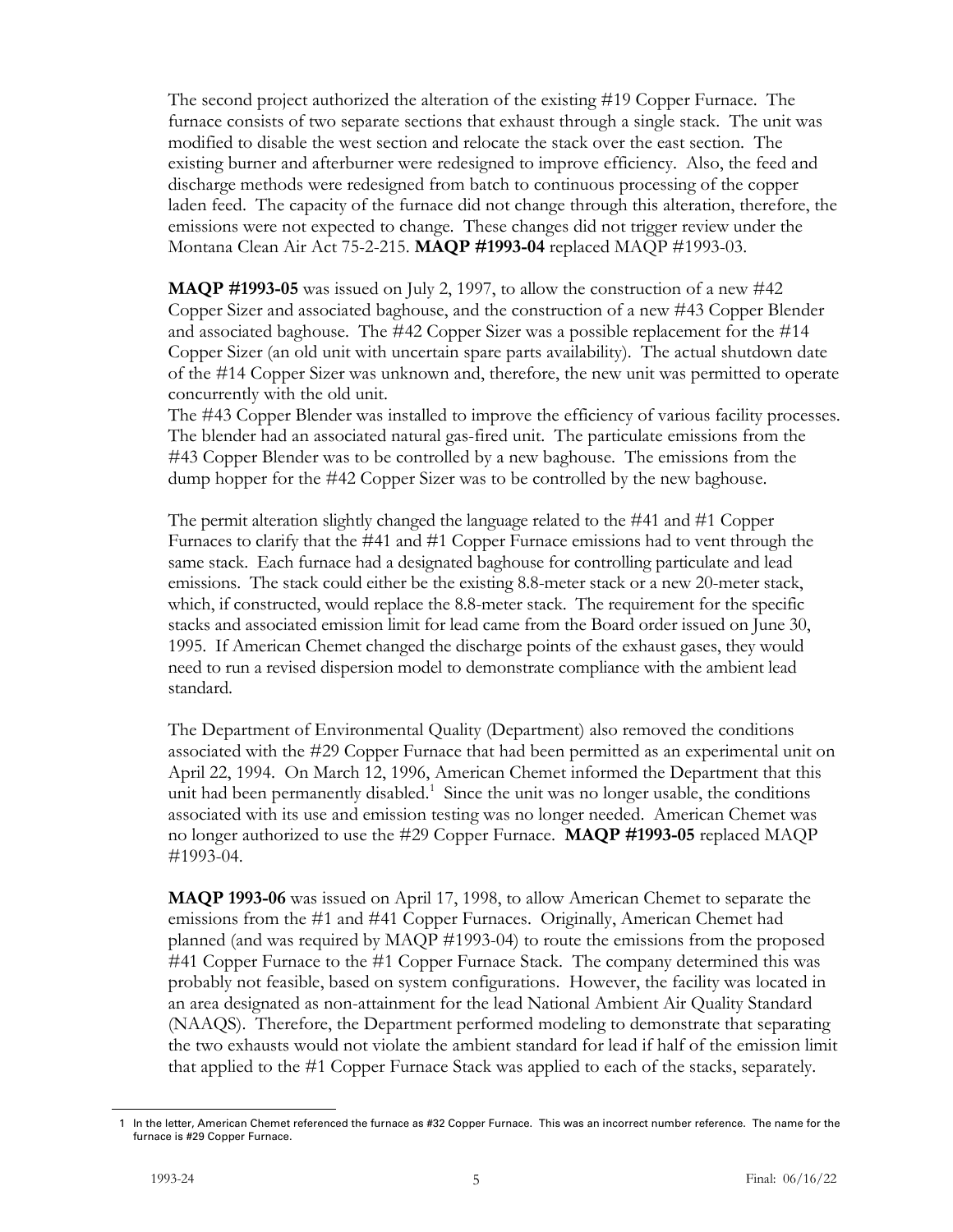The permitting action described above did not increase emissions from American Chemet; therefore, the Department did not perform an Environmental Assessment (EA) for the project. In addition, the relocation of the emissions from the furnace did not adversely impact the ambient air or the State Implementation Plan (SIP) provisions designed to bring the area into compliance with the ambient lead standard. **MAQP #1993-06** replaced MAQP #1993-05.

**MAQP #1993-07**, issued August 14, 1998, allowed American Chemet to initiate four minor changes within their facility, but did not permit an increase in allowable emissions. The first change American Chemet intended to make was to replace the #32 Crusher with the #45 Crusher, and control the #45 Crusher with the baghouse that vented to Stack #5. The #32 Crusher was controlled by the baghouse venting to Stack #19. After construction, the baghouse that vented to Stack #5 would control the #6 Copper Mill and the #45 Crusher. However, American Chemet elected to not construct the #45 Crusher and to keep the #32 Crusher in service.

The second change removed the #25 Copper Shredder. The #25 Copper Shredder had been controlled by the baghouse that vented to Stack #19. Prior to MAQP #1993-07, the baghouse that vented to Stack #19 controlled the #32 Crusher, the #25 Shredder, and the #30 Copper Mill. The third change moved the #31 sieve and controlled its emissions with the baghouse that vented to Stack #19. Prior to MAQP #1993-07, the #31 Sieve was controlled by the baghouse that vented to Stack #18. After MAQP #1993-07, the baghouse that vented to Stack #19 controlled the #30 Copper Mill and the #31 Sieve. The fourth change relocated the #44 copper mill and controlled its emissions by the baghouse that vented to Stack #25. MAQP #1993-07 allowed the baghouse that vented to Stack #25 to control the #36 Copper Blender, the #35 Copper Sieve, the #34 Copper Mill, the #33 Copper Blender, the #37 Copper Packer, and the #44 Copper Mill. **MAQP #1993-07** replaced MAQP 1993-06.

**MAQP #1993-08**, issued September 1, 1999, allowed American Chemet to replace the baghouse that vented to Stack #19 with a new larger capacity baghouse. The new larger capacity baghouse then vented to the new #32 Stack and controlled the emissions from the existing #30 Copper Mill and #32 Crusher. The #31 Sieve was moved to work in association with the #24 Copper Mill, and be controlled by the baghouse venting to Stack #18. Previously, MAQP #1993-07 allowed American Chemet to replace the #32 Crusher; however, American Chemet elected to not construct the #45 Crusher and kept the #32 Crusher in active service. MAQP #1993-08 allowed the facility to control the emissions from the #32 Crusher with the new baghouse.

American Chemet also installed three new process units, all controlled by a new baghouse venting to the #32 Stack. The new process units were denoted as the #46 Copper Mill, the #47 Screen, and the #48 Copper Mill. Thus, the new baghouse controlled five process units: the three new units described above and two existing units. Additionally, American Chemet requested an extension of time to construct a 20-meter stack that would exhaust emissions from the #1 and #41 Copper Furnaces. The new stack was approved in a previous permit (MAQP #1995-05) and a Board order issued on June 30, 1995. MAQP #1993-08 granted American Chemet an extension to construct the taller stack. Under MAQP #1993-08, the new stack had to be constructed no later than August 31, 2002.

MAQP #1993-08 did not increase lead emissions and the process equipment within the facility that might possibly contribute to ambient lead concentrations were not affected by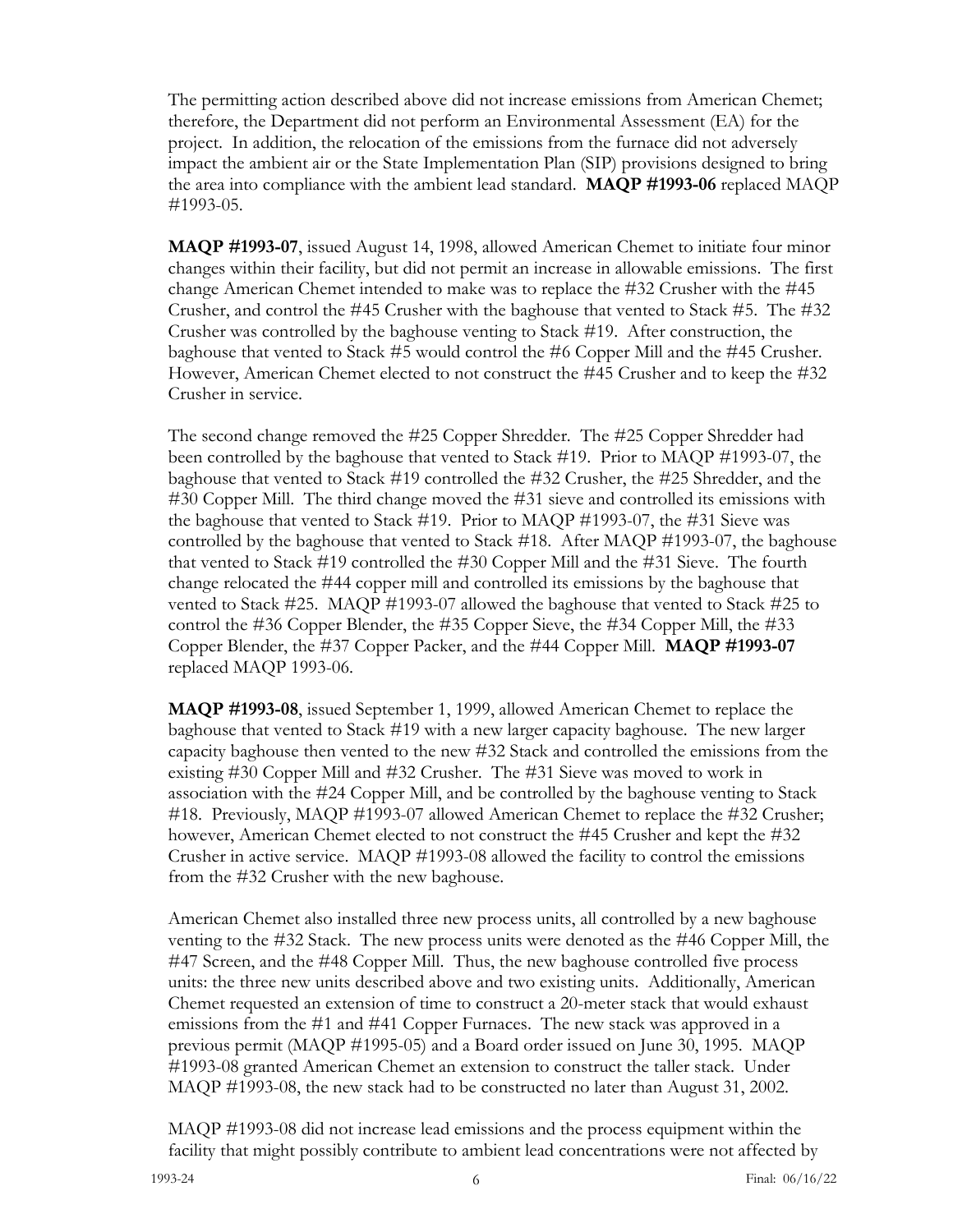the alterations. A small increase in particulate emissions from the facility was anticipated as a result of emissions from the new stack (#32); however, modeling was not required due to the diminutive nature of the emissions increase. The permitted modification did not adversely impact the SIP for lead in East Helena. **MAQP #1993-08** replaced MAQP #1993-07.

**MAQP #1993-09** was issued September 22, 2000, for a modification of MAQP #1993-08. American Chemet proposed to install and operate a new gas processor (#49 gas processor) to supply process gas to an existing copper furnace (#16 Copper Furnace). The #49 gas processor would have enough capacity to supply process gas for two additional copper furnaces. The permitting action allowed American Chemet to operate two additional copper furnaces in conjunction with the #49 gas processor, in the future. The two additional copper furnaces would be the #17 Copper Furnace and the #18 Copper Furnace or the #28 Copper Furnace. The #49 gas processor would replace the #39 gas processor that would be removed from service.

The permit did not allow an increase in allowable lead emissions and the process equipment within the facility that could possibly contribute to ambient lead concentrations was not affected by the alterations proposed. A small increase in CO emissions from the facility was anticipated as a result of emissions from the new #49 gas processor. However, modeling was not required because of the small increase in emissions. The modification did not adversely impact the SIP for lead in East Helena. **MAQP #1993-09** replaced MAQP #1993-08.

**MAQP #1993-10** was issued January 20, 2001, for modification of Permit #1993-09. On September 27, 2000, the Department received American Chemet's initial request to change conditions in Permit MAQP #1993-09. American Chemet requested removal of the condition in Section II.A.22.b that required the operation of a nitrogen gas purge at the discharge end of any copper furnace receiving process gas from the #49 gas processor. The company also requested deletion of the notification requirements contained in Sections II.D.1, II.D.2, II.D.4, and II.D.5 of MAQP #1993-09. Additionally, American Chemet requested permission to control CO emissions from the three copper furnaces - #49 gas processor combinations with individual afterburners, instead of just one afterburner. The Department agreed to this approach and apportioned the original CO limit between the three afterburners. All three afterburners were required to be source tested. Finally, the company requested a de minimis determination on their proposal to vent the #44 Copper Mill's baghouse directly to atmosphere, instead of venting it to the inlet of the baghouse associated with Stack #25. The Department agreed to the change, but added the same limits to the #44 Copper Mill, as applied to the baghouse associated with Stack #25.

The permitting action did not increase lead emissions. A minor increase in CO emissions (0.21 tpy) from the facility was anticipated as a result of the emissions from the two additional incinerators associated with the new #49 gas processor. Modeling was not required because of the minimal increase in emissions. **MAQP #1993-10** replaced MAQP #1993-09.

**MAQP #1993-11** was issued on October 12, 2001, to allow for a modification of MAQP #1993-10. The modification reflected changes to the #5 Copper Mill and related conditions in MAQP #1993-10. Further analysis of the permit application and historical records concluded that the proposed changes would be de minimis and that a permit alteration was not required. Additionally, the Department had previously issued de minimis determinations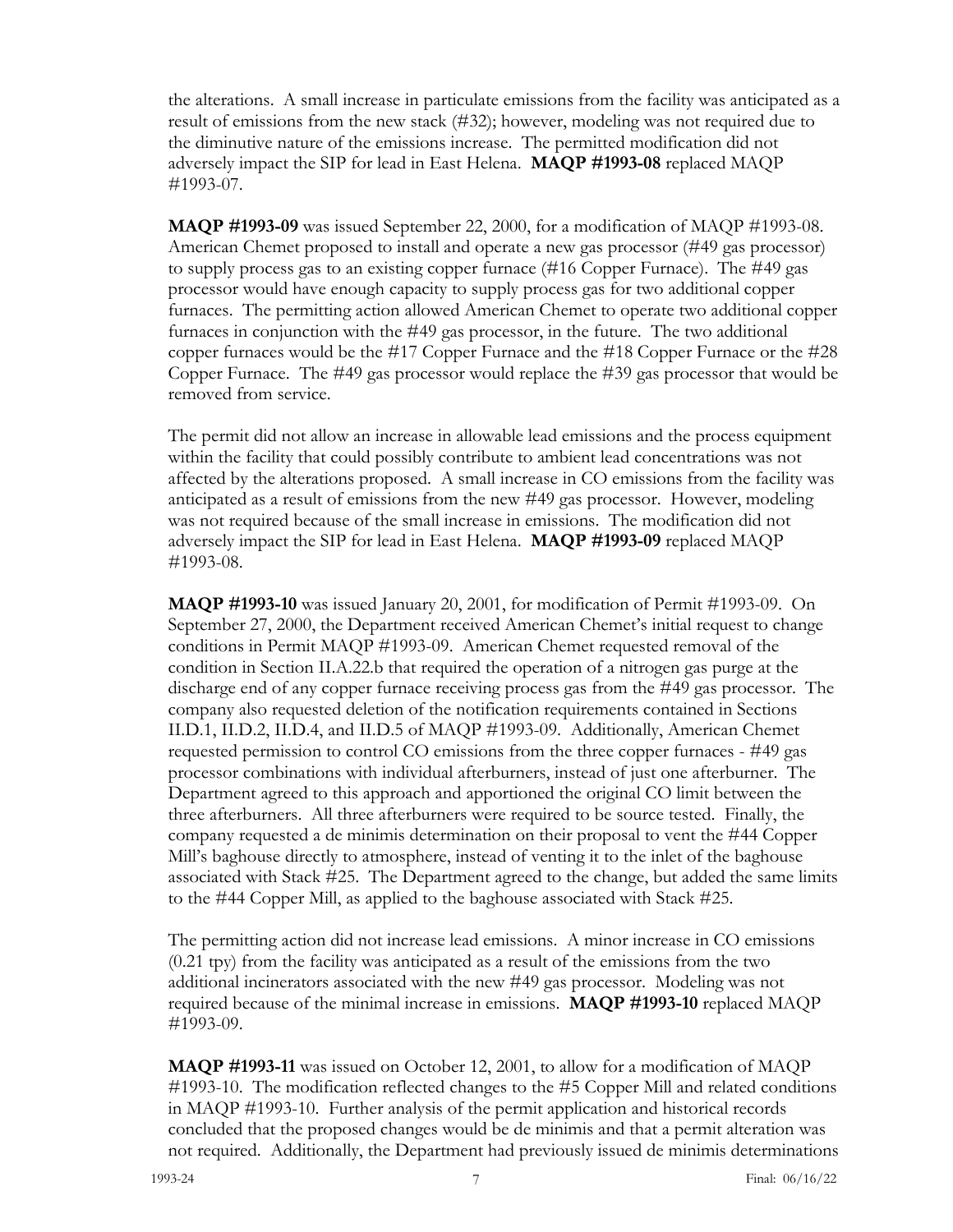on other equipment changes. All of these changes were incorporated in the permit modification and are discussed below:

- In a letter dated January 24, 2001, American Chemet requested a de minimis determination on the replacement of the baghouse on the #1 Copper Furnace. The new baghouse would be identical to the baghouse on the #41 Copper Furnace. The baghouse proposed for the #1 Copper Furnace differed from the original furnace with minor changes in operational parameters. Because American Chemet was located in a lead non-attainment area and the #1 Copper Furnace is a minor source of lead emissions, the Department modeled the new baghouse parameters. The Department concluded that the proposed changes complied with the East Helena lead SIP; therefore, in a letter dated March 22, 2001, the Department agreed that the proposed change was de minimis in nature.
- In a letter dated March 12, 2001, American Chemet requested a de minimis determination on ancillary equipment upgrades to the baghouse on the #41 Copper Furnace. American Chemet proposed to replace the blower fan and motor in order to increase the airflow rate through the baghouse from 5,800 to 6,600 actual cubic feet per minute (acfm). Additionally, American Chemet proposed to upgrade the #1 Copper Furnace baghouse so that it would have operational parameters identical to the baghouse on the #41 Copper Furnace. Because American Chemet is located in a lead non-attainment area and because the #1 and #41 Copper Furnaces are minor sources of lead emissions, the Department modeled the new parameters on both baghouses and concluded that the proposed changes complied with the East Helena lead SIP. Therefore, in a letter dated March 22, 2001, the Department agreed that the proposed changes were de minimis in nature.
- In an application received on August 2, 2001, American Chemet requested a modification of MAQP #1993-10 to replace a fan and the particle classification system on their #5 Copper Mill to increase the process rate of the #5 Copper Mill. The Department's review concluded that the proposed changes would not increase the "Potential to Emit (PTE)" since the emissions from the three, product-recovery baghouses and the product-recovery cyclone associated with the #5 Copper Mill would not increase. Therefore, the proposed changes were determined to be de minimis in nature. However, the review of historical Department records for earlier permits on the #5 Copper Mill revealed that conditions from an earlier permit had not been carried forward. As a result of a previous Best Available Control Technology (BACT) analysis, conditions had been placed on a #5 Copper Mill baghouse in Permit #1589 by the Department's predecessor, the Department of Health & Environmental Sciences. These conditions were inadvertently left out of MAQP #1993-01 when it was issued to consolidate all of American Chemet's earlier permits. Therefore, the Department restored those conditions as part of this permit action.
- As part of this permit modification, the Department clarified the names for two copper mills and their associated product recovery units and updating the equipment list. The product recovery baghouses associated with the two copper mills have in the past been referred to individually as "copper mills." These names potentially led readers into thinking that there were six copper mills,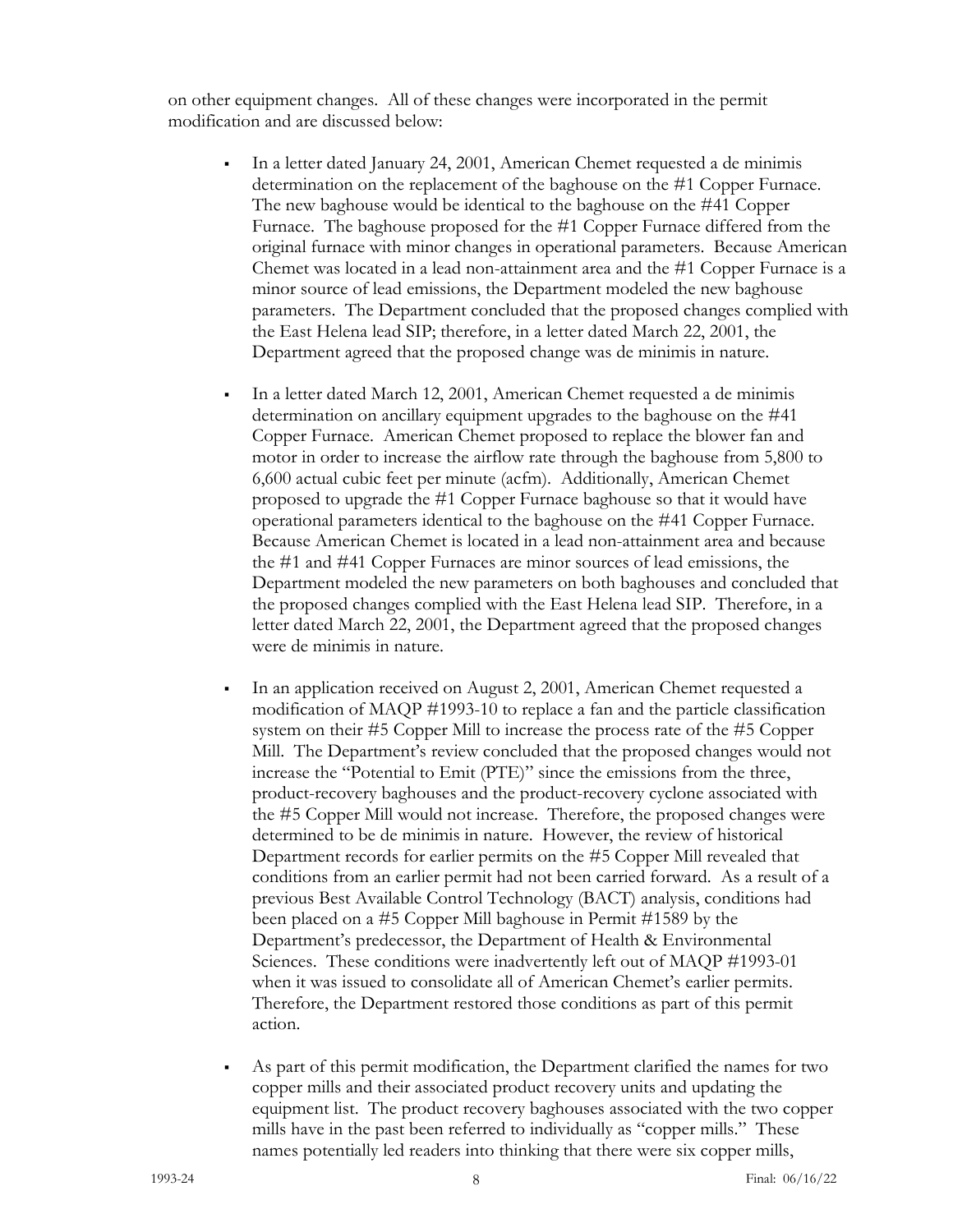instead of only two copper mills and six product recovery baghouses. The permit action also clarified the limitations and conditions on the two copper mills and their associated baghouses. Additionally, the inventory of potential emissions was updated. **MAQP #1993-11** replaced MAQP #1993-10.

On July 11, 2002, American Chemet was issued **MAQP #1993-12**. This modification included the installation and operation of a pilot plant to test a new production operation. American Chemet proposed to use an existing baghouse to control the particulate emissions from the pilot plant. Based on the emission limits for the existing baghouse, the potential emissions from the pilot plant were less than 15 tons per year (tpy). Therefore, the proposed change was accomplished through the de minimis rule.

The modification also addressed a previously issued de minimis determination on another equipment change. In a letter dated January 11, 2002, American Chemet requested a de minimis determination on the upgrade of the #14 Copper Sizer. The new Copper Sizer (Copper Sizer #50) incorporated the process baghouse which controlled the #14 Copper Sizer into its closed-loop system design. In a letter dated January 16, 2002, the Department agreed that the proposed change was de minimis in nature. Additionally, the permit action reflected a request by American Chemet to delete the notification requirements in Section II.D.2, II.D.3, and II.D.5 of MAQP #1993-11, which were met, and change the name of Stack 14 to Stack 14, 14A, 14B, and 14C. **MAQP #1993-12** replaced MAQP #1993-11.

On September 19, 2002, American Chemet was issued **MAQP #1993-13**. On August 20, 2002, the Department received a request for a modification of MAQP #1993-12 for the addition of a federally enforceable condition (Section II.A.25 of MAQP #1993-13) to allow for a de minimis friendly permit. The condition required American Chemet to utilize, on new equipment installed after August 21, 2002, conveyor covers or enclosures, transfer point covers or enclosures and structural enclosures surrounding process equipment unless otherwise specified in the permit. **MAQP #1993-13** replaced MAQP #1993-12.

On December 2, 2003, the Department issued **MAQP #1993-14** to modify MAQP #1993- 13. The permit action included several previous approved de minimis changes. On September 26, 2003, American Chemet requested an extension to permit condition under Section II.A.6. The condition was originally added to the air quality permit to assist with any potential emission problems which could have affected the East Helena Lead SIP. American Chemet had no plans to construct the 20-meter stack, however, the facility wanted to keep the option available for future use.

On September 8, 2003, the Department received a request from American Chemet to upgrade the pilot plant, permitted in MAQP #1993-12 to a full scale operation. The pilot plant was installed as a test unit of a new technology for producing copper oxide. The proposed unit, referred to as the #56 Copper Furnace, used the baghouse, which controlled the #24 Copper Mill (Stack #18) for product recovery in the same manner as the pilot plant. The #56 Copper furnace feed system was controlled by the baghouse at the #15 Copper Sizer (Stack #13). Based on the information submitted by American Chemet, the Department determined the upgrade fell within the de minimis rule, because the potential emissions were well below 15 tpy and the change did not violate any conditions of the existing permit.

In addition, on September 13, 2002, the Department received American Chemet's proposed facility modifications which enabled an increase in production and improved material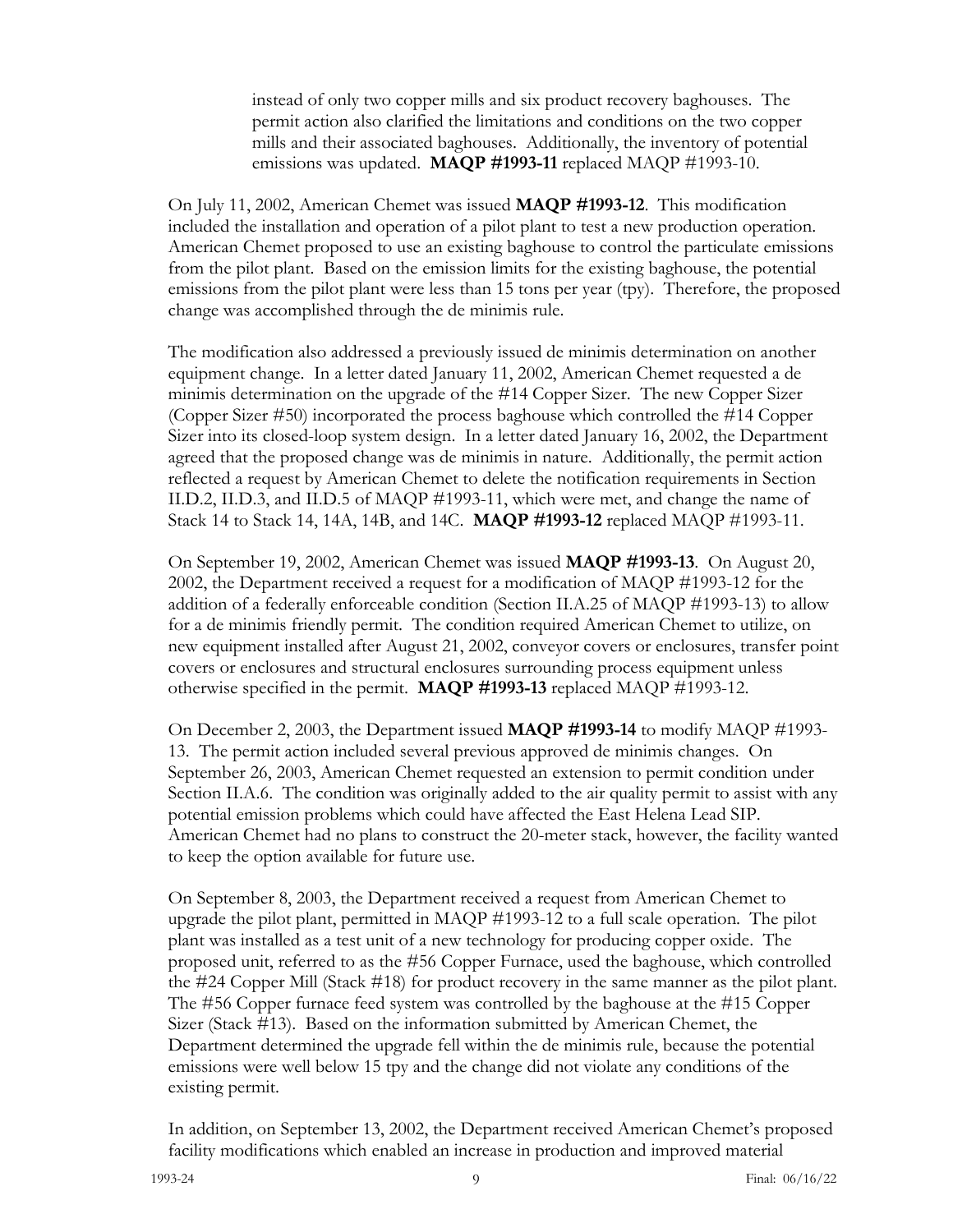handling efficiency. The project affected the facility's sizing, mixing and packaging processes. The new equipment included a copper furnace and associated baghouse, a new conveying system and associated feed bins, 3 copper mixers and associated bins, bin vents and boiler, and a packer with associated baghouse, bins, and bin vents. The Department determined that the modifications met the criteria set forth in the Administrative Rules of Montana (ARM) 17.8.745, as the increase in emissions for the facility was less than 15 tpy.

American Chemet also proposed to remove the #11 Copper Mill Vent Baghouse and the #11 Copper Mill Feed Baghouse. Some of the equipment controlled by those baghouses were also removed or shut down. The remaining equipment was to be controlled by the #11 Copper Mill Support Baghouse. The #21 Copper Furnace was also removed from the permit. American Chemet requested that the outlet grain loading limitation for several emitting units be reduced. The grain loading limitation was lowered for the emissions from the following equipment: Stack #14 (controlling emissions from the #24 Copper Mill, the #28 Copper Furnace), Stack #25 (controlling emissions from the #33 Copper Blender, the #34 Copper Mill, the #35 Copper Sieve, the #36 Copper Blender, and the #37 Copper Packer).

Furthermore, American Chemet requested the following equipment and associated baghouses be restricted to an operating limit of 7,000 hours per rolling 12-month period: #33 Copper Blender, the #34 Copper Mill, the #35 Copper Sieve, the #36 Copper Blender, the #37 Copper packer, the #44 Copper Mill, the #16, #17, and #18 Copper Furnaces, the #38 Copper Mill, and the #42 Copper Sizer. Finally, American Chemet proposed to upgrade the pollution control equipment for the #2 Copper Furnace and the Copper Furnace by installing a new baghouse dust collector that serves both units. Currently, the #2 Copper Furnace emissions are controlled by a wet scrubber. Emissions from the #19 Copper Furnace are currently controlled by a thermal oxidation unit. MAQP **#1993-14** replaced MAQP #1993-13.

The Department received a request from American Chemet on August 1, 2006, to make several administrative changes to MAQP #1993-14 to better reflect current operations at the facility. On September 12, 2006, American Chemet submitted an application to the Department for a modification to MAQP #1993-14. The request included the installation and operation of a new piece of process equipment to be called the #60 Copper Furnace. The permit application was withdrawn by American Chemet on December 5, 2006, however a permit action resulted which included the following proposed amendments presented in American Chemet's letter dated August 1, 2006;

- Removal of the #23 Copper furnace, scrubber, and associated conditions (removed from service)
- Removal of the #51 Copper Furnace, baghouse, and associated conditions (never installed)
- Increase in baghouse flow rate on the #1 Copper Furnace Baghouse from 6,600 cfm to 8,100 cfm
- Increase in baghouse flow rate on the  $#41$  copper furnace baghouse from  $6,600$  cfm to 8,100 cfm
- Change in production rate of #41 Copper Furnace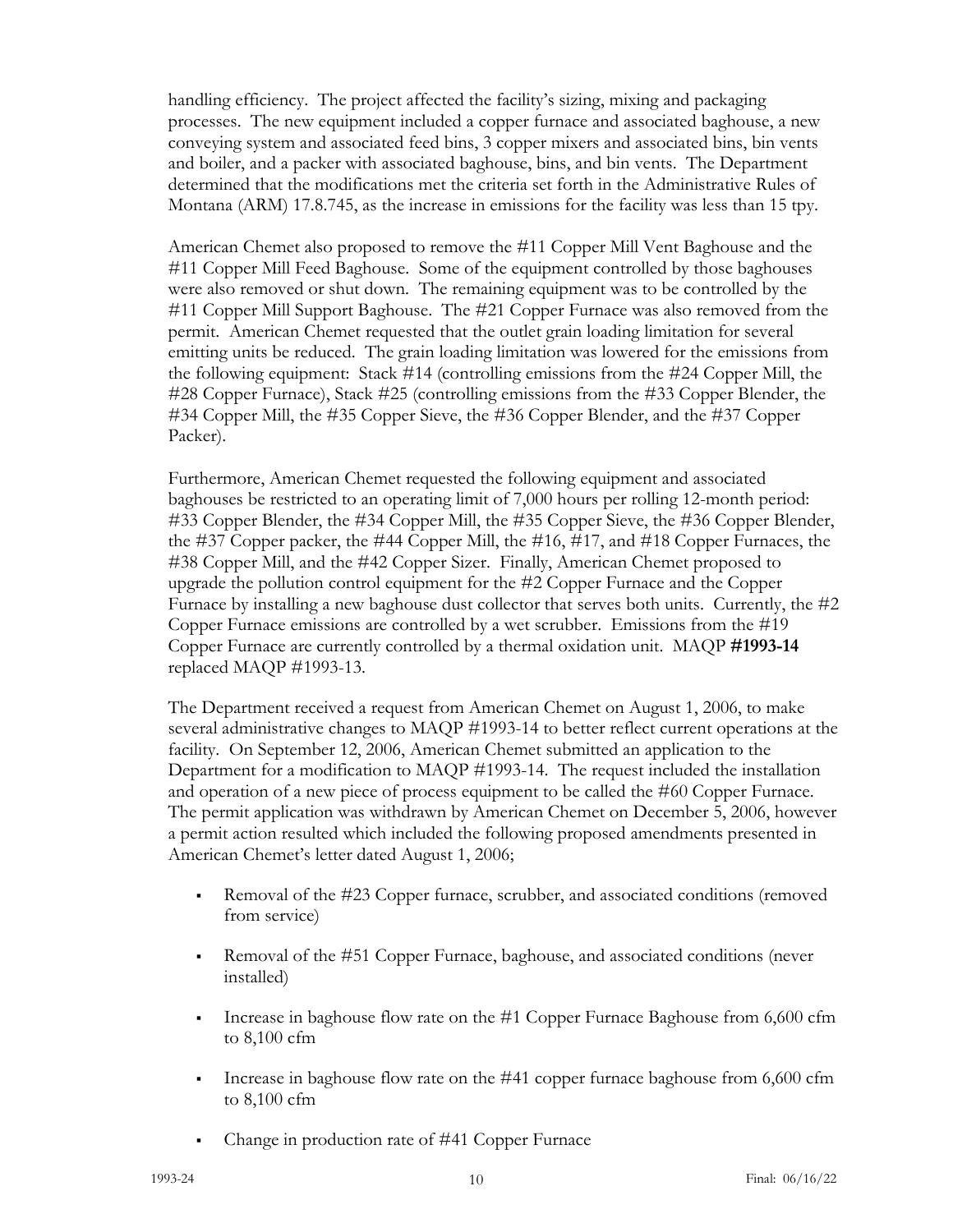- Removal of notification requirements that have been met
- Correct administrative error from previous permitting action to reflect hours of operation for the #16, #17, and #18 Copper Furnaces from 7,000 hours per year to 8,760 hours per year
- Removal of the following sources which have been removed from service:
	- $\blacktriangleright$  #15 Copper Sizer (stack 13) this baghouse stack is now combined with Stack #18 as one emission point associated with the #56 Copper furnace, #24 Copper Mill, and #31 Sieve
	- ► #26 Packer is no longer at Stack #20 the #26 Copper Packer is now controlled by Stack #35, which also control the #55 Packer
	- ► #33 Copper Blender at Stack #25
	- ► #42 Copper Sizer at Stack #29 and associated baghouse
- Lower emission limits in the following sources from 0.02  $\frac{gr}{dscf}$  to 0.015  $\frac{gr}{dscf}$ :
	- ► #5 Copper Mill Vent Baghouse
	- ► #5 Copper Mill Transfer baghouse
	- ► #11 Copper Mill Vent baghouse
	- ► #11 Copper Mill Feed baghouse
	- ► #11 Copper Mill Support baghouse
	- ► #3 & #4 Copper furnace baghouse
	- ► #40 Copper Sizer baghouse

American Chemet proposed to maintain the option of combining emissions from the #1 and #41 Copper Furnaces into one 20 meter stack. Since this condition was a Board Order, the Department was unable to extend the date of compliance. Therefore, the condition was removed from the permit.

In addition, American Chemet proposed to maintain the option of combining emissions from the #2 Copper Furnace (currently routed to a wet scrubber) and the #19 Copper Furnace (currently routed to a thermal oxidizer), and route them to a baghouse. According to the ARM 17.8.762, because the facility did not commence construction on this project within 3 years, the condition was considered revoked. **MAQP #1993-15** replaced MAQP #1993-14.

On February 2, 2012, the Department received an application to modify American Chemet's air quality permit for the installation and operation of a new Cupric Oxide Plant to be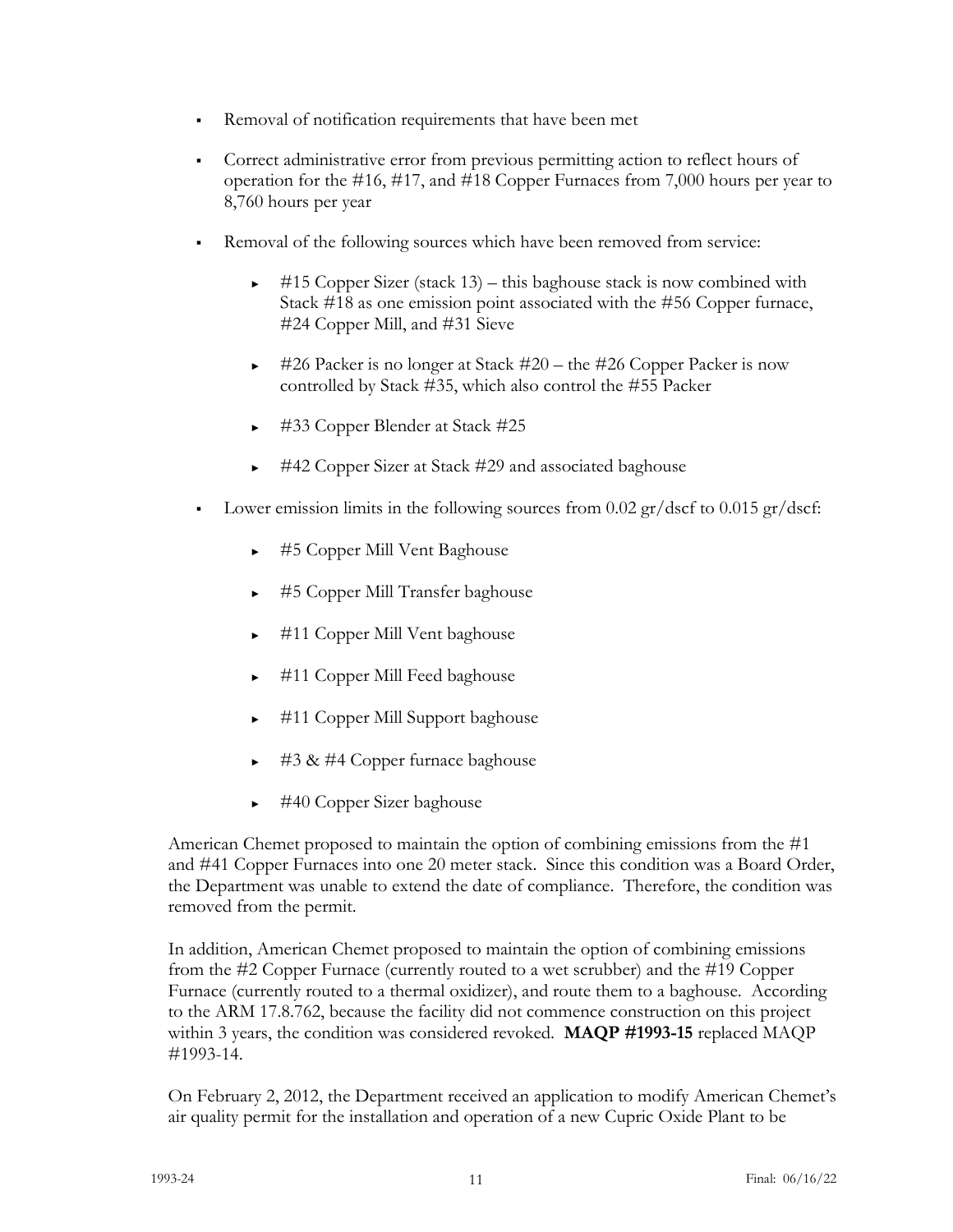constructed within the existing building. The permit action approved the construction of the following units;

- #60 Copper Furnace
- #61 Copper Mill
- #62 Copper Furnace
- #63 Copper Furnace
- #64 Copper Furnace

In addition, the permit action incorporated the following administrative equipment change notifications submitted by American Chemet;

- ∙ Permit conditions related the #17 Copper Furnace and #18 Copper Furnace receipt of process gas from the #49 Gas Processor were removed. American Chemet requested that testing be discontinued on the #17 Copper Furnace and further detailed in subsequent correspondence that the process lines which delivered process gas from the #49 Gas Processor were removed.
- ∙ In accordance with ARM 17.8.762, conditions related to the #18 Copper Furnace were removed. Because the facility did not commence construction on this project within 3 years the conditions associated with this project were considered revoked [Notifications received 05/9/2006 and 05/15/2006].
- ∙ Installed an additional baghouse on #41 Copper Furnace inlet (stack #38) [De minimis notification received 05/23/2007].
- ∙ Increased stack flow rate of the #11 Copper Mill Support baghouse (stack #11) to 8,000 cfm [De minimis notification received 03/12/2008].
- ∙ Removed the #27 Packer and replaced it with the #59 packer and new a baghouse (stack #39). Routed existing baghouse ventilation (stack #20) to control the #59 Packer Bin System. The new baghouse to control emissions from the only the #59 Packer [De minimis notification received  $12/15/2009$ ].
- ∙ Replacement of the baghouse controlling emissions from the #52 Copper Mixer. Baghouse volume flow rate and emission rate specifications were identical [De minimis notification received 02/20/2012].

In addition, the permit action updated language and rule references used by the Department and updated the emissions inventory to incorporate the additional emitting units. **MAQP #1993-16** replaced MAQP #1993-15.

On August 4, 1995, the Montana Board of Environmental Review (BER) issued an order requiring American Chemet to comply with stipulated emission limitations and conditions established by the Department. The stipulation, dated June 30, 1995, provided a control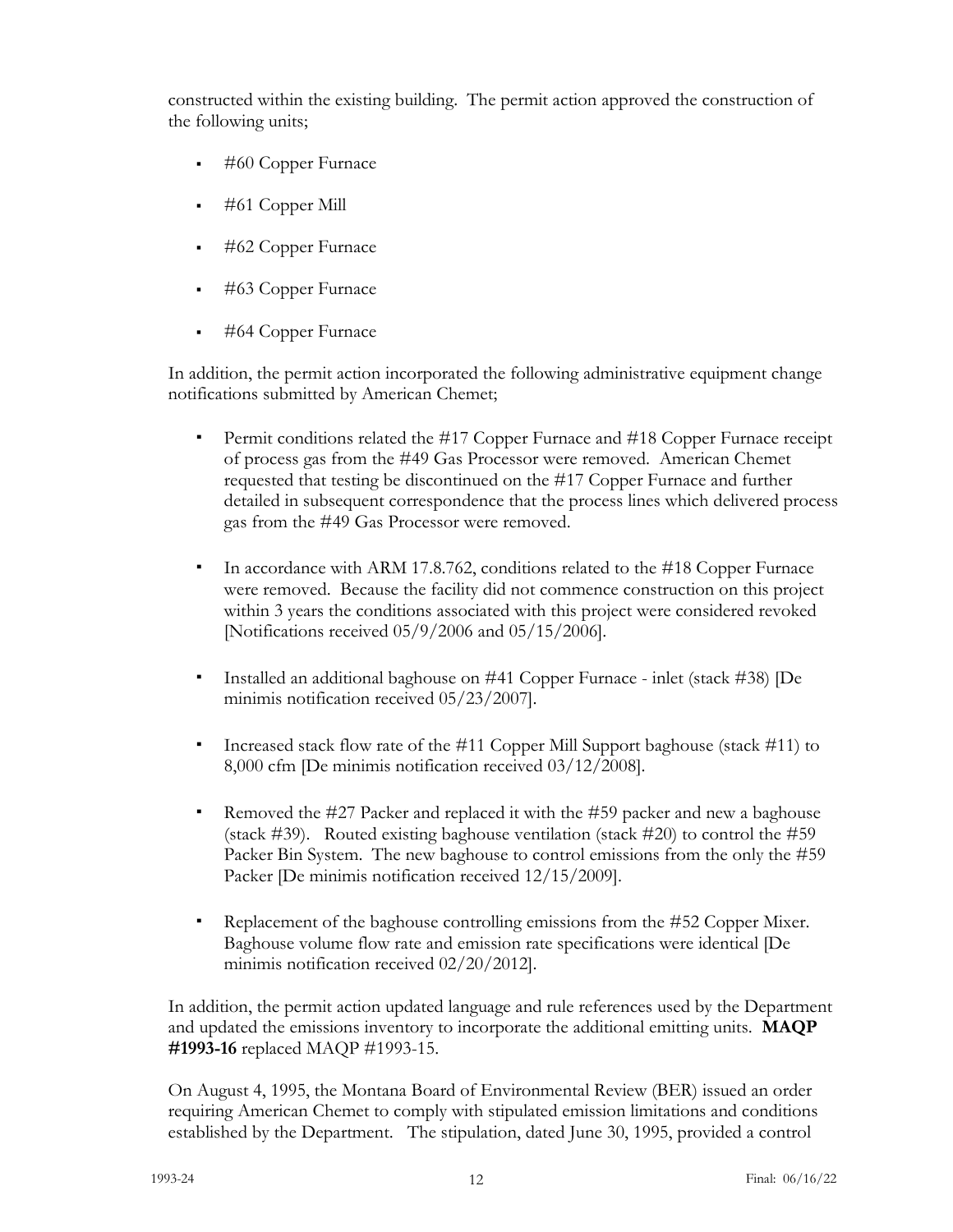strategy to reduce lead emissions in the East Helena lead nonattainment area. The control strategy was later approved by EPA under the East Helena State Implementation Plan for Lead (East Helena Lead SIP). As part of the control strategy, a limit on the percent of lead in copper feed material entering and used within American Chemet's process was prescribed. In order to ensure a readily available supply of copper, American Chemet initiated efforts to have the lead in feed limit removed on the basis that this limit is not reasonably related to the attainment and maintenance of the lead ambient air quality standards in the East Helena lead nonattainment area. On May 17, 2013, American Chemet, in cooperation with the Department, petitioned the BER to revoke the lead in feed limit provision of the stipulation. The BER formally acted on June 10, 2013, by issuing a revised order whereby the lead in feed limit was revoked. All other lead limitations and conditions required under the June 30, 1995, order and stipulation and the East Helena Lead SIP remain in effect. The revised order will be submitted to EPA under a request to revise the East Helena Lead SIP to reflect this change.

On June 19, 2013, the Department received a request from American Chemet to remove the lead in feed limitation from the MAQP. The action removed language associated with the lead in feed limit to reflect the board order**. MAQP #1993-17** replaced MAQP #1993-16.

On March 30, 2015, the Department received a request from American Chemet to remove three Copper Furnaces from the facility emissions inventory and to modify the emissions calculations to reflect the removal of the three Copper Furnaces. American Chemet stated in their letter to the Department that the three furnaces were not, and will not be installed.

The permit action removed language associated with #62 Copper Furnace, #63 Copper Furnace, and #64 Copper Furnace, as well as reflected changes in the emissions inventory in Section IV. B. **MAQP #1993-18** replaced MAQP #1993-17.

## **De minimis Actions Summarized from June 6, 2013 through MAQP Issuance**

On June 6, 2013, the Department received a de minimis notification from American Chemet describing the proposed installation of a new process furnace identified as the #65 Copper Furnace.

American Chemet indicated that PM emissions from the proposed furnace were to be controlled by an existing baghouse and no increases to PM emissions were expected. In addition, American Chemet submitted information demonstrating potential emissions from other criteria pollutants were below the de minimis threshold.

On March 11, 2014, the Department received a de minimis notification from American Chemet proposing the installation and operation of a new process, identified as the Type B Cupric Plant. The proposed Type B Cupric Plant entails the installation and operation of multiple material handling operations and additional process equipment. Under this request, both Copper furnaces #66 and #67 were included as part of the Cupric Plant. An emission inventory was submitted in conjunction with the notice; demonstrating potential emissions from the Type B Cupric Plant did not exceed the five (5) ton per year de minimis threshold.

On June 30, 2016, the Department received a de minimis notification from American Chemet proposing the installation and operation of new equipment, identified as the New #69 Copper Mill and #70 and #71 Copper Mixers. The request proposed the installation and operation of a new copper mill and associated baghouse for product recovery and the addition of two copper mixers also with a common baghouse for product recovery. An emission inventory was submitted in conjunction with the notice; demonstrating potential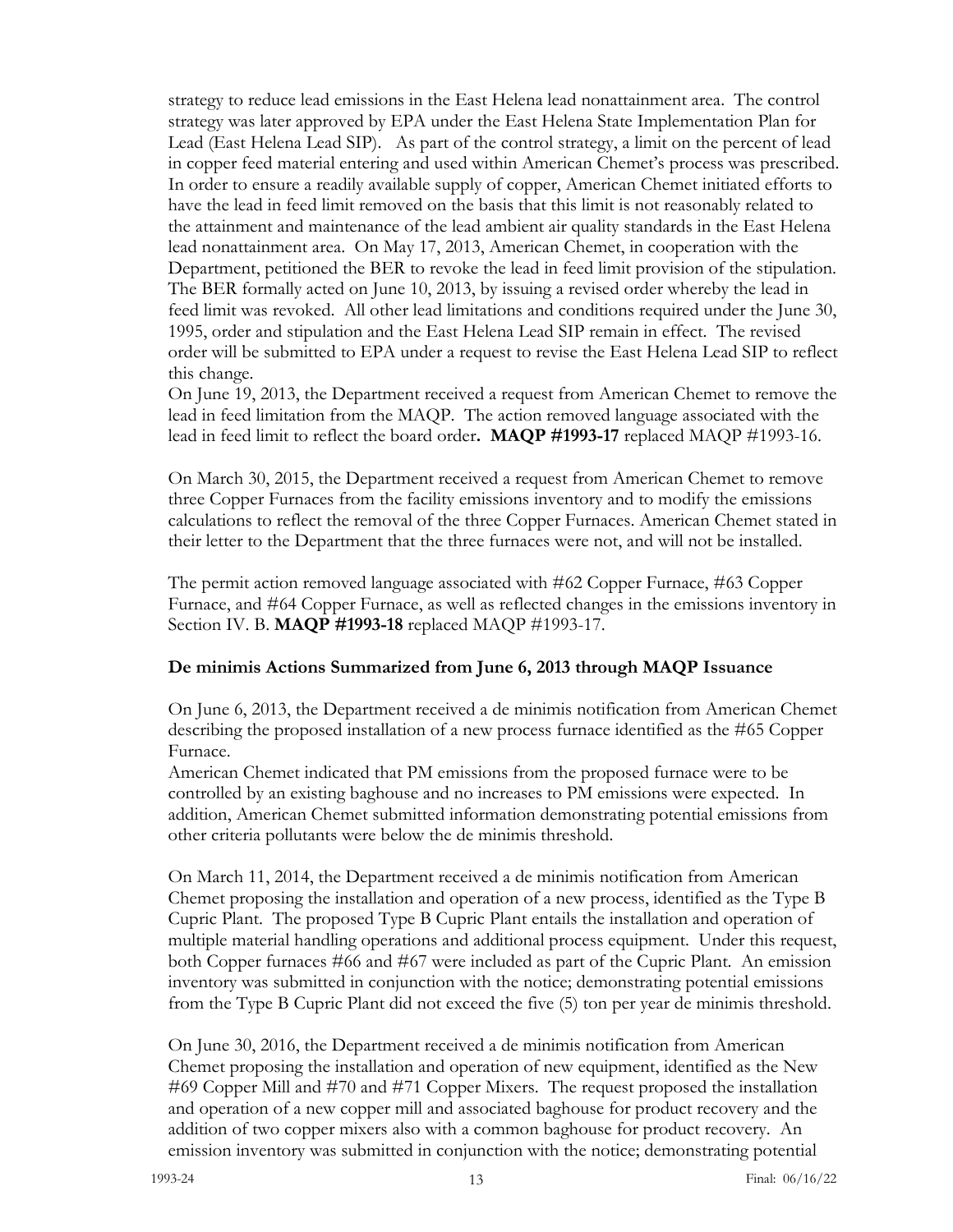emissions from the proposed equipment did not exceed the five (5) ton per year de minimis threshold.

On July 21, 2016, the Department received a de minimis notification from American Chemet proposing the installation and operation of new equipment, identified as New #72 Copper Mill and Relocation of #48 Copper Mill. The request proposed the installation and operation of a new copper mill (#72) and connection to the Stack 32 Baghouse. Copper Mill #48 will be relocated and disconnected from Stack 32 baghouse and connected to #11 Copper Mill Support Baghouse. The existing emission inventory assumed potential emissions at the maximum rated baghouse design and respective permit limits in grains per dry standard cubic feet.

On June 1, 2017, the Department received a de minimis notification from American Chemet. The request would allow for replacing the existing afterburner located on the #16 Copper Furnace. The afterburner conditions were included as part of the #49 Gas Processor project and was treated as a single process when calculating the emission inventory for the process. The afterburner functions as an emission control device for the #16 Copper Furnace and would be a similar design to the afterburner located on the #17 Copper Furnace. The afterburner serves to provide a reduction in carbon monoxide (CO) emissions. The fuel source for the afterburner will utilize natural gas and therefore, emission factors from AP-42, Section 1.4 Natural Gas Combustion were appropriate for estimating the potential to emit for this emission control device.

On May 18, 2017, the Department received a de minimis notification from American Chemet. The request provided for decommissioning the #3 Stack Wet Scrubber which provided particulate control for the #2 Copper Furnace and for ducting the exhaust from the #2 Copper Furnace into the #27 Baghouse. The change required a new baghouse fan to overcome the static pressure losses due to the overall airflow increase from 5,500 cubic feet per minute (CFM) to 7,500 CFM. The #27 Baghouse also provided particulate control for the #3 and #4 Copper Furnaces. The Department also received additional information on May 23, 2017, documenting the baghouse vendor's evaluation that the proposed airflow increase associated with the change still provide acceptable conditions for proper baghouse operation.

The de minimis request was approved pending receipt of a request to administratively update the permit to reflect the change from a scrubber to a baghouse for the #2 Copper Furnace. The Department received the request to administratively open their current MAQP for the May 18, 2017, de minimis on June 1, 2017. This permit clarified the #2 Copper Furnace is now routed through the #27 Baghouse. **MAQP #1993-19** replaced MAQP #1993-18.

On July 20, 2020, the Department received a de minimis notification from American Chemet. The request provided for replacing the #4 Copper Furnace with a new copper furnace identified as the #73 Copper Furnace. It also clarified that the #40 Copper Sizer and the #28 Stack Baghouse have been removed which will make physical space available for the new #73 Copper furnace. The existing #27 baghouse will collect exhaust from the #2, #3 and #73 Copper Furnaces. There was no change in the potential to emit (PTE) as the #27 baghouse PTE is defined by the existing flowrate and existing grain loading limit.

The de minimis request was approved pending receipt of a request to administratively update the permit to reflect the new #73 Copper Furnace and decommissioned units being removed from the permit. The administrative amendment was received on October  $20<sup>th</sup>$ , to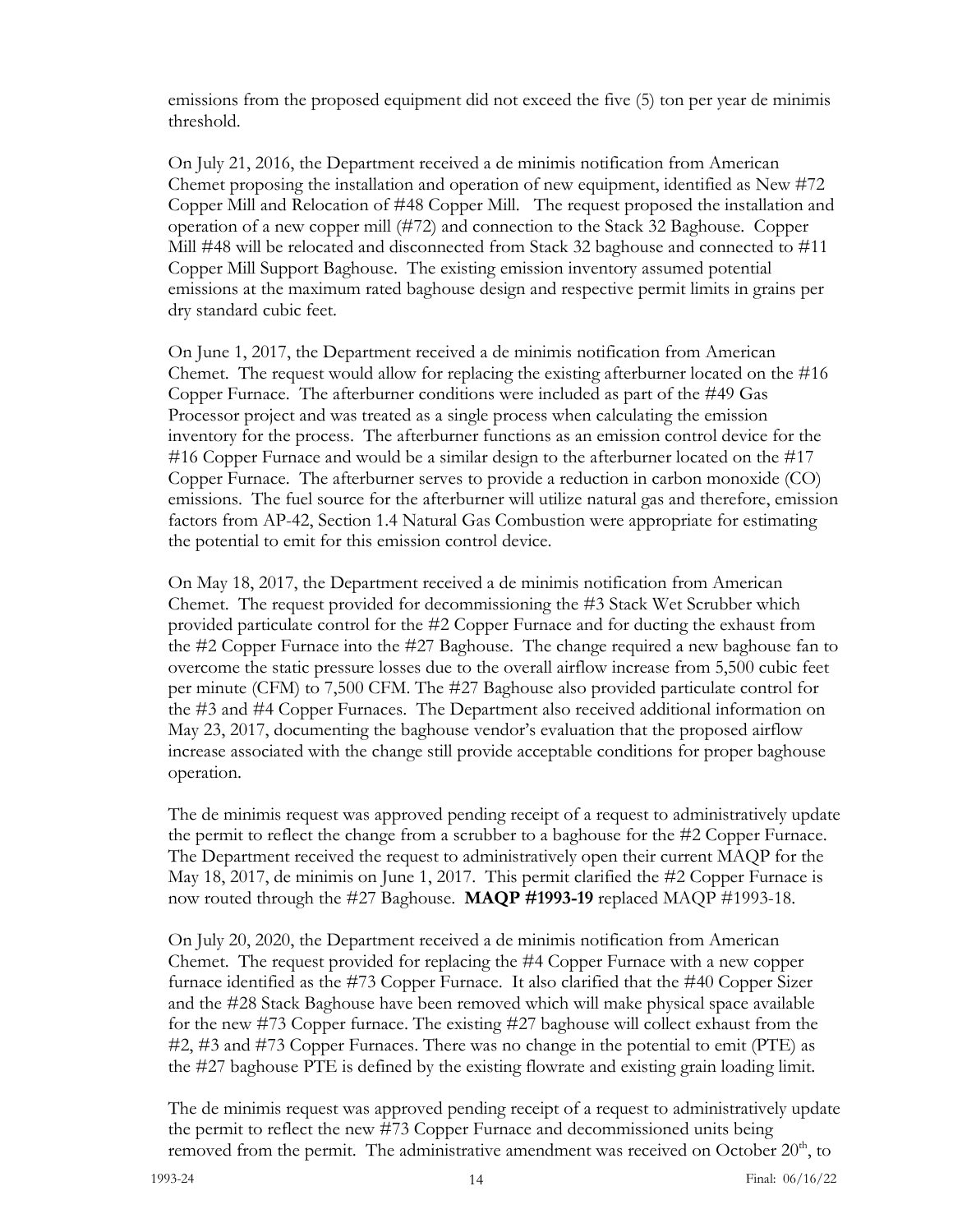incorporate the necessary changes. With the removal of the #40 Copper Sizer and #28 Stack Baghouse, condition Section II.A.6 was removed from MAQP 1993-19, and Section II.A.10 was modified to reference the #73 Copper Furnace and this condition has been replaced by Section II.A.9 within the updated MAQP. Section II.B.3 and Section II.B.4 were also updated to reflect the revised numbering within Section II.A.

On October 9, 2020, the Department received de minimis notification received from American Chemet. According to the proposed project, a new #74 Copper Furnace would be installed and connected to an upgraded baghouse associated with stack #21 with an up-sized fan to accommodate the additional airflow. The #21 stack would continue to exhaust airflow from both the #28 Copper Furnace and in the future also from the new #74 Copper Furnace. The proposed project would upgrade the existing 20 horsepower (hp) fan to 40 hp and the baghouse modified to accept pleated cartridge filters instead of bags. The #21 stack would also be modified from a horizontal discharge to a vertical discharge with stack height extending to approximately 45 feet. The October 9, 2020, de minimis was not included in the update to the MAQP.

## **MAQP #1993-20** replaced MAQP #1993-19.

On November 23, 2020, the Department received a request for an administrative amendment (AA) to correct a mis-identified emitting unit issued as part of MAQP #1993-20 and to add the de minimis request received on October 9, 2020. This AA updated all references to the #73 and #74 copper furnaces which were recently added under de minimis actions. Additionally, several previous de minimis changes were not updated in the permit analysis section of the permit and those updates were also made with the issuance of MAQP #1993-21. **MAQP #1993-21** replaced MAQP #1993-20.

On March 26, 2021, the Department received an application from American Chemet to install and operate new process equipment associated with the new Basic Copper Carbonate Plant. The new process included a new copper feed hopper, a new duct burner (Stack 48 Duct Burner), a new baghouse (Stack 48 Baghouse), a new copper furnace (#75 Copper Furnace) and a new packer (#76 Copper Packer) as well as various other process vessels. In order to accommodate the new equipment, several existing production units were also rerouted from their existing baghouses to alternate baghouses with equivalent control. In addition, American Chemet requested the list of permitted equipment in Section I.A. of the Permit Analysis for MAQP #1993-21 be updated to reflect changes and updates. The application also requested the removal of equipment identified as the Control Unit Stack #13, and the #65 Copper Furnace which are being removed from service. Permit conditions Section II.A.13 and II.A.14 in MAQP #1993-21 have also been removed from the permit as they were specific to the equipment being removed. **MAQP #1993-22** replaced MAQP #1993-21.

On June 8, 2021, the Department received a de minimis notification from American Chemet. According to the proposed project, American Chemet intends to install a new copper and copper oxide crusher. The unit will be designated the #77 Copper Crusher and will be located on an exterior wall of the warehouse space between #1 Copper Furnace and the #41 Copper Furnace. The #77 Copper Crusher will re-process material from the #66 and #67 Copper furnace process and the #1 and #41 Copper Furnaces. The Department concurred the project was de minimis.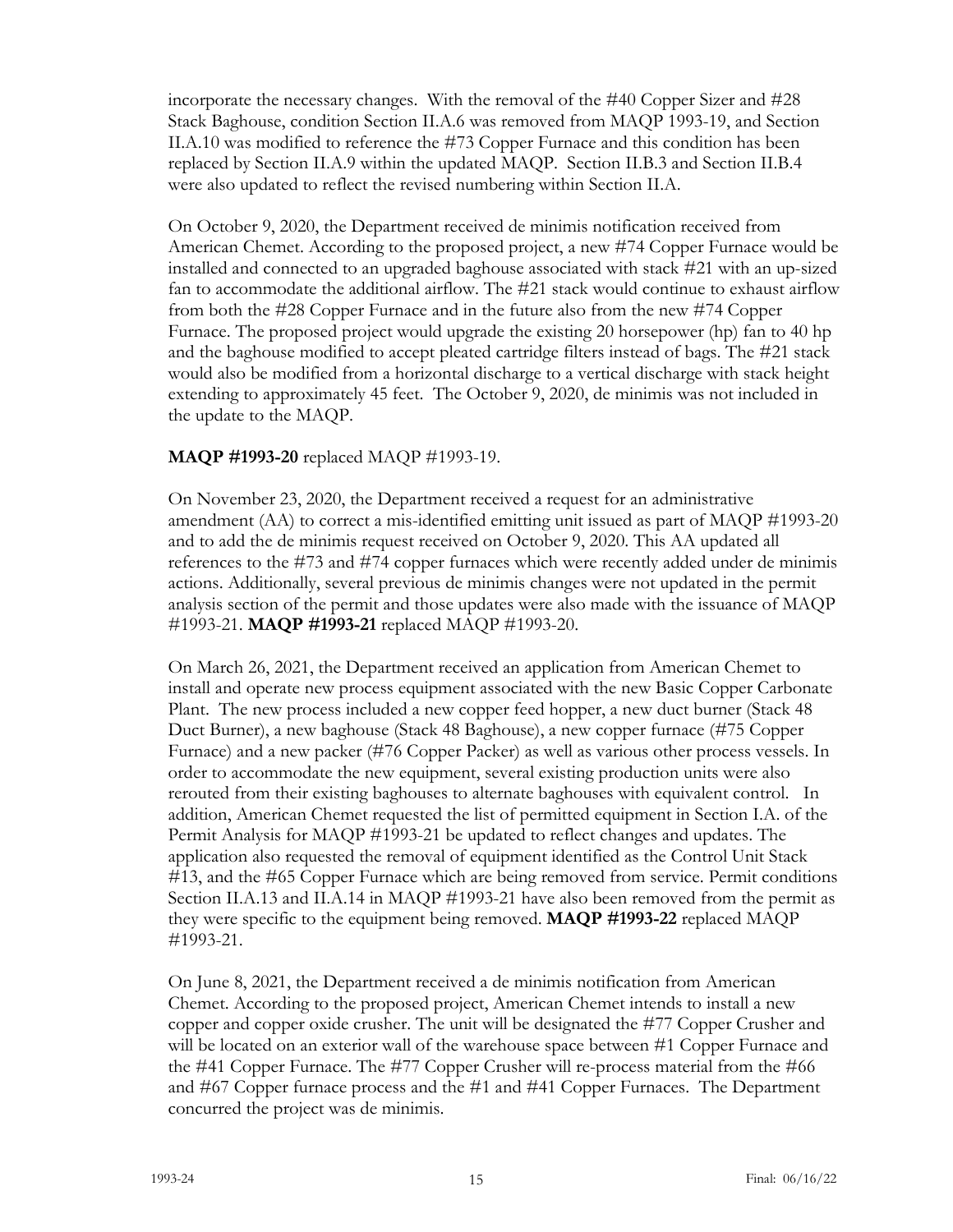One October 14, 2021, the Department received a de minimis notification from American Chemet. The project included the addition of a small bag packer (#77 packer) to the existing stack #18 baghouse. Potential emissions for the existing stack #18 baghouse were already identified in the permit based on a flowrate of 3,760 dry standard cubic feet per minute (dscfm) and a grain loading of 0.01 grains per dry standard cubic foot (dscf). The #18 baghouse had capacity to control the addition of the new small bag packer and no increase in potential emissions were associated with the proposed change. The Department concurred the project was de minimis.

On November 8, 2021, the Department received a de minimis notification from American Chemet. Under the proposed project, a new #78 Copper Mill would be vented to a new Stack #50

baghouse. The mill would be closed to the atmosphere and would be dependent on the baghouse

fan to operate. Controls prevent the mill from operating without the baghouse. Since the mill would be unable to operate as designed without the baghouse and it also provides product recovery, credit for the baghouse efficiency was allowed when calculating the potential to emit. However, to be consistent with current operations, the MAQP will be updated at the next action to establish the baghouse as an enforceable condition for the #78 Copper Mill. The Department concurred the project was de minimis.

On December 20, 2021, the Department received an application from American Chemet to install and operate new and upgraded equipment associated with the #55 Packer system. The #55 Packer system has been in service for several decades. The upgrade included replacing the #55 Packer system with the #79 and #80 Packers, a new conveyor system, and a new robotic palletizer. The new process units were vented to the baghouse associated with the existing Stack #35. The Stack #35 baghouse, in addition to the baghouses associated with the existing Stacks #14 and #42, were upgraded to cartridge unit control and larger fans/airflow to allow for additional throughput and control. This action also requested a permit condition to be added to address the Stack #50 baghouse from a previous project.

## **MAQP #1993-23** replaced MAQP #1993-22.

D. Current Permit Action

On May 9, 2022, the Department received a request for an administrative amendment (AA) along with a de minimis notification from American Chemet Corporation (American Chemet). The request would allow for the installation of a new Type 4 Cupric Plant. The equipment would be similar to existing processes and would add a new Copper Furnace (#81), Stack #51 Process Boiler and Duct Burner, #51 baghouse, #52 baghouse as well as copper feed hopper and various process solution tanks. The de minimis request for the new equipment was approved but additional permit conditions were requested by American Chemet and are being added as AA.

## **MAQP #1993-24** replaces MAQP #1993-23.

## E. Additional Information

Additional information, such as applicable rules and regulations, BACT/Reasonably Available Control Technologies (RACT) determinations, air quality impacts, and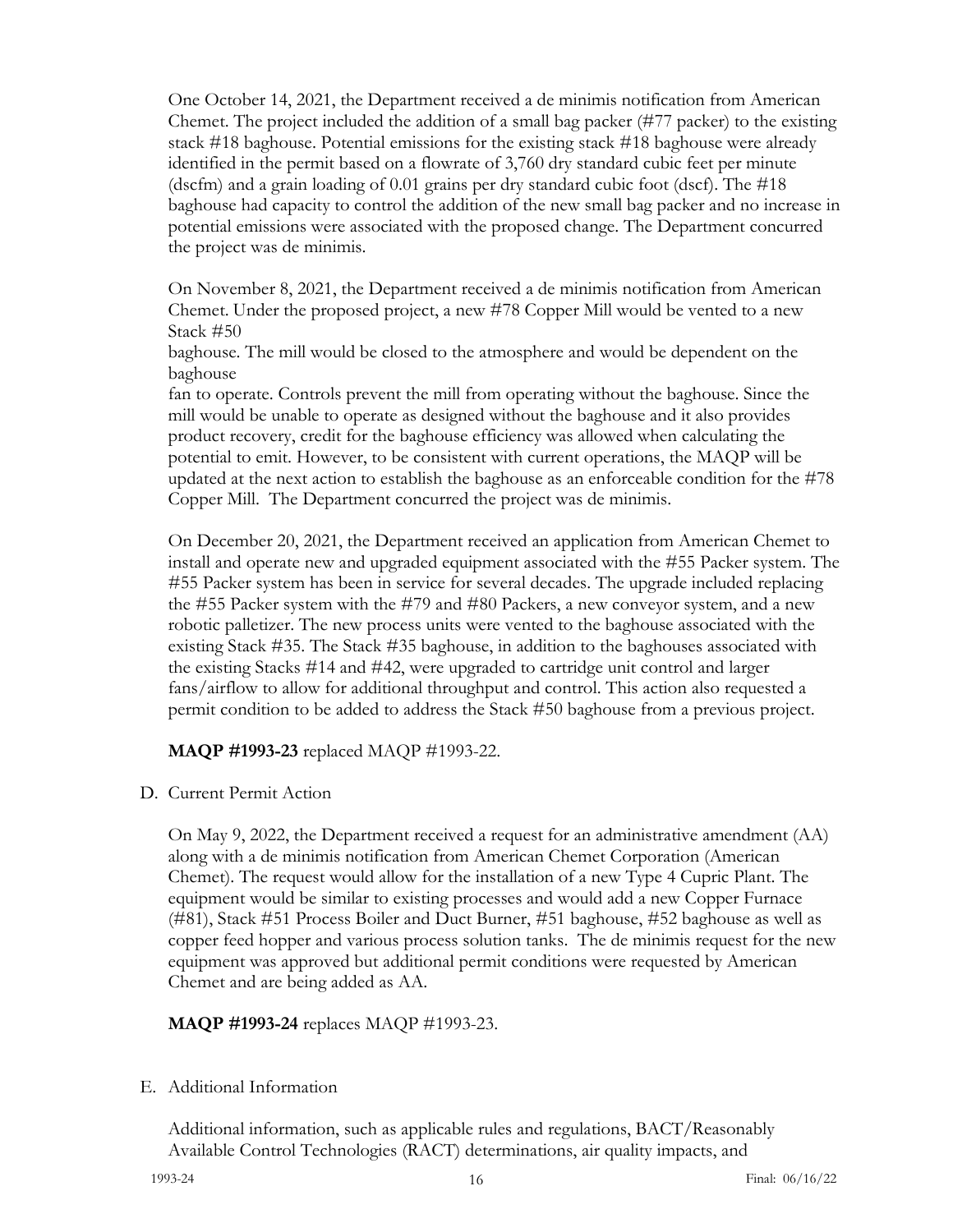environmental assessments, is included in the analysis associated with each change to the permit.

II. Applicable Rules and Regulations

The following are partial explanations of some applicable rules and regulations that apply to the facility. The complete rules are stated in the Administrative Rules of Montana (ARM) and are available, upon request, from the Department. Upon request, the Department will provide references for locations of complete copies of all applicable rules and regulations or copies where appropriate.

- A. ARM 17.8, Subchapter 1 General Provisions, including, but not limited to:
	- 1. ARM 17.8.101 Definitions. This rule includes a list of applicable definitions used in this chapter, unless indicated otherwise in a specific subchapter.
	- 2. ARM 17.8.105 Testing Requirements. Any person or persons responsible for the emission of any air contaminant into the outdoor atmosphere shall, upon written request of the Department, provide the facilities and necessary equipment (including instruments and sensing devices) and shall conduct tests, emission or ambient, for such periods of time as may be necessary using methods approved by the Department.
	- 3. ARM 17.8.106 Source Testing Protocol. The requirements of this rule apply to any emission source testing conducted by the Department, any source or other entity as required by any rule in this chapter, or any permit or order issued pursuant to this chapter, or the provisions of the Clean Air Act of Montana, 75-2-101, *et seq*., Montana Code Annotated (MCA).

American Chemet shall comply with the requirements contained in the Montana Source Test Protocol and Procedures Manual, including, but not limited, using the proper test methods and supplying the required reports. A copy of the Montana Source Test Protocol and Procedures Manual is available from the Department upon request.

- 4. ARM 17.8.110 Malfunctions. (2) The Department must be notified promptly by telephone whenever a malfunction occurs that can be expected to create emissions in excess of any applicable emission limitation, or to continue for a period greater than 4 hours.
- 5. ARM 17.8.111 Circumvention. (1) No person shall cause or permit the installation or use of any device or any means that, without resulting in reduction in the total amount of air contaminant emitted, conceals or dilutes an emission of air contaminant that would otherwise violate an air pollution control regulation. (2) No equipment that may produce emissions shall be operated or maintained in such a manner as to create a public nuisance.
- B. ARM 17.8, Subchapter 2 Ambient Air Quality, including, but not limited to:
	- 1. ARM 17.8.204 Ambient Air Monitoring
	- 2. ARM 17.8.210 Ambient Air Quality Standards for Sulfur Dioxide (SO<sub>2</sub>)
	- 3. ARM 17.8.211 Ambient Air Quality Standards for Nitrogen Dioxide (NO2)
	- 4. ARM 17.8.212 Ambient Air Quality Standards for Carbon Monoxide (CO)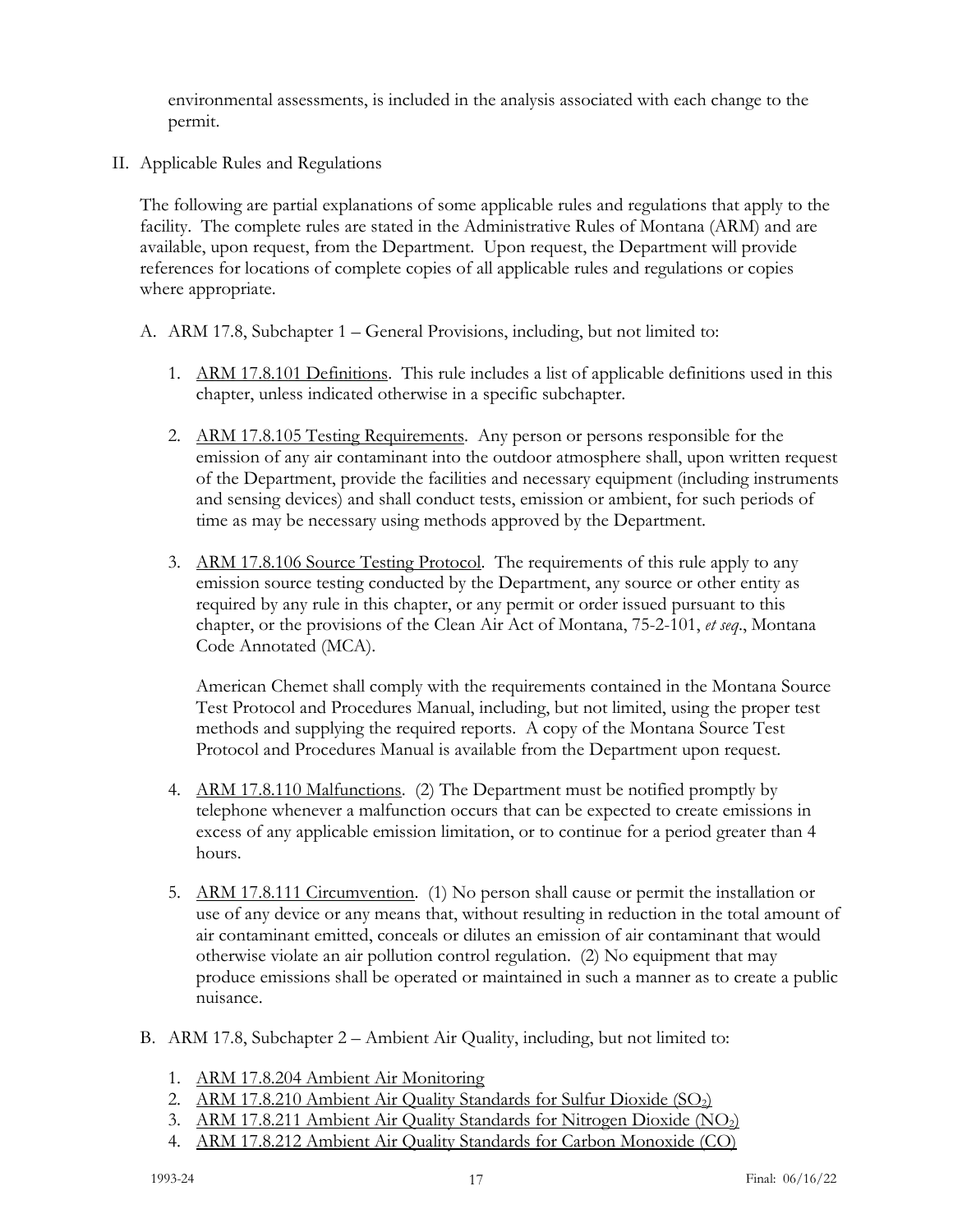- 5. ARM 17.8.213 Ambient Air Quality Standards for Ozone (O<sub>3</sub>)
- 6. ARM 17.8.220 Ambient Air Quality Standard for Settled Particulate Matter (PM)
- 7. ARM 17.8.222 Ambient Air Quality Standards for Lead
- 8. ARM 17.8.223 Ambient Air Quality Standard for Particulate Matter with an Aerodynamic Diameter of Ten Microns or Less  $(PM_{10})$

American Chemet must demonstrate compliance with the applicable ambient air quality standards.

- C. ARM 17.8, Subchapter 3 Emission Standards, including, but not limited to:
	- 1. ARM 17.8.304 Visible Air Contaminants. This rule requires that no person may cause or authorize emissions to be discharged into the outdoor atmosphere from any source installed after November 23, 1968, that exhibit an opacity of 20% or greater averaged over 6 consecutive minutes.
	- 2. ARM 17.8.308 Particulate Matter, Airborne. (1) This rule requires an opacity limitation of less than 20% for all fugitive emission sources and that reasonable precautions are taken to control emissions of airborne particulate matter. (2) Under this rule, American Chemet shall not cause or authorize the use of any street, road, or parking lot without taking reasonable precautions to control emissions of airborne particulate matter.
	- 3. ARM 17.8.309 Particulate Matter, Fuel Burning Equipment. This rule requires that no person shall cause, allow or permit to be discharged into the atmosphere particulate matter caused by the combustion of fuel in excess of the amount determined by this rule.
	- 4. ARM 17.8.310 Particulate Matter, Industrial Processes. This rule requires that no person shall cause, allow, or permit to be discharged into the atmosphere particulate matter in excess of the amount set forth in this rule.
	- 5. ARM 17.8.316 Incinerators. This rule requires that no person may cause or authorize emissions to be discharged into the outdoor atmosphere from any incinerator, particulate matter in excess of 0.10 grains per standard cubic foot of dry flue gas, adjusted to 12% carbon dioxide and calculated as if no auxiliary fuel had been used. Further, no person shall cause or authorize to be discharged into the outdoor atmosphere from any incinerator emissions that exhibit an opacity of 10% or greater averaged over 6 consecutive minutes. This rule applies to the #19 Copper Furnace. For the afterburners permitted under #1993-10 these requirements are superseded by the requirements in MCA 75-2-215.
	- 6. ARM 17.8.322 Sulfur Oxide Emissions--Sulfur in Fuel. This rule requires that no person shall burn liquid, solid, or gaseous fuel in excess of the amount set forth in this rule.
	- 7. ARM 17.8.340 Standard of Performance for New Stationary Sources. This rule incorporates, by reference, 40 CFR Part 60, Standards of Performance for New Stationary Sources (NSPS). The owner and operator of any stationary source or modification, as defined and applied in 40 CFR Part 60, shall comply with the NSPS. The American Chemet facility is not an NSPS affected source because it does not meet any of the definitions in 40 CFR Part 60; therefore, this rule does not apply to this facility.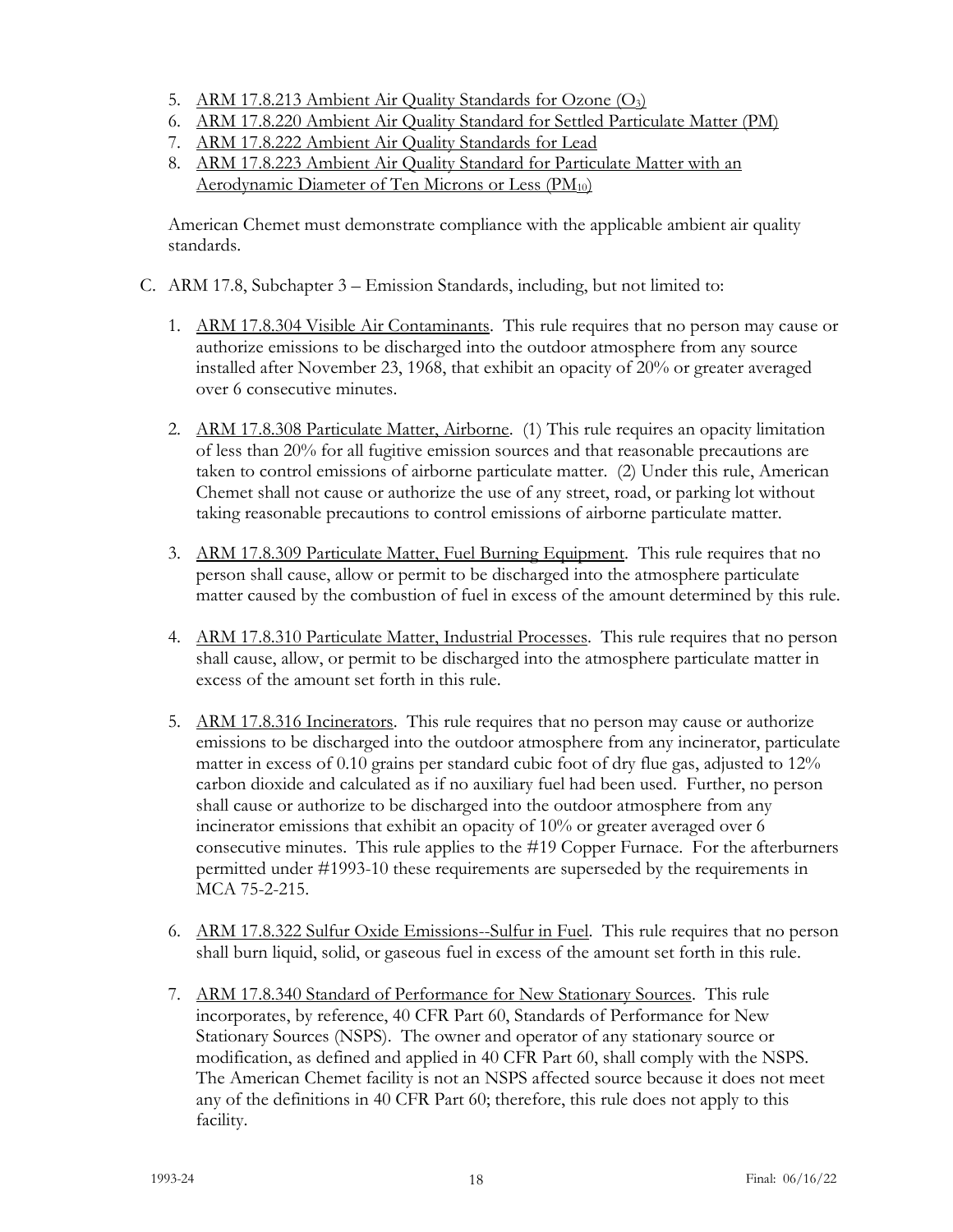- D. ARM 17.8, Subchapter 4 Stack Height and Dispersion Techniques, including, but not limited to:
	- 1. ARM 17.8.401 Definitions. This rule includes a list of definitions used in this chapter, unless indicated otherwise in a specific subchapter.
	- 2. ARM 17.8.402 Requirements. American Chemet must demonstrate compliance with the ambient air quality standards with a stack height that does not exceed Good Engineering Practices (GEP). The proposed height of the new or modified stack for American Chemet is below the allowable 65-meter GEP stack height.
- E. ARM 17.8, Subchapter 5 Air Quality Permit Application, Operation and Open Burning Fees, including, but not limited to:
	- 1. ARM 17.8.504 Air Quality Permit Application Fees. This rule requires that an applicant submit an air quality permit application fee concurrent with the submittal of an air quality permit application. A permit application is incomplete until the proper application fee is paid to the Department. American Chemet submitted the appropriate permit application fee for the current permit action.
	- 2. ARM 17.8.505 Air Quality Operation Fees. An annual air quality operation fee must, as a condition of continued operation, be submitted to the Department by each source of air contaminants holding an air quality permit (excluding an open burning permit) issued by the Department. The air quality operation fee is based on the actual or estimated actual amount of air pollutants emitted during the previous calendar year.

An air quality operation fee is separate and distinct from an air quality permit application fee. The annual assessment and collection of the air quality operation fee, described above, shall take place on a calendar-year basis. The Department may insert into any final permit issued after the effective date of these rules, such conditions as may be necessary to require the payment of an air quality operation fee on a calendar-year basis, including provisions that prorate the required fee amount.

- F. ARM 17.8, Subchapter 7 Permit, Construction and Operation of Air Contaminant Sources, including, but not limited to:
	- 1. ARM 17.8.740 Definitions. This rule is a list of applicable definitions used in this chapter, unless indicated otherwise in a specific subchapter.
	- 2. ARM 17.8.743 Montana Air Quality Permits--When Required. This rule requires a person to obtain an air quality permit to construct, modify, or use an air contaminant source, which has the PTE more than 25 tons per year (tpy) of any pollutant. American Chemet has the PTE more than 25 tpy of  $PM$ ,  $PM_{10}$ , and CO; therefore, an air quality permit is required.
	- 3. ARM 17.8.744 Montana Air Quality Permits-- General Exclusions. This rule identifies the activities that are not subject to the Montana Air Quality Permit Program.
	- 4. ARM 17.8.745 When Permit Required--Exclusion for De Minimis Changes. This rule identifies the de minimis changes at permitted facilities that do not require a permit under the Montana Air Quality Permit Program.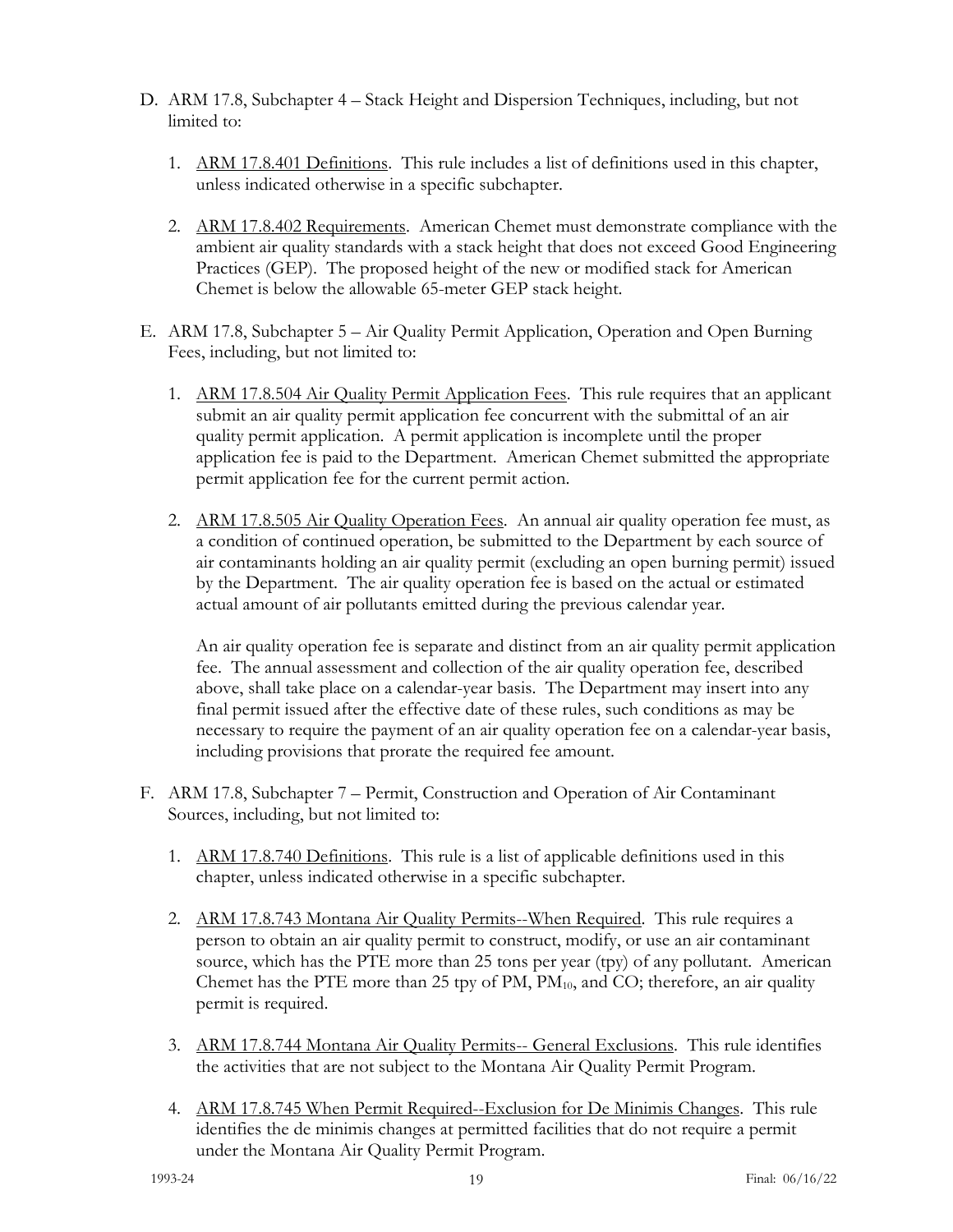- 5. ARM 17.8.748 New or Modified Emitting Units--Permit Application Requirements. (1) This rule requires that a permit application be submitted prior to installation, modification or use of a source. An application is not required for permit actions considered administrative amendments. The current permit action is considered an administrative permit change. (7) This rule requires that the applicant notify the public by means of legal publication in a newspaper of general circulation in the area affected by the application for a permit. A public notice is not required for permit actions which are considered administrative amendments. The current permit action is considered an administrative permit change.
- 6. ARM 17.8.749 Conditions for Issuance or Denial of Permit. This rule requires that the permits issued by the Department must authorize the construction and operation of the facility or emitting unit subject to the conditions in the permit and the requirements of this subchapter. This rule also requires that the permit must contain any conditions necessary to assure compliance with the Federal Clean Air Act (FCAA), the Clean Air Act of Montana, and rules adopted under those acts.
- 7. ARM 17.8.752 Emission Control Requirements. American Chemet is required to install on the new or modified source the maximum air pollution control capability, which is technically practicable and economically feasible, except that BACT shall be utilized. A discussion of the BACT Analysis is contained in Section III of this analysis.
- 8. ARM 17.8.755 Inspection of Permit. This rule requires that air quality permits shall be made available for inspection by the Department at the location of the source.
- 9. ARM 17.8.756 Compliance with Other Requirements. This rule states that nothing in the permit shall be construed as relieving American Chemet of the responsibility for complying with any applicable federal or Montana statute, rule, or standard, except as specifically provided in ARM 17.8.740, *et seq.*
- 10. ARM 17.8.759 Additional Review of Permit Applications. This rule describes the Department's responsibilities for processing permit applications and making permit decisions on those permit applications that do not require the preparation of an environmental impact statement.
- 11. ARM 17.8.762 Duration of Permit. An air quality permit shall be valid until revoked or modified, as provided in this subchapter, except that a permit issued prior to construction of a new or modified source may contain a condition providing that the permit will expire unless construction is commenced within the time specified in the permit, which in no event may be less than 1 year after the permit is issued.
- 12. ARM 17.8.763 Revocation of Permit. An air quality permit may be revoked upon written request of the permittee, or for violations of any requirement of the Clean Air Act of Montana, rules adopted under the Clean Air Act of Montana, the FCAA, rules adopted under the FCAA, or any applicable requirement contained in the Montana State Implementation Plan (SIP).
- 13. ARM 17.8.764 Administrative Amendment of Permit. An air quality permit may be amended for changes in any applicable rules and standards adopted by the Board of Environmental Review (Board) or changed conditions of operation at a source or stack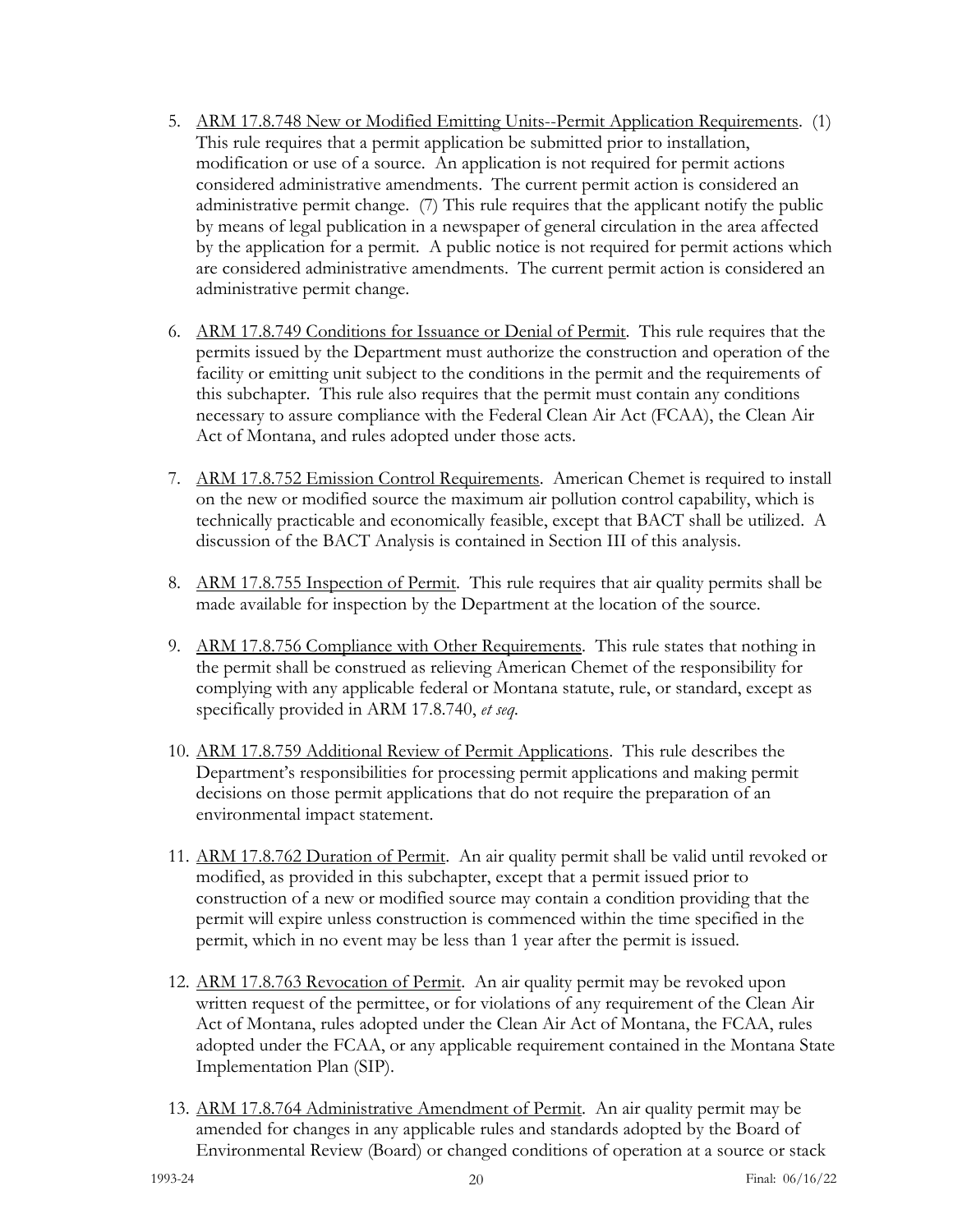that do not result in an increase in emissions because of those changed conditions. The owner or operator of a facility may not increase the facility's emissions beyond permit limits unless the increase meets the criteria in ARM 17.8.745 for a de minimis change not requiring a permit, or unless the owner or operator applies for and receives another permit in accordance with ARM 17.8.748, ARM 17.8.749, ARM 17.8.752, ARM 17.8.755, and ARM 17.8.756, and with all applicable requirements in ARM Title 17, Chapter 8, Subchapters 8, 9, and 10.

- 14. ARM 17.8.734 Transfer of Permit. This rule states that an air quality permit may be transferred from one person to another if written notice of Intent to Transfer, including the names of the transferor and the transferee, are sent to the Department.
- 15. ARM 17.8.770 Additional Requirements for Incinerators. This rule specifies the additional information that must be submitted to the Department for incineration facilities subject to 75-2-215, MCA.
- G. ARM 17.8, Subchapter 8 Prevention of Significant Deterioration of Air Quality, including, but not limited to:
	- 1. ARM 17.8.801 Definitions. This rule is a list of applicable definitions used in this subchapter.

ARM 17.8.818 Review of Major Stationary Sources and Major Modifications--Source Applicability and Exemptions. The requirements contained in ARM 17.8.819 through ARM 17.8.827 shall apply to any major stationary source and any major modification, with respect to each pollutant subject to regulation under the FCAA that it would emit, except as this subchapter would otherwise allow.

American Chemet is not a major stationary source since this facility is not a listed source and the facility's PTE is below 250 tons per year of any pollutant (excluding fugitive emissions). Therefore, a New Source Review (NSR) analysis is not required.

- H. ARM 17.8, Subchapter 12 Operating Permit Program Applicability, including, but not limited to:
	- 1. ARM 17.8.1201 Definitions. (23) Major Source under Section 7412 of the FCAA is defined as any stationary source having:
		- a.  $PTE > 100$  tpy of any pollutant.
		- b. PTE > 10 tpy of any single Hazardous Air Pollutant (HAP), or PTE > 25 tpy of any combination of HAP's, or lesser quantity as the Department may establish by rule.
		- c. PTE  $> 70$  tpy of PM<sub>10</sub> in a serious PM<sub>10</sub> non-attainment area.
	- 2. ARM 17.8.1204 Air Quality Operating Permit Program Applicability. (1) Title V of the FCAA Amendments of 1990 requires that all sources, as defined in ARM 17.8.1204(1), obtain a Title V Operating Permit. In reviewing and issuing MAQP #1993-24 for American Chemet, the following conclusions were made:
		- a. The facility's PTE is less than 100 tpy for any pollutant.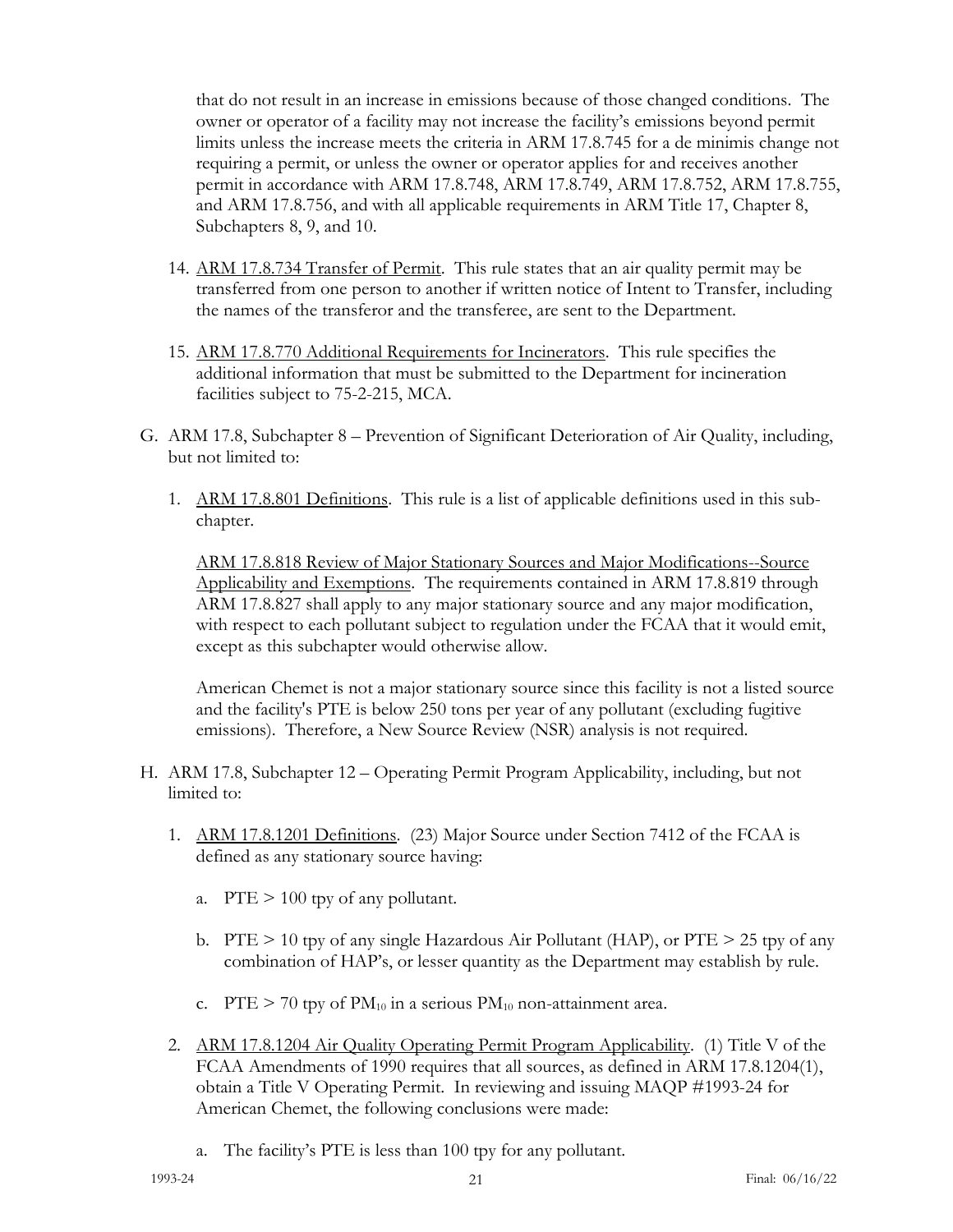- b. The facility's PTE is less than 10 tpy for any single HAP and less than 25 tpy of combined HAPs.
- c. This source is not located in a serious  $PM_{10}$  non-attainment area.
- d. This facility is not subject to any current NSPS.
- e. This facility is not subject to any current NESHAP.
- f. This source is not a Title IV affected source.
- g. This source is not an EPA designated Title V source.

Based on these facts, the Department has determined that American Chemet will be a minor source of emissions as defined under Title V.

- I. MCA 75-2-215, Solid or Hazardous Waste Incineration additional permit requirements:
	- 1. MCA 75-2-215 requires air quality permits for all new commercial solid waste incinerators. In a previous permitting action, American Chemet complied with this requirement. In accordance with  $MCA$  75-2-211(9)(b), the current permit action does not require the preparation of an environmental impact statement, and therefore is not subject to the provisions of MCA 75-2-215.
	- 2. MCA 75-2-215 requires the applicant to provide, to the Department's satisfaction, a characterization and estimate of emissions and ambient concentrations of air pollutants, including HAPs from the incineration of solid or hazardous waste. The Department determined that the information submitted in a previous permit application fulfilled this requirement. The current permit action does not require the preparation of an environmental impact statement, and therefore is not subject to the provisions of MCA 75-2-215.
	- 3. MCA 75-2-215 requires that the Department reach a determination that the projected emissions and ambient concentrations constitute a negligible risk to public health, safety, and welfare. The Department previously determined negligible risk through a health risk assessment. The current permit action does not require the preparation of an environmental impact statement, and therefore is not subject to the provisions of MCA 75-2-215.
	- 4. MCA 75-2-215 requires the application of pollution control equipment or procedures that meet or exceed BACT. The current permit action does not require BACT because the action is an administrative amendment.

## III. BACT Determination

A BACT determination is required for each new or modified source. American Chemet shall install on the new or modified source the maximum air pollution control capability which is technically practicable and economically feasible, except that BACT shall be utilized.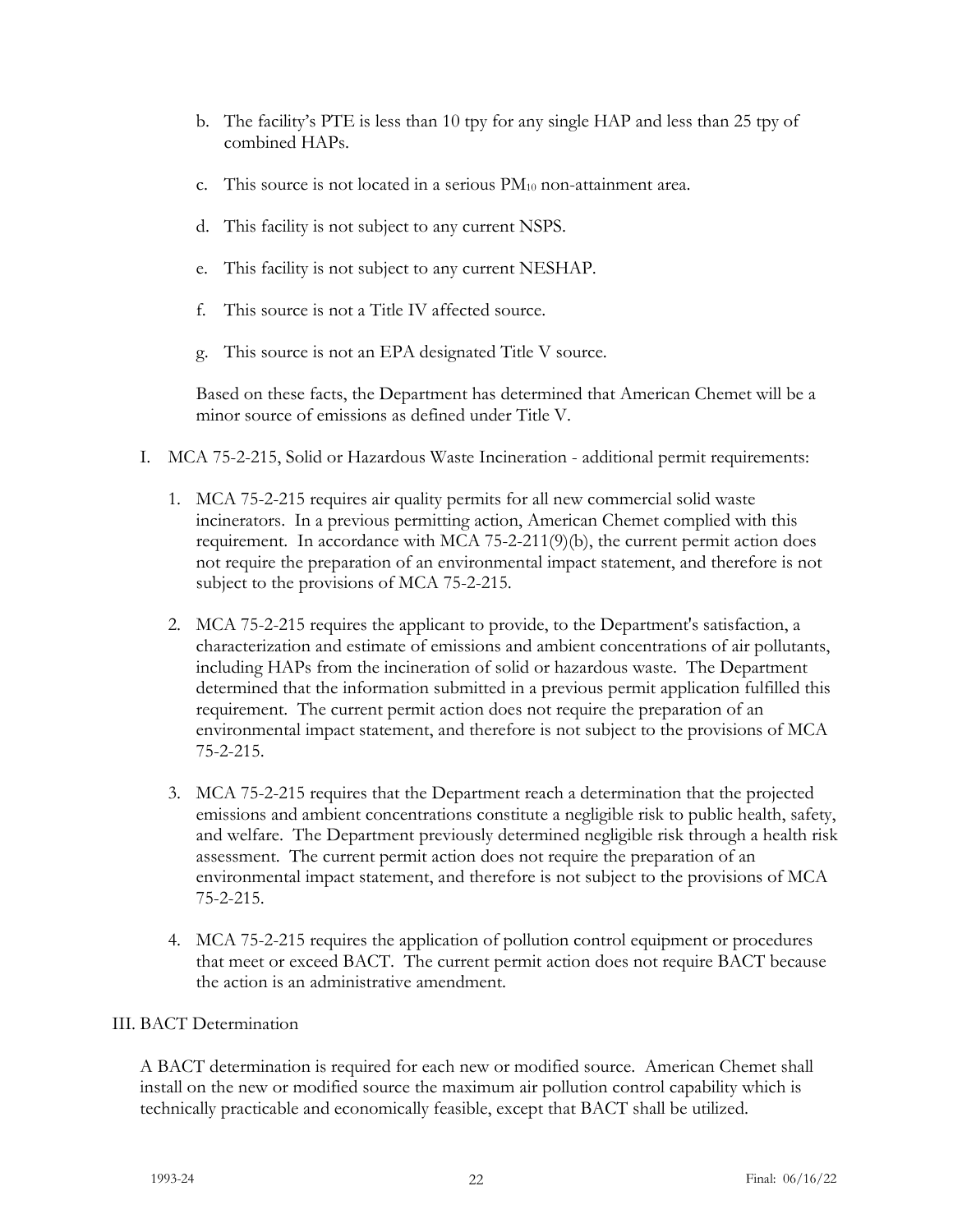A BACT determination was not required for the current permit action because the permit change is considered an administrative permit change.

## IV. Emission Inventory

The potential emissions associated with the new Type B4 Cupric Plant and associated #81 Copper furnace are shown below.

| Source                                     | <b>PM</b> | <b>NOx</b> | CO    | $SO_{X}$ | <b>VOC</b> |
|--------------------------------------------|-----------|------------|-------|----------|------------|
|                                            | (tpy)     | (tpy)      | (tpy) | (tpy)    | (tpy)      |
| Stack 51 Process Boiler<br>and Duct Burner | 0.08      | 1.07       | 0.9   | 0.01     | 0.06       |
| #81 Copper Furnace                         | 2.63      |            |       |          |            |
| Conveyor Transfer Point                    | $\theta$  |            |       |          |            |
| Total                                      | 2.71      | 1.07       | 0.9   | 0.01     | 0.06       |

## **Table IV.A**

|                        | Emissions Tons/Year [PTE] (a) |            |            |             |               |            |                 |       |                   |
|------------------------|-------------------------------|------------|------------|-------------|---------------|------------|-----------------|-------|-------------------|
| <b>Emissions Table</b> | $PM^{(b)}$                    | $PM_{10}$  | $PM_{2.5}$ | $PM_{cond}$ | CO            | NOx        | SO <sub>2</sub> | VOC.  | Pb                |
| Table IV.B             | 88.93                         | 88.93      | $\sim$ $-$ | $ -$        | $- -$         | $- -$      | $- -$           | $- -$ | $\sim$ $-$        |
| Table IV.C (c)         | 1.20                          | 1.20       | 1.15       | 0.9         | 13.23         | 15.75      | 0.09            | 0.81  | $\qquad \qquad -$ |
| Table IV.D             | $- -$                         | $\sim$ $-$ | $- -$      | $- -$       | 26.16         | $- -$      | $- -$           | $- -$ | $- -$             |
| Table IV.E             | $- -$                         | $\sim$ $-$ | $\sim$ $-$ | $- -$       | $\frac{1}{2}$ | $\sim$ $-$ | $\frac{1}{2}$   | $- -$ | 0.06              |
| Total Emissions        | 82.7                          | 82.7       | 1.15       | 0.84        | 38.86         | 15.2       | 0.088           | 0.81  | 0.06              |

(a) *Emission calculations based on continuous operation at 8,760 hours per year* 

(b) *PM emissions presented are assumed to be PM10*

 (c) *PM emission represents the sum of the filterable and condensable particulate matter (CPM) fractions. All CPM is considered to be PM2.5*

| acfm, actual cubic feet per minute        | PTE, Potential To Emit                                                |
|-------------------------------------------|-----------------------------------------------------------------------|
| CO, carbon monoxide                       | PM, particulate matter                                                |
| dscf, dry standard cubic feet             | PM <sub>COND</sub> , condensable particulate matter                   |
| dscfm, dry standard cubic feet per minute | $PM2.5$ , particulate matter with an aerodynamic diameter of 2.5      |
| <sup>o</sup> F, degrees Fahrenheit        | microns or less [Sum of condensable and filterable]                   |
| gr, gains                                 | PM <sub>10</sub> , particulate matter with an aerodynamic diameter of |
| Hg, mercury                               | 10 microns or less                                                    |
| lb. pound                                 | scf, standard cubic feet                                              |
| MMscf, million standard cubic feet        | $SO2$ , oxides of sulfur                                              |
| $NOX$ , oxides of nitrogen                | tpy, tons per year                                                    |
| Pb, lead                                  | VOC, volatile organic compounds                                       |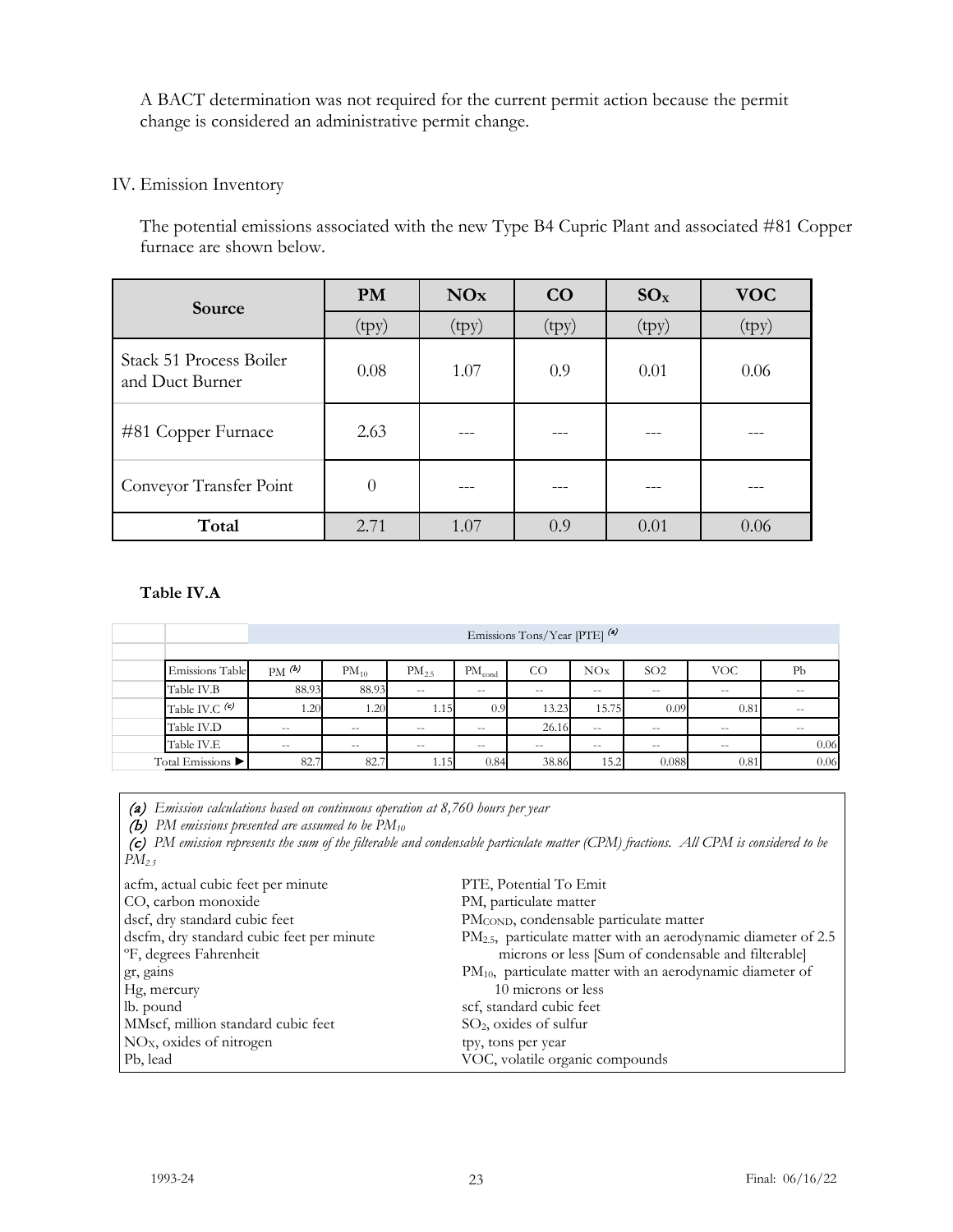| Table IV B                                                                    |            |                           |                 |                  |                    |                       |                      |              |              |
|-------------------------------------------------------------------------------|------------|---------------------------|-----------------|------------------|--------------------|-----------------------|----------------------|--------------|--------------|
| <b>Emitting Unit(s)</b>                                                       | Stack ID   | <b>Control Equipment</b>  | acfm            | dscfm            | Temp $(^{\circ}F)$ | Moisture<br>Content % | $(gr/dscf)$ (lbs/hr) |              | (tpy)        |
| #1 Zinc                                                                       | #1         | Baghouse                  | 950             | 7498.8           | 98                 |                       | 0.01                 | 0.64         | 2.82         |
| #1 Copper Furnace                                                             | #2         | Baghouse                  | 810             | 5116.            | 23(                |                       | 0.01                 | 0.66         | 2.88         |
| #5 Copper Mill Vent Baghouse                                                  | #4         | Baghouse                  | 2999            | 2544.3           | 70                 |                       | 0.01                 | 0.33         | 1.43         |
| #5 Copper Mill Transfer Baghouse                                              | #5         | Baghouse                  | 120             | 1018.            | 70                 |                       | 0.01                 | 0.13         | 0.57         |
| #5 Copper Mill Feed Baghouse                                                  | #6         | Baghouse                  | 2999            | 2544.            | 70                 |                       | 0.01                 | 0.33         | 1.43         |
| #8 Copper Blender                                                             | #7         | Baghouse                  | 620             | 5260.0           | 70                 |                       | 0.01                 | 0.45         | 1.97         |
| #9 Copper Blender                                                             |            |                           |                 |                  | 70                 |                       |                      |              |              |
| #11 Copper Mill Vent                                                          | #9         | Baghouse                  | 150             | 1272.0           | 70                 |                       | 0.01                 | 0.16         | 0.72         |
| #11 Copper Mill Feed                                                          | #10        | Baghouse                  | 350             | 2969.            | 7(                 |                       | 0.01                 | 0.38         | 1.67         |
| #11 Copper Mill Support                                                       | #11        | Baghouse                  | 8000            | 6787.1           | 70                 |                       | 0.01                 | 0.58         | 2.55         |
| #47 Copper Screen                                                             |            |                           |                 |                  |                    |                       |                      |              |              |
| #48 Copper Mill                                                               |            |                           |                 |                  |                    |                       |                      |              |              |
| #16 Copper Furnace                                                            | #14        | Baghouse                  | 6000            | 5090.3           | 70                 |                       | 0.01                 | 0.44         | 1.91         |
| #17 Copper Furnace                                                            |            | New 2022                  | 7500            | 6362.9           | 70                 |                       | 0.01                 | 0.55         | 2.39         |
| #18 Copper Furnace                                                            |            |                           |                 |                  |                    |                       |                      |              |              |
| #16 Copper Furnace<br>(Oxidation Unit for #16 Cu Furnace - #43 Gas Processor) |            |                           |                 |                  |                    |                       |                      |              |              |
| #17 Copper Furnace                                                            |            | #14A, #14B Oxidation Unit |                 |                  |                    |                       |                      |              |              |
| (Oxidation unit for #16 Cu Furnace - #43 Gas Processor)                       |            |                           |                 |                  |                    |                       |                      |              |              |
| #19 Copper Furnace                                                            | #15        | Oxidation Unit            |                 | 5600.            | 560                |                       | 0.1                  | 4.80         | 21.02        |
| #76 Packer, #77 Packer                                                        | #18        | Baghouse                  | 450             | 3817.7           | 70                 |                       | 0.01                 | 0.33         | 1.43         |
| #59 Packer (Bin System)                                                       | #20        | Baghouse                  | 4752            | 4031.5           | 70                 |                       | 0.01                 | 0.35         | 1.51         |
| #59 Packer                                                                    |            |                           |                 |                  |                    |                       |                      |              |              |
| #28 Copper Furnace                                                            | #21        | Baghouse                  | 7500            | 6362.9           | 70                 |                       | 0.01                 | 0.55         | 2.39         |
| #74 Copper Furnace                                                            |            |                           |                 |                  |                    |                       |                      |              |              |
| #34 Copper Mill                                                               | #25        | Baghouse                  | 4188            | 3553.1           | 70                 |                       | 0.01                 | 0.30         | 1.33         |
| #35 Copper Sieve                                                              |            |                           |                 |                  |                    |                       |                      |              |              |
| #36 Copper Blender                                                            |            |                           |                 |                  |                    |                       |                      |              |              |
| #37 Copper Packer<br>#44 Copper Mill                                          |            |                           |                 |                  |                    |                       |                      |              |              |
| #73 Copper Furnace                                                            | #27        | Baghouse                  | 7500            | 5960.4           | 100                |                       | 0.015                | $0.7^{r}$    | 3.36         |
| #3 Copper Furnace                                                             |            |                           |                 |                  |                    |                       |                      |              |              |
| #2 Copper Furnace                                                             |            |                           |                 |                  |                    |                       |                      |              |              |
| #43 Copper Blender                                                            | #30        | Baghouse                  | 7000            | 5076.            | 160                |                       | 0.01                 | 0.44         | 1.91         |
| #41 Copper Furnace (Outlet)                                                   | #31        | Baghouse                  | 810             | 5277.            | 23(                |                       | 0.01                 | 0.68         | 2.97         |
| #30 Copper Mill                                                               | #32        | Baghouse                  | 8333            | 6964.4           | 78                 |                       |                      |              |              |
|                                                                               |            |                           |                 |                  |                    |                       | 0.01                 | 0.60         | 2.61         |
| #32 Crusher                                                                   |            |                           |                 |                  |                    |                       |                      |              |              |
| #46 Copper Mill                                                               |            |                           |                 |                  |                    |                       |                      |              |              |
| #24 Copper Mill                                                               |            |                           |                 |                  |                    |                       |                      |              |              |
| #72 Copper Mill                                                               |            |                           |                 |                  |                    |                       |                      |              |              |
| #49 Gas Processor                                                             | #33        | Baghouse                  |                 |                  |                    |                       |                      |              |              |
| #26 Packer                                                                    |            |                           |                 |                  |                    |                       |                      |              |              |
| #79 Packer<br>#80 Packer                                                      | #35        | Baghouse                  | 5300            | 4496.5           | 70                 |                       | 0.015                | 0.58         | 2.53         |
|                                                                               |            | New 2022                  | 7500            | 6362.9           | 70                 | $\mathcal{P}$         | 0.015                | 0.82         | 3.58         |
| #52 Copper Mixer                                                              | #36        | Baghouse                  | 530             | 4496.            | 70                 |                       | 0.01                 | 0.39         | 1.69         |
| #58 Copper Sizer (Closed Loop)                                                |            |                           |                 |                  |                    |                       |                      |              |              |
| #41 Copper Furnace (Inlet)                                                    | #38        | Baghouse                  | 660             | 5428.0           | 70                 |                       | 0.015                | 0.70         | 3.06         |
| #59 Packer                                                                    | #39        | Baghouse                  | 5000            | 4241.9           | 70                 | $\overline{c}$        | 0.015                | 0.55         | 2.39         |
| #61 Copper Mill                                                               | #41        | Baghouse                  | 5000            | 4241.9           | 70                 | $\overline{c}$        | 0.015                | 0.55         | 2.39         |
| #61 Copper Mill Feed                                                          | #42        | Baghouse                  | 8000            | 6787.1           | 70                 |                       | 0.01                 | 0.58         | 2.55         |
| #66 Copper Furnace                                                            |            |                           |                 |                  |                    |                       |                      |              |              |
| #68 Packer                                                                    |            | New 2022                  | 10,000          | 8483.9           | 70                 |                       | 0.01                 | 0.73         | 3.19         |
| #31 Copper Sieve                                                              |            |                           |                 |                  |                    |                       |                      |              |              |
| #67 Copper Furnace                                                            |            |                           |                 |                  |                    |                       |                      |              |              |
| #66 Copper Furnace Feed<br>#67 Copper Furnace Feed                            | #43        | Baghouse                  | 6000            | 4934.5           | 70                 |                       | 0.01                 | 0.42         | 1.85         |
| #69 Copper Mill                                                               | #44        | Baghouse                  | 6800            | 5710.2           | 70                 |                       | 0.01                 | 0.49         | 2.14         |
| #70 Copper Mixer                                                              | #45        | Baghouse                  | 8000            | 6821.7           | 70                 | 1.5                   | 0.01                 | 0.58         | 2.56         |
| #71 Copper Mixer                                                              |            |                           |                 |                  |                    |                       |                      |              |              |
| #60 Copper Furnace                                                            | #46        | Baghouse                  | 3500            | 1942.5           | 350                |                       | 0.015                | 0.25         | 1.09         |
| #53 Copper Mixer                                                              | #47        | Baghouse                  | 10000           | 8483.9           | 70                 |                       | 0.01                 | 0.73         | 3.19         |
| #54 Copper Mixer                                                              |            |                           |                 |                  |                    |                       |                      |              |              |
| Stack 48 Duct Burner                                                          | #48        | Baghouse                  | 6000            | 3557.6           | 275                |                       | 0.01                 | 0.3(         | 1.34         |
| #75 Copper Furnace                                                            | #49        | Baghouse                  | 10500           | 4587.4           | 275                | 30                    | 0.01                 | 0.39         | 1.72         |
| #78 Copper Mill                                                               | #50        | Baghouse Internal Only    | 5,500           | 4666.1           | 70                 |                       | 0.015                | 0.60         | 2.63         |
| #51 Duct Burner<br>#81 Copper Furnace                                         | #51<br>#52 | Baghouse<br>Baghouse      | 6,000<br>10,000 | 3683.0<br>7146.0 | 70<br>70           |                       | 0.015<br>0.015       | 0.47<br>0.92 | 2.07<br>4.02 |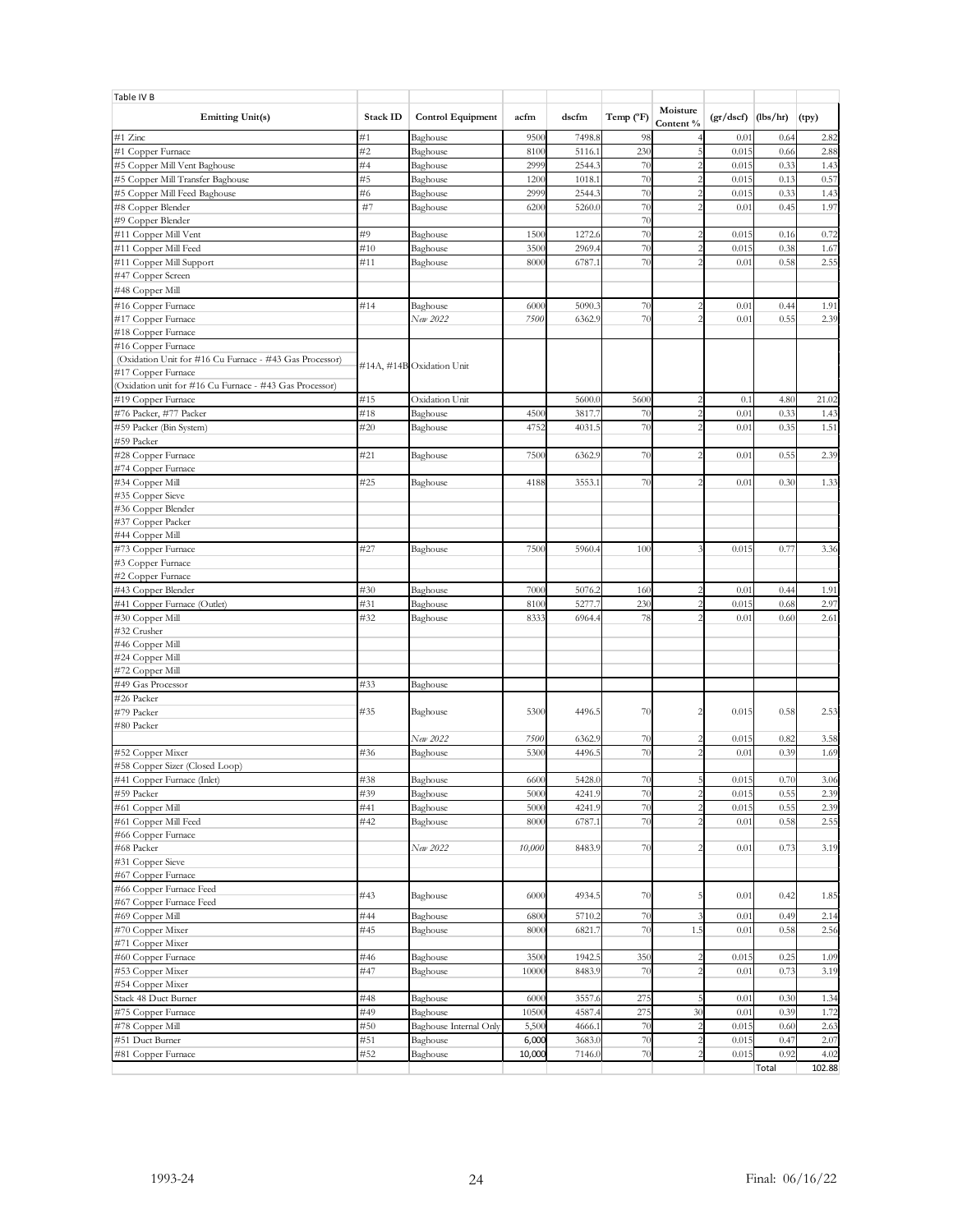| Table IV.C |                                   |          |                             |                             |         |          |                 |            |  |  |  |  |  |
|------------|-----------------------------------|----------|-----------------------------|-----------------------------|---------|----------|-----------------|------------|--|--|--|--|--|
|            |                                   |          | <b>Combustion Emissions</b> |                             |         |          |                 |            |  |  |  |  |  |
|            |                                   |          | $\mathop{\rm PM}\nolimits$  |                             | CO      | NOx      | SO <sub>2</sub> | <b>VOC</b> |  |  |  |  |  |
|            |                                   | Usage    |                             | $\mathrm{PM}_\mathrm{cond}$ |         |          |                 |            |  |  |  |  |  |
| Stack ID   | Emitting Unit(s)                  | MMscf/yr | tpy                         | tpy                         | tpy     | tpy      | tpy             | tpy        |  |  |  |  |  |
| #1         | #1 Zinc                           | 8.6      | 0.03                        | 0.02                        | 0.36    | 0.43     | 0.00            | 0.02       |  |  |  |  |  |
|            | #2 #1 Copper Furnace              | 18.2     | 0.07                        | 0.05                        | 0.76    | 0.91     | 0.01            | 0.05       |  |  |  |  |  |
|            | #16 Copper Furnace                | 1        | 0.00                        | 0.00                        | 0.04    | 0.05     | 0.00            | $\theta$   |  |  |  |  |  |
|            | #14 #17 Copper Furnace            | 0.1      | 0.00                        | 0.00                        | 0.00    | 0.005    | 0.00            | $\Omega$   |  |  |  |  |  |
|            | #18 Copper Furnace                | 3.7      | 0.01                        | 0.01                        | 0.16    | 0.185    | 0.00            | 0.01       |  |  |  |  |  |
|            | #14A #16 Copper Furnace           | 3.5      | 0.01                        | 0.01                        | 0.15    | 0.175    | 0.00            | 0          |  |  |  |  |  |
|            | #14B #17 Copper Furnace           | 1.75     | 0.01                        | 0.00                        | 0.07    | 0.0875   | 0.00            | $\theta$   |  |  |  |  |  |
|            | #15 #19 Copper Furnace            | 11.4     | 0.04                        | 0.03                        | 0.48    | 0.57     | 0.00            | 0.03       |  |  |  |  |  |
| #21        | #28 Copper Furnace                | 18       | 0.07                        | 0.05                        | 0.76    | 0.9      | 0.01            | 0.05       |  |  |  |  |  |
|            | #2 Copper Furnace                 | 8        | 0.03                        | 0.02                        | 0.34    | 0.4      | 0.00            | 0.02       |  |  |  |  |  |
|            | #3 Copper Furnace                 | 5.35     | 0.02                        | 0.02                        | 0.22    | 0.2675   | 0.00            | 0.01       |  |  |  |  |  |
| #27        | #73                               |          |                             |                             |         |          |                 |            |  |  |  |  |  |
|            | Copper                            | 17.52    | 0.07                        | 0.05                        | 0.74    | 0.876    | 0.01            | 0.01       |  |  |  |  |  |
|            | Furnace                           |          |                             |                             |         |          |                 |            |  |  |  |  |  |
|            | #30 #43 Copper Blender            | 2.19     | 0.01                        | 0.01                        | 0.09    | 0.1095   | 0.00            | 0.01       |  |  |  |  |  |
|            | #31 #41 Copper Furnace            | 39       | 0.15                        | 0.11                        | 1.64    | 1.95     | 0.01            | 0.11       |  |  |  |  |  |
|            | $\#33$ $\#49$ Gas Processor       | 22.6     | 0.09                        | 0.06                        | 0.95    | 1.13     | 0.01            | 0.06       |  |  |  |  |  |
|            | #38 #41 Copper Furnace            | 39       | 0.15                        | 0.11                        | 1.64    | 1.95     | 0.01            | 0.11       |  |  |  |  |  |
|            | #40 #60 Copper Furnace            | 21.9     | 0.08                        | 0.06                        | 0.92    | 1.095    | 0.01            | 0.06       |  |  |  |  |  |
|            | #66 Copper Furnace                |          |                             |                             |         |          |                 |            |  |  |  |  |  |
|            | #42 (67, Boiler & Duct<br>Burner) | 93.21    | 0.35                        | 0.27                        | 3.91    | 4.66     | 0.03            | 0.26       |  |  |  |  |  |
|            |                                   |          |                             |                             |         |          |                 |            |  |  |  |  |  |
| #48        | Duct                              | 17.52    | 0.07                        | 0.05                        | 0.74    | $0.88\,$ | 0.01            |            |  |  |  |  |  |
|            | Burner                            |          |                             |                             |         |          |                 |            |  |  |  |  |  |
|            | #75                               |          |                             |                             |         |          |                 |            |  |  |  |  |  |
|            | $\#49$ Copper                     | 43.8     | 0.17                        | 0.12                        | 1.84    | 2.19     | 0.01            |            |  |  |  |  |  |
|            | Furnace                           |          |                             |                             |         |          |                 |            |  |  |  |  |  |
|            |                                   |          |                             |                             |         |          |                 |            |  |  |  |  |  |
| #51        | #51 Duct                          | 21.81    | $0.08\,$                    | 0.06                        | 0.92    | 1.09     | 0.01            |            |  |  |  |  |  |
|            | Burner                            |          |                             |                             |         |          |                 |            |  |  |  |  |  |
|            | Combustion Emission Totals        |          | 1.51297                     | 1.134728                    | 16.7223 | 19.9075  | 0.119445        | 0.806328   |  |  |  |  |  |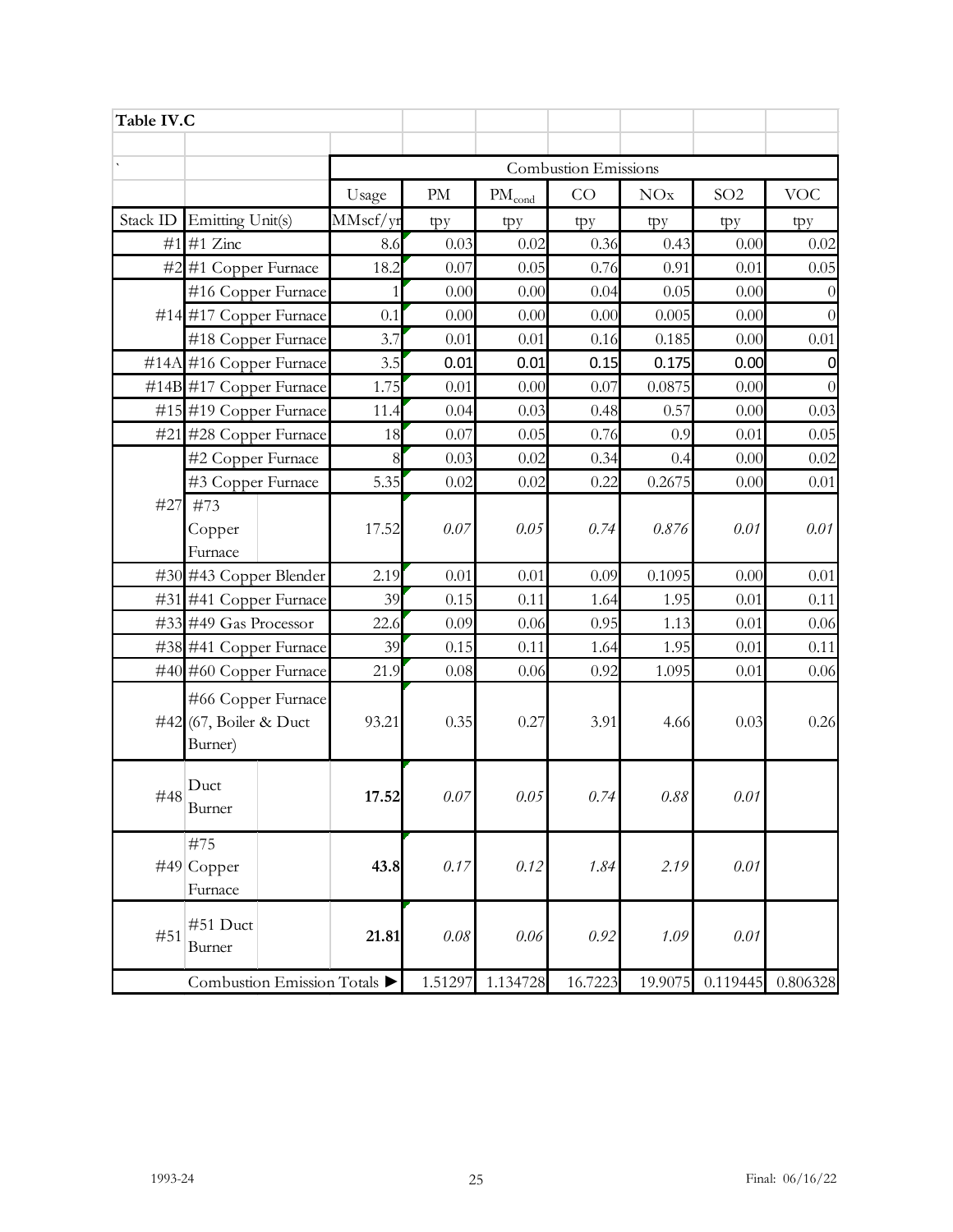| Table IV.D               |                                                    |                                                                                     |  |            |  |          |              |          |          |          |   |              |       |            |       |
|--------------------------|----------------------------------------------------|-------------------------------------------------------------------------------------|--|------------|--|----------|--------------|----------|----------|----------|---|--------------|-------|------------|-------|
|                          | Furnace<br>Reformed Gas [CO]<br>CO Conversion Rate |                                                                                     |  |            |  |          | CO Emissions |          |          |          |   |              |       |            |       |
| Proœss Rate ▶            |                                                    | Density                                                                             |  | Production |  |          |              | Single   | Combined |          | ► | Uncontrolled |       | Controlled |       |
| (scf/hr)                 |                                                    | (lbs/scf)                                                                           |  | (scf/hr)   |  | (lbs/hr) |              | (lbs/hr) |          | (lbs/hr) |   | (lbs/hr)     | (tpy) | (lbs/hr)   | (tpy) |
| 9000                     |                                                    | 0.078035                                                                            |  | 1800       |  | 140.5    |              | 7        |          | 21       |   | 119.5        | 523.3 | 6.0        | 26.2  |
|                          |                                                    |                                                                                     |  |            |  |          |              |          |          |          |   |              |       |            |       |
|                          |                                                    | Process Emissions - Lead                                                            |  |            |  |          |              |          |          |          |   |              |       |            |       |
|                          |                                                    | Basis: Environmental Review Board                                                   |  |            |  |          |              |          |          |          |   |              |       |            |       |
|                          |                                                    | - American Chemet Board Order dated 8/4/1995 and 6/30/1995 limiting lead emissions. |  |            |  |          |              |          |          |          |   |              |       |            |       |
| Table<br>$IV.E$          |                                                    |                                                                                     |  |            |  |          |              |          |          |          |   |              |       |            |       |
|                          |                                                    | Lead Emissions                                                                      |  |            |  |          |              |          |          |          |   |              |       |            |       |
| Emitting<br>Unit         | (lbs/Yrs)                                          | (tpy)                                                                               |  |            |  |          |              |          |          |          |   |              |       |            |       |
| #1 Copper<br>Furnace     | 61.6                                               | 0.0308                                                                              |  |            |  |          |              |          |          |          |   |              |       |            |       |
| #41<br>Copper<br>Furnace | 61.6                                               | 0.0308                                                                              |  |            |  |          |              |          |          |          |   |              |       |            |       |
| Total<br>Emissions<br>▶  | 123.2                                              | 0.0616                                                                              |  |            |  |          |              |          |          |          |   |              |       |            |       |

## V. Existing Air Quality

The air quality of the area is currently classified as "Better than National Standards" or unclassifiable/attainment of the National Ambient Air Quality Standards (NAAQS) for criteria pollutants (40 CFR 81.327). ARM Chapter 17.8, Subchapter 2, establishes the Montana Ambient Air Quality Standards (MAAQS). East Helena (including the American Chemet site) was previously designated as nonattainment for  $SO<sub>2</sub>$  and lead (Pb). Both of those nonattainment areas were associated with the now-closed ASARCO lead smelter. Both nonattainment areas were redesignated to attainment by the US EPA on October 11, 2019. American Chemet will continue to comply with stipulation provisions associated with the Pb Nonattainment Area plans.

## VI. Air Quality Impacts

The current permitting action added additional equipment each with minor emission increases. The Department believes this action will not cause or contribute to a violation of any ambient air quality standard.